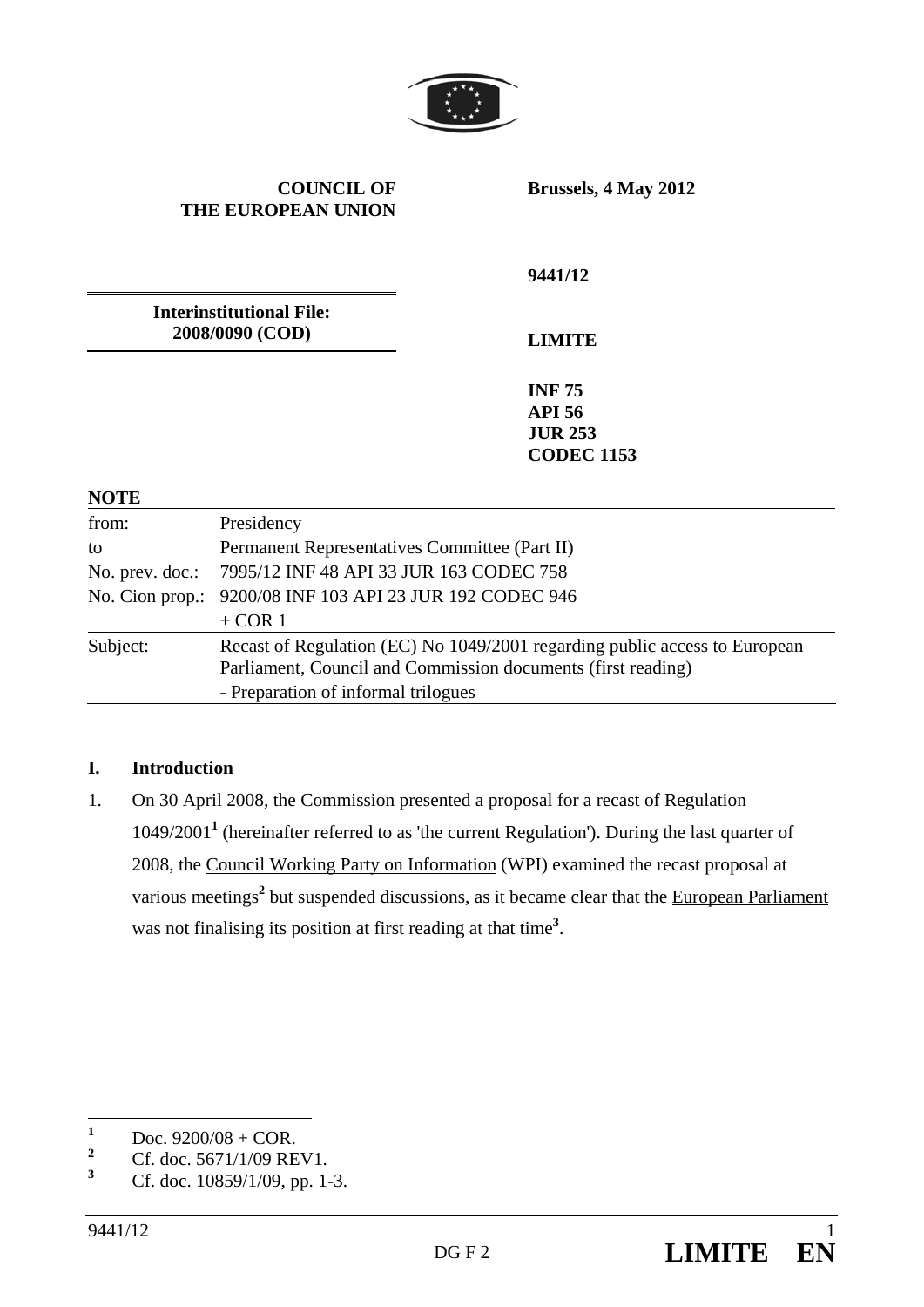- 2. On 21 March 2011, the Commission presented a new proposal for a modification of the current Regulation**<sup>4</sup>** , with a view to aligning it to the new institutional scope of the right of public access in the Lisbon Treaty (Article 15(3) TFEU). The 2008 Commission proposal was not withdrawn. On 16 September 2011, while awaiting the European Parliament position, the WPI agreed a compromise text on the 2011 Commission proposal<sup>5</sup>.
- 3. On 15 December 2011, the European Parliament adopted its position at first reading<sup>6</sup> on the 2008 Commission proposal for a recast of the Regulation. It considered that the procedure relating to the 2011 Commission proposal had lapsed as a result of the European Parliament incorporation of the contents of the 2011 proposal into the procedure relating to the 2008 proposal**<sup>7</sup>** .

#### **II. Presidency compromise text to start informal trilogues**

- 4. With a view to achieving a result on this complex file and to reaching a pre-negotiated Council position at first reading by mid 2012, the Presidency proposed<sup>8</sup> an approach focused on nine core issues on which the Council, the European Parliament and the Commission could agree and where progress in the area of transparency could be made.
- 5. Since January 2012, the WPI examined the Commission proposals from 2008 and 2011 in the light of the European Parliament position at first reading in six meetings<sup>9</sup>, focusing on the nine issues identified by the Presidency.

 **4** Doc. 8261/1/11 REV1.

**<sup>5</sup>** Doc. 14549/11.

**<sup>6</sup>** Doc. 18436/11.

**<sup>7</sup>** See point 2 of the Annex to doc. 18436/11 (p. 9).

**<sup>8</sup>** See in particular docs. 6439/12 and 7995/12.

**<sup>9</sup>** The meetings took place on 20 January, 10 February, 9 and 27 March, 13 and 27 April.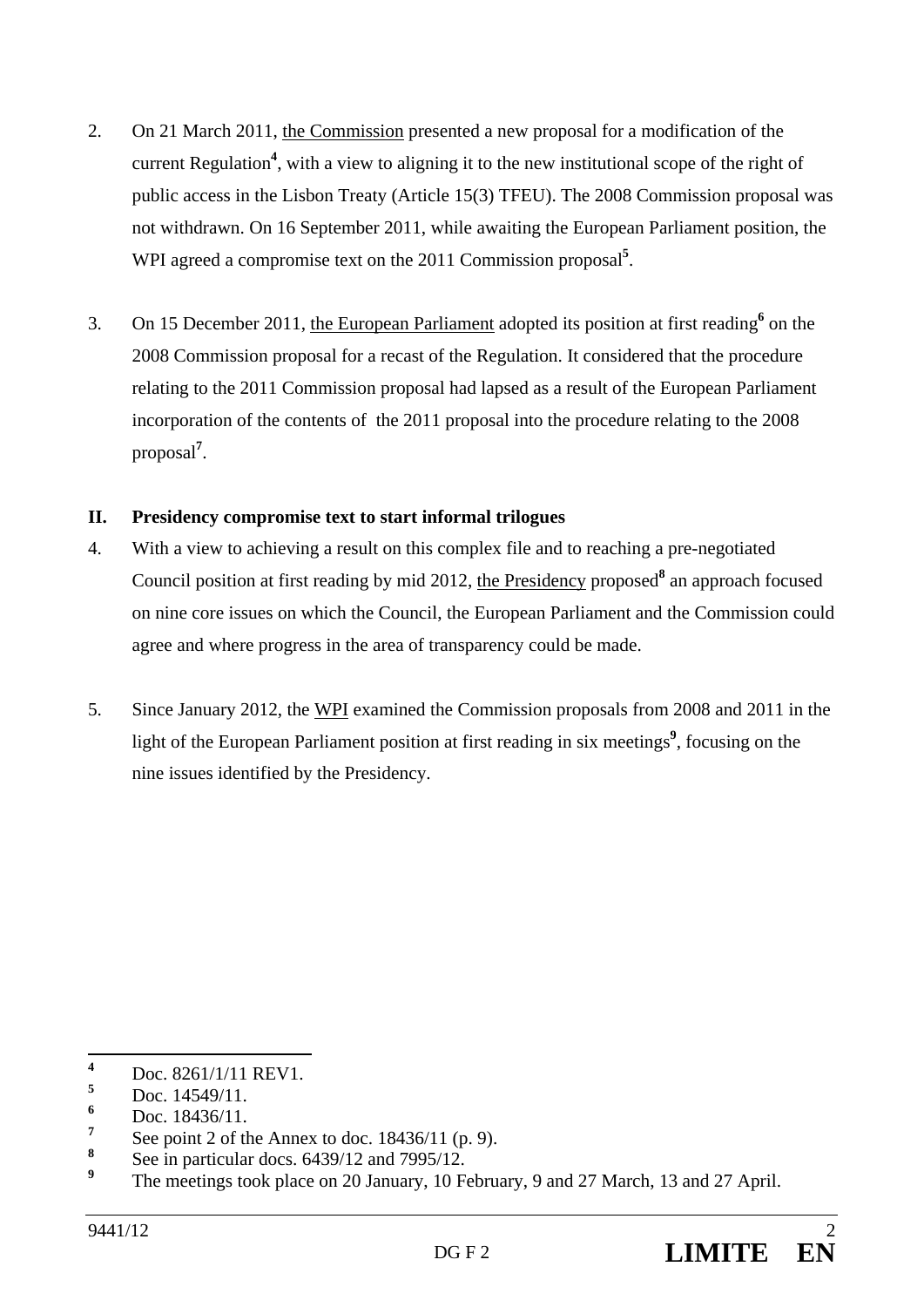- 6. The nine core issues are (with reference to articles of the current Regulation)**<sup>10</sup>**:
	- In Article 12: direct access to documents, in particular in the context of legislative transparency;
	- In Articles 2(5a) and 2(5b), Article 4a and Articles  $6(3)$ ,  $7(1)$  and  $8(1)$ : the scope of the Regulation, in particular the question of block exemptions for particular types of documents versus general presumptions against release of certain types of documents versus procedural changes to better protect specific areas of activity;
	- $\bullet$  In Article 4(1)(b): the balance between the fundamental rights of access to documents and the protection of personal data and privacy;
	- In Article 3a: when a document becomes subject to the Regulation;
	- In Article 3(b), Article 4(5), Articles 7(1a) and 8(1a): the treatment of documents originating from the Member States, to which access is requested;
	- In Article 4(1)(a) 5th indent, Article 2(6), Article 4(3a): the alignment with the Århus Convention<sup>11</sup> and Regulation<sup>12</sup> on access to environmental information.
	- In Article  $4(2)$  3rd indent: the protection of the objectivity and impartiality of selection procedures;
	- In Articles 1(a), 2(3) and 3(aa): the expansion of the institutional scope of the Regulation in line with Lisbon Treaty**<sup>13</sup>**; and
	- In Article 15: the introduction of access to documents officers in the institutions.
- 7. As the Commission considers some of the changes resulting from the discussions in the WPI to be outside of the scope of its 2008 proposal, it would need to modify its original proposal if those elements were to be part of the final compromise package. The Commission has signalled its openness to consider such modifications in due course.

 $10<sup>1</sup>$ <sup>10</sup> See fourth column of the table at Annex.<br><sup>11</sup> Lighted Matigna Fearnania Commission for

**<sup>11</sup>** United Nations Economic Commission for Europe (UNECE) Convention on Access to Information, Public Participation in Decision-making and Access to Justice in Environmental Matters done at Århus, Denmark, on 25 June 1998.

**<sup>12</sup>** Regulation (EC) No 1367/2006 of the European Parliament and of the Council of 6 September 2006 on the application of the provisions of the Århus Convention on Access to Information, Public Participation in Decision-making and Access to Justice in Environmental Matters to Community institutions and bodies (OJ L 264, 25.9.2006, p. 13.).

**<sup>13</sup>** See doc. 14549/11.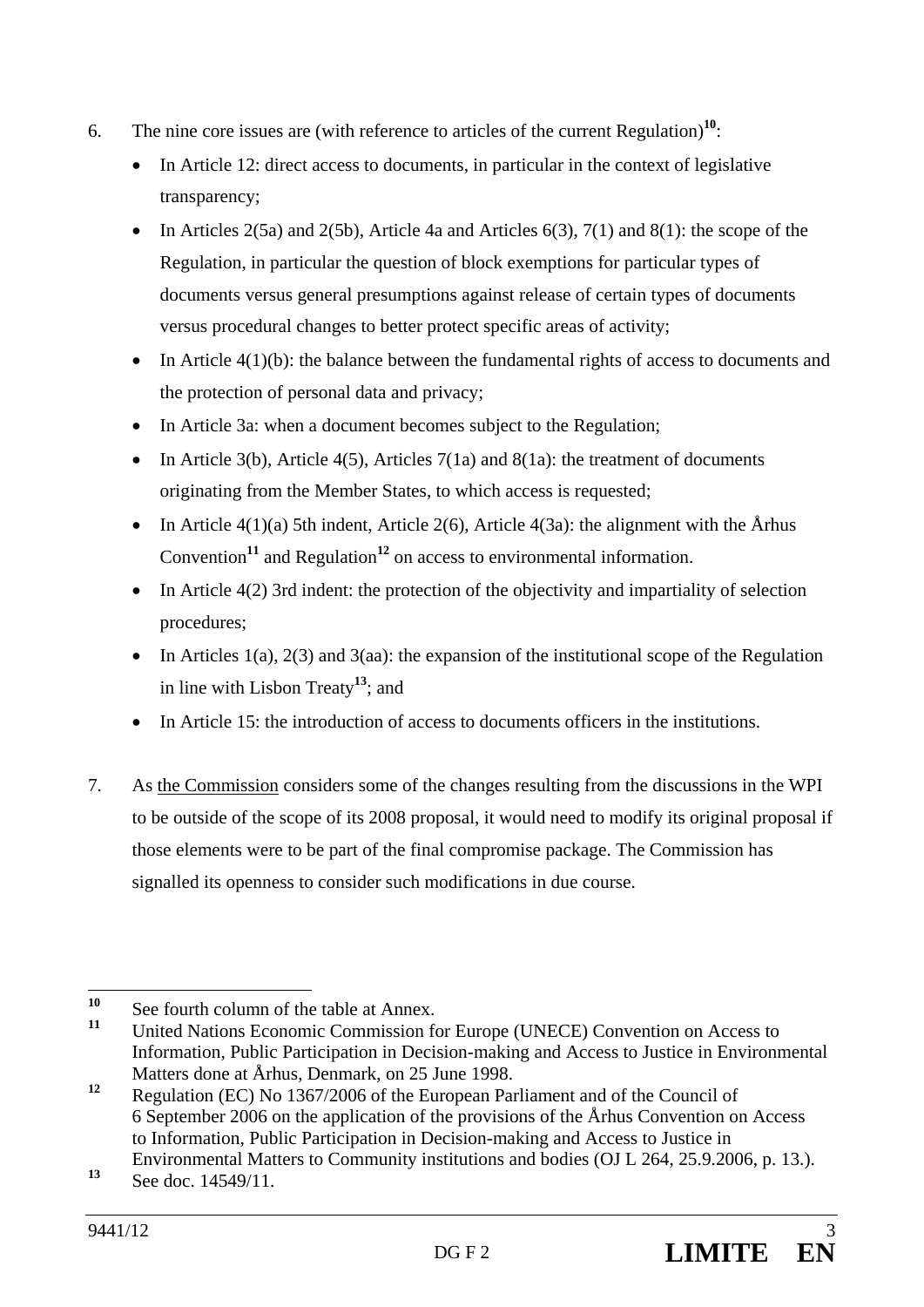8. A key discussion in the WPI has been the question of the scope of the Regulation and the principle of individual examination. A large majority of Member States are in favour of exempting documents relating to investigations from the scope of the Regulation while the investigations are pending and of exempting documents submitted to courts by parties other than the institutions on a permanent basis. This majority also supports the introduction of a general presumption of non-disclosure of legal advice, if it relates to an on-going decisionmaking process or to a question not yet decided by the Court of Justice. A minority of Member States on the other hand believes that the principle of individual examination is a core feature in the current Regulation ensuring the widest possible access to documents, as prescribed in the Treaty framework. This minority is convinced that the current exceptions provide adequate protection for the documents in question.

Another important point has been the question of the definition of a document. Some delegations felt that the current wide definition should be retained, while others preferred making it more explicit, thus providing further guidance to those applying for access to documents. The compromise text maintains the current wide definition and provides guidance in a separate article for when documents become subject to the Regulation.

A third difficult discussion has been the question of transparency in the legislative process. Some Member States stressed that implementation of the Lisbon Treaty and the Charter of Fundamental Rights would entail more access to documents in the legislative process, including legal advice in this regard. These Member States were concerned that the general tendency of the discussions was in fact going in a less transparent direction than what would result from the Treaty framework.

Other important items have been the question of Member State documents as well as the balance between access to documents and the protection of personal data; items for which satisfactory results seem to have been found.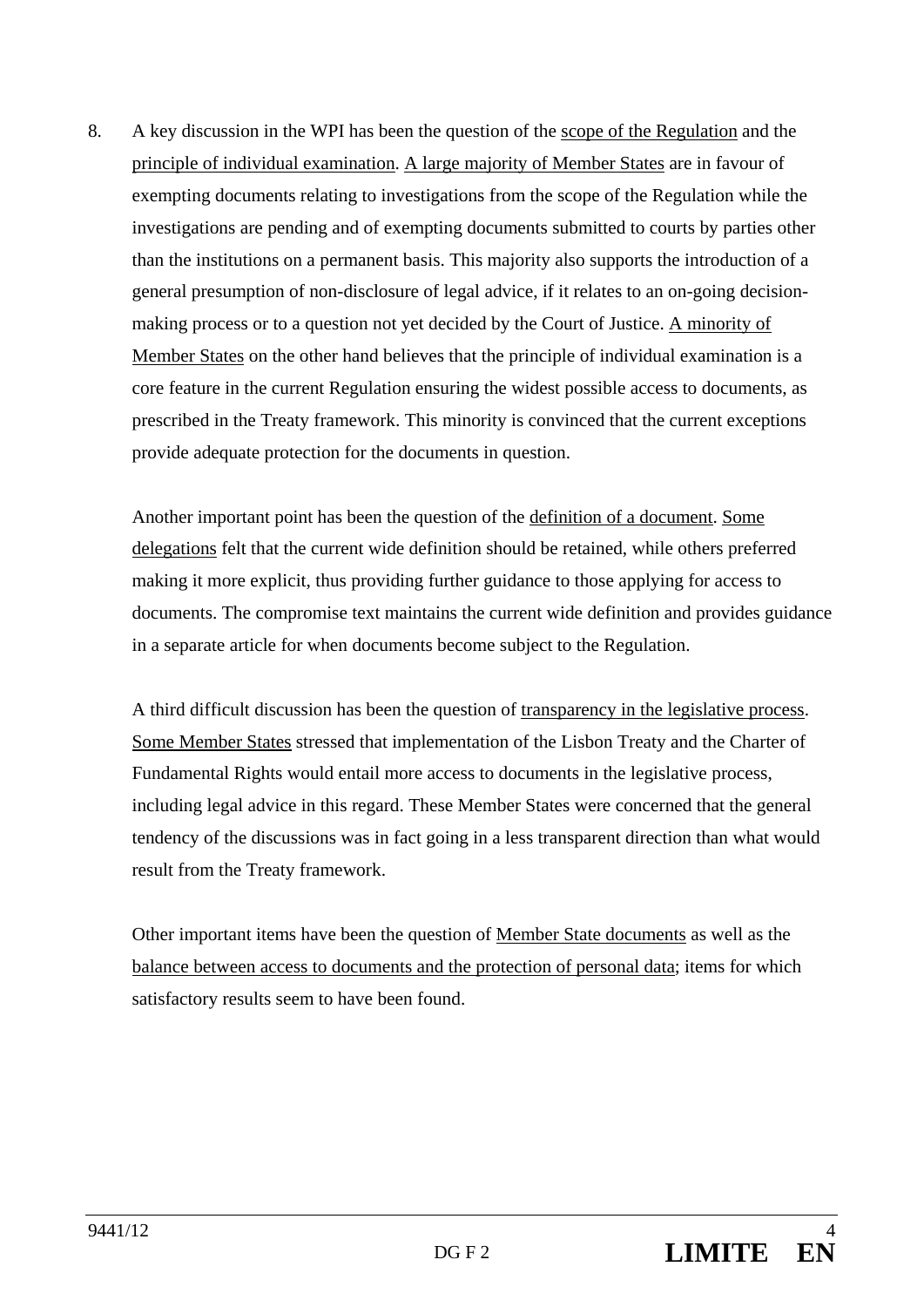- 9. The Presidency decided to submit the compromise text that emerged from the discussions in the WPI to COREPER with a view to adopting a negotiating mandate for the start of informal trilogues, noting that a minority of delegations could not agree to all the changes proposed. The compromise text from the WPI includes all the articles which are covered by the approach proposed by the Presidency (cf. point 6. above). The remaining articles, which have not been discussed by the WPI, are so far left as they are in the current Regulation, subject to later adjustments resulting from either adaptations required by the Lisbon Treaty or otherwise agreed in the course of forthcoming negotiations. The recitals will be examined at a later stage.
- 10. COREPER will find in the Annex a four columns document containing in its fourth column the draft text of the mandate for the start of informal trilogues. The document is in the form of a synoptic overview of the texts related to the recast of the Regulation:
	- The first column contains the text of the current Regulation;
	- The second column shows the Commission recast proposal from 2008 and includes in **bold** the provisions of the 2011 Commission proposal;
	- The third column contains the amendments approved by the European Parliament on 15 December 2011;
	- The fourth column contains the compromise text as it emerged from the discussions in the WPI. New text compared to the current Regulation is indicated by underlining and **bold**; deleted text is indicated by **(…)**.

# **III. Conclusion**

11. The Presidency invites COREPER to endorse the compromise text, as set out in the fourth column of the document at Annex, with a view to mandate the Presidency to start trilogues on the recast of the Regulation with the European Parliament.

 $\overline{\phantom{a}}$  , where  $\overline{\phantom{a}}$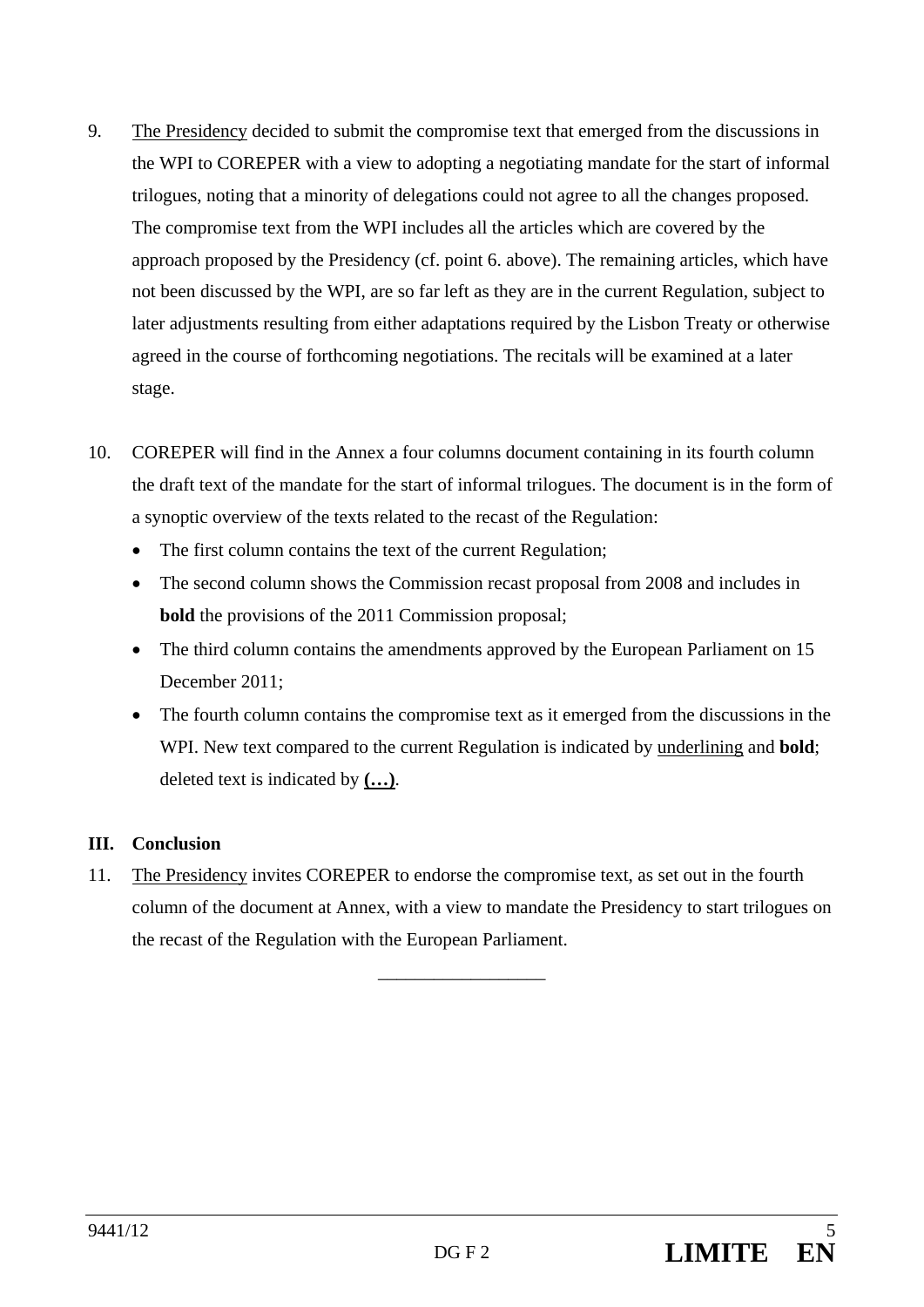## **ANNEX**

| Regulation 1049/2001                                                                                                                                                                                                                                                                                                                                     | <b>Commission Proposals</b><br>2008 & 2011 <sup>14</sup>                                                                                                                                                                                                                                                                                               | <b>European Parliament position</b>                                                                                                                                                                                                                                                                                                   | Presidency compromise text to start<br>informal trilogues                                                                                                                                                                                                                                                                                                                 |
|----------------------------------------------------------------------------------------------------------------------------------------------------------------------------------------------------------------------------------------------------------------------------------------------------------------------------------------------------------|--------------------------------------------------------------------------------------------------------------------------------------------------------------------------------------------------------------------------------------------------------------------------------------------------------------------------------------------------------|---------------------------------------------------------------------------------------------------------------------------------------------------------------------------------------------------------------------------------------------------------------------------------------------------------------------------------------|---------------------------------------------------------------------------------------------------------------------------------------------------------------------------------------------------------------------------------------------------------------------------------------------------------------------------------------------------------------------------|
| Regulation (EC) No 1049/2001 of the<br>European Parliament and of the<br>Council regarding public access to<br>European Parliament, Council and<br><b>Commission</b> documents                                                                                                                                                                           | REGULATION OF THE EUROPEAN<br>PARLIAMENT AND OF THE<br><b>COUNCIL</b><br>regarding public access to European<br>Parliament, Council and Commission<br>documents                                                                                                                                                                                        | Regulation of the European<br>Parliament and of the Council<br>regarding public access to European<br>Parliament, Council and Commission<br>documents defining the general<br>principles and limits governing the<br>right of access to documents of<br>Union institutions, bodies, offices<br>and agencies [Am. 1]                   | <b>REGULATION OF THE</b><br>EUROPEAN PARLIAMENT AND<br>OF THE COUNCIL<br>regarding public access to $\left( \ldots \right)$<br>documents of the Union's<br>institutions, bodies, offices and<br><u>agencies</u>                                                                                                                                                           |
| THE EUROPEAN PARLIAMENT<br>AND THE COUNCIL OF THE<br>EUROPEAN UNION,<br>Having regard to the Treaty<br>establishing the European Community,<br>and in particular Article 255(2) thereof,<br>Having regard to the proposal from the<br>Commission $15$ ,<br>Acting in accordance with the<br>procedure referred to in Article 251 of<br>the Treaty $16$ , | THE EUROPEAN PARLIAMENT AND<br>THE COUNCIL OF THE EUROPEAN<br>UNION,<br>Having regard to the Treaty establishing<br>the European Community, and in<br>particular Article 255(2) thereof,<br>Having regard to the proposal from the<br>Commission $17$ ,<br>Acting in accordance with the procedure<br>laid down in article 251 of the Treaty $^{18}$ , | THE EUROPEAN PARLIAMENT<br>AND THE COUNCIL OF THE<br>EUROPEAN UNION,<br>Having regard to the Treaty on the<br>Functioning of the European Union,<br>and in particular Article 15 thereof,<br>Having regard to the proposal from<br>the Commission,<br>Acting in accordance with the<br>ordinary legislative procedure <sup>19</sup> , | THE EUROPEAN PARLIAMENT<br>AND THE COUNCIL OF THE<br>EUROPEAN UNION,<br>Having regard to the Treaty on the<br><b>Functioning of the European Union,</b><br>and in particular the second<br>subparagraph of Article $15(3)$<br>thereof,<br>Having regard to the proposal from the<br>Commission $20$ ,<br>Acting in accordance with the<br>ordinary legislative procedure, |

**<sup>14</sup>**Paragraphs in **bold** in this column correspond to the Commission 2011 proposal.

**<sup>15</sup>**OJ C 177E, 27.6.2000, p. 70.

**<sup>16</sup>**Opinion of the European Parliament of 3 May 2001 (not yet published in the Official Journal) and Council Decision of 28 May 2001.

**<sup>17</sup>**OJ  $C$ , , p. .

**<sup>18</sup>**OJ  $C$ , , p. .

**<sup>19</sup>**Position of the European Parliament of 15 December 2011.

**<sup>20</sup>**OJ C 177E, 27.6.2000, p. 70.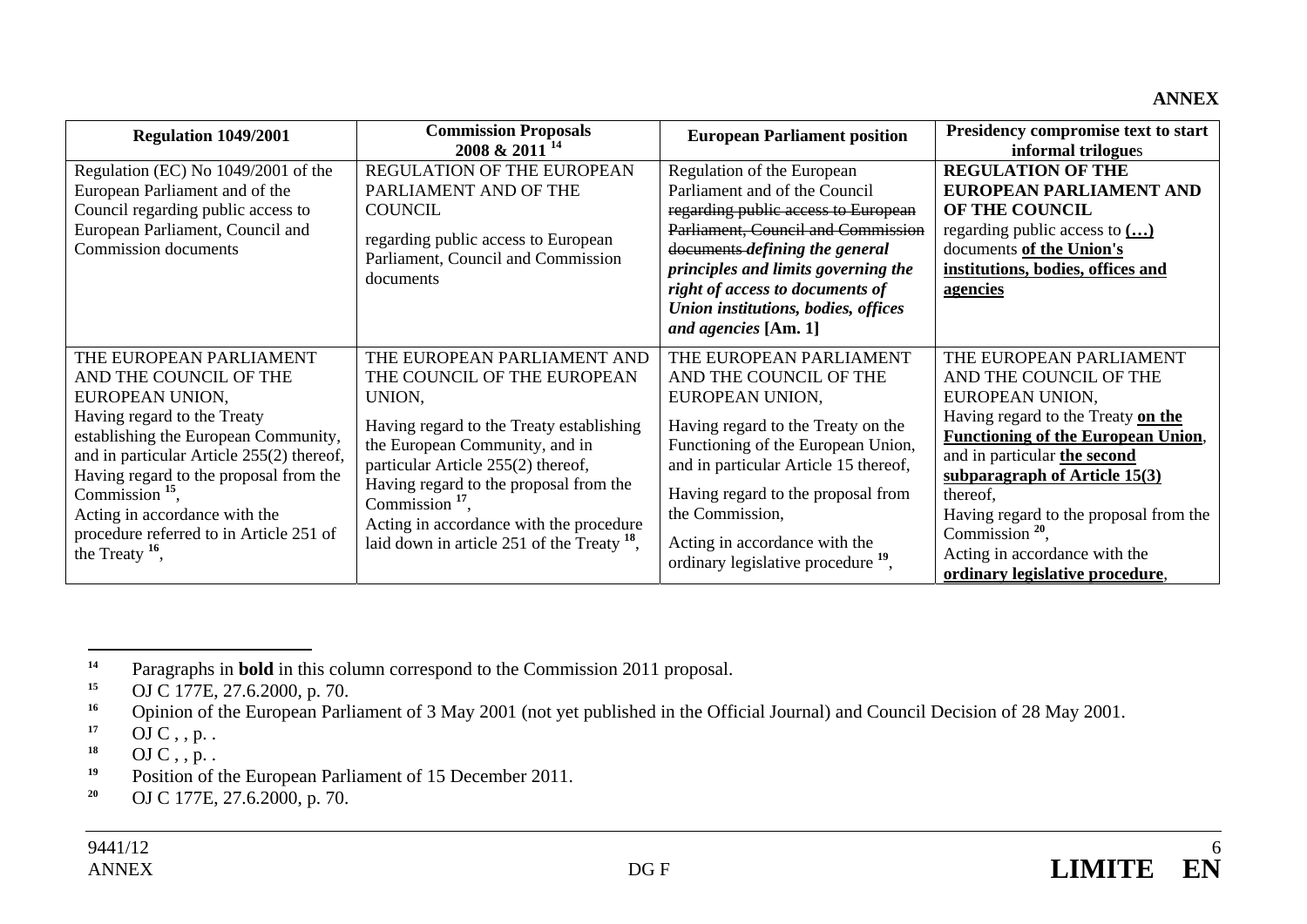| Regulation 1049/2001 | <b>Commission Proposals</b><br>$2008 \& 2011^{14}$ | <b>European Parliament position</b> | <b>Presidency compromise text to start</b><br>informal trilogues |
|----------------------|----------------------------------------------------|-------------------------------------|------------------------------------------------------------------|
|                      | [RECITALS WILL BE EXAMINED AT A LATER STAGE]       |                                     |                                                                  |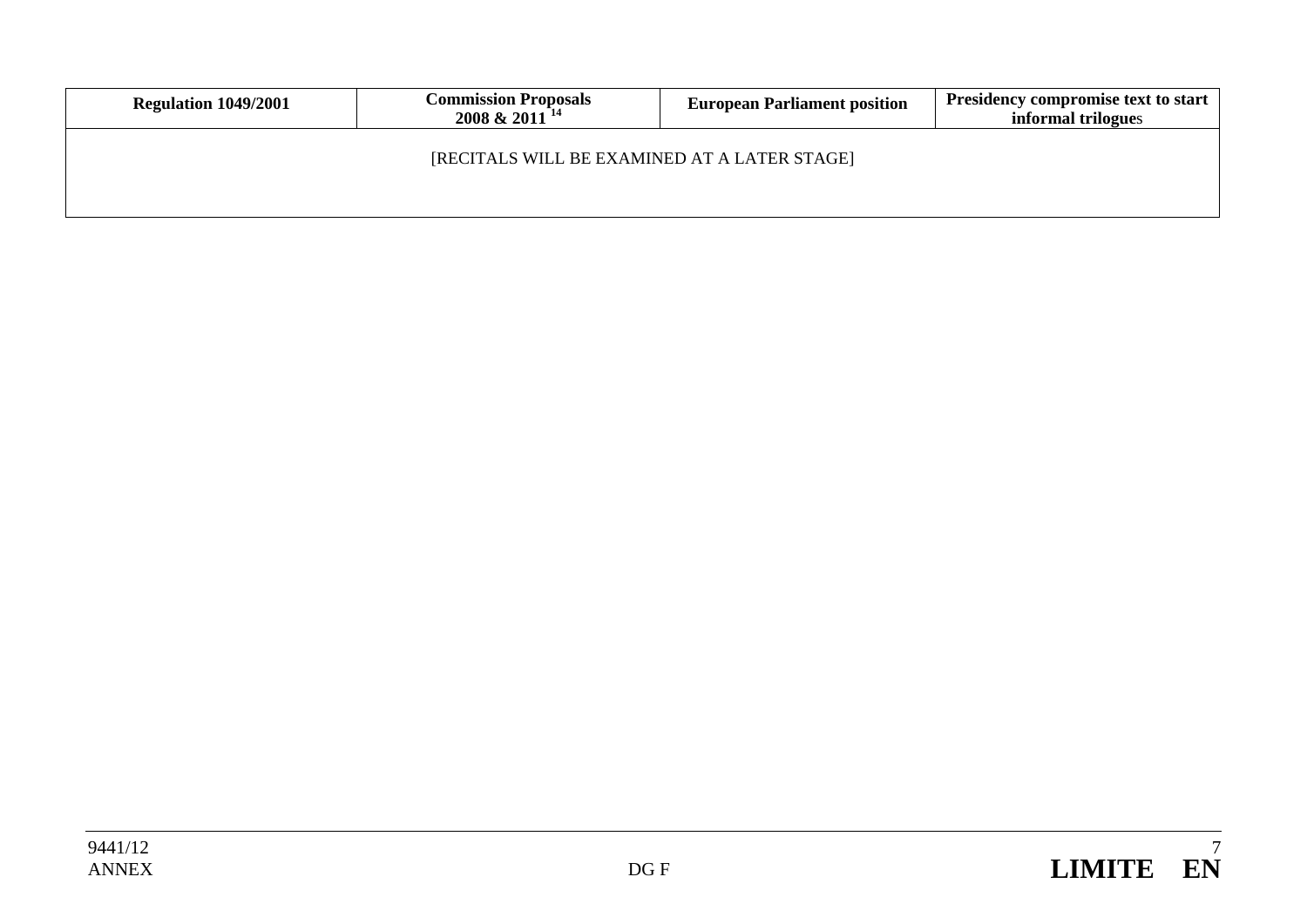| Regulation 1049/2001                                                                                                                                                                                                                                                                                                                                                                                                                                                                                                                             | <b>Commission Proposals</b><br>2008 & 2011 <sup>14</sup>                                                                                                                                                                                                                                                                                                                                                                                                                                                                                                                                                                                                                                                                                                                                                                                                                                                                                                                                                                                                                                 | <b>European Parliament position</b>                                                                                                                                                                                                                                                                                                                                                                                                                                                                                                                                                                                                                                                                                                                                                                                                                                 | Presidency compromise text to start<br>informal trilogues                                                                                                                                                                                                                                                                                                                                                                                                                                                                                          |
|--------------------------------------------------------------------------------------------------------------------------------------------------------------------------------------------------------------------------------------------------------------------------------------------------------------------------------------------------------------------------------------------------------------------------------------------------------------------------------------------------------------------------------------------------|------------------------------------------------------------------------------------------------------------------------------------------------------------------------------------------------------------------------------------------------------------------------------------------------------------------------------------------------------------------------------------------------------------------------------------------------------------------------------------------------------------------------------------------------------------------------------------------------------------------------------------------------------------------------------------------------------------------------------------------------------------------------------------------------------------------------------------------------------------------------------------------------------------------------------------------------------------------------------------------------------------------------------------------------------------------------------------------|---------------------------------------------------------------------------------------------------------------------------------------------------------------------------------------------------------------------------------------------------------------------------------------------------------------------------------------------------------------------------------------------------------------------------------------------------------------------------------------------------------------------------------------------------------------------------------------------------------------------------------------------------------------------------------------------------------------------------------------------------------------------------------------------------------------------------------------------------------------------|----------------------------------------------------------------------------------------------------------------------------------------------------------------------------------------------------------------------------------------------------------------------------------------------------------------------------------------------------------------------------------------------------------------------------------------------------------------------------------------------------------------------------------------------------|
| Article 1                                                                                                                                                                                                                                                                                                                                                                                                                                                                                                                                        | Article 1                                                                                                                                                                                                                                                                                                                                                                                                                                                                                                                                                                                                                                                                                                                                                                                                                                                                                                                                                                                                                                                                                | Article 1                                                                                                                                                                                                                                                                                                                                                                                                                                                                                                                                                                                                                                                                                                                                                                                                                                                           | Article 1                                                                                                                                                                                                                                                                                                                                                                                                                                                                                                                                          |
| <b>Purpose</b>                                                                                                                                                                                                                                                                                                                                                                                                                                                                                                                                   | <b>Purpose</b>                                                                                                                                                                                                                                                                                                                                                                                                                                                                                                                                                                                                                                                                                                                                                                                                                                                                                                                                                                                                                                                                           | Purpose                                                                                                                                                                                                                                                                                                                                                                                                                                                                                                                                                                                                                                                                                                                                                                                                                                                             | Purpose                                                                                                                                                                                                                                                                                                                                                                                                                                                                                                                                            |
| The purpose of this Regulation is:                                                                                                                                                                                                                                                                                                                                                                                                                                                                                                               | The purpose of this Regulation is:                                                                                                                                                                                                                                                                                                                                                                                                                                                                                                                                                                                                                                                                                                                                                                                                                                                                                                                                                                                                                                                       | The purpose of this Regulation is:                                                                                                                                                                                                                                                                                                                                                                                                                                                                                                                                                                                                                                                                                                                                                                                                                                  | The purpose of this Regulation is:                                                                                                                                                                                                                                                                                                                                                                                                                                                                                                                 |
| (a) to define the principles, conditions<br>and limits on grounds of public or<br>private interest governing the right of<br>access to European Parliament, Council<br>and Commission (hereinafter referred<br>to as "the institutions") documents<br>provided for in Article 255 of the EC<br>Treaty in such a way as to ensure the<br>widest possible access to documents,<br>(b) to establish rules ensuring the<br>easiest possible exercise of this right,<br>and<br>(c) to promote good administrative<br>practice on access to documents. | $\downarrow$ 1049/2001<br>(adapted)<br>(a) to define the principles, conditions<br>and limits on grounds of public or private<br>interest governing the right of access to<br>European Parliament, Council and<br>Commission (hereinafter referred to as<br>«the institutions») documents provided<br>for in Article 255 of the EC Treaty in<br>such a way as to $\frac{m}{2}$ grant the<br>public $\otimes$ the widest possible access to<br>$\boxtimes$ such $\boxtimes$ documents.<br>(a) to define the principles, conditions<br>and limits on grounds of public or<br>private interest governing the right of<br>public access to documents of the<br>institutions of the European Union, as<br>defined in Article 3 (c), provided for in<br>Article 15(3) of the Treaty on the<br><b>Functioning of the European Union in</b><br>such a way as to grant the public the<br>widest possible access to documents,<br>(b) to establish rules ensuring the easiest<br>possible exercise of this right $\frac{1}{2}$ and<br>$\downarrow$ 1049/2001<br>(c) to promote good administrative | to define, in accordance with<br>(a)<br>Article 15 TFEU, the principles,<br>conditions and limits on grounds of<br>public or private interest governing<br>the right of access to European<br>Parliament, Council and<br>Commission (hereinafter referred to<br>as «the institutions») documents<br>provided for in Article 255 of the EC<br>Treaty in such a way asof Union<br>institutions, bodies, offices and<br>agencies, in such a way as to grant<br>the public the widest possible access<br>to such documents; [Am. 26]<br>(b) to establish rules ensuring the<br>easiest possible exercise of this right;<br>(c) to promote <i>transparent and</i> good<br>administrative practice on-in order to<br><i>improve</i> access to documents, and in<br>particular the overall goals of<br>greater transparency,<br>accountability, and democracy.<br>[Am. 27] | (a) to define the principles, conditions<br>and limits on grounds of public or<br>private interest governing the right of<br>access to $()$ documents of the<br>Union's institutions provided for in<br>Article 15(3) of the Treaty on the<br><b>Functioning of the European Union</b><br><b>(TFEU)</b> in such a way as to ensure the<br>widest possible access to documents,<br>(b) to establish rules ensuring the<br>easiest possible exercise of this right,<br>and<br>(c) to promote good administrative<br>practice on access to documents. |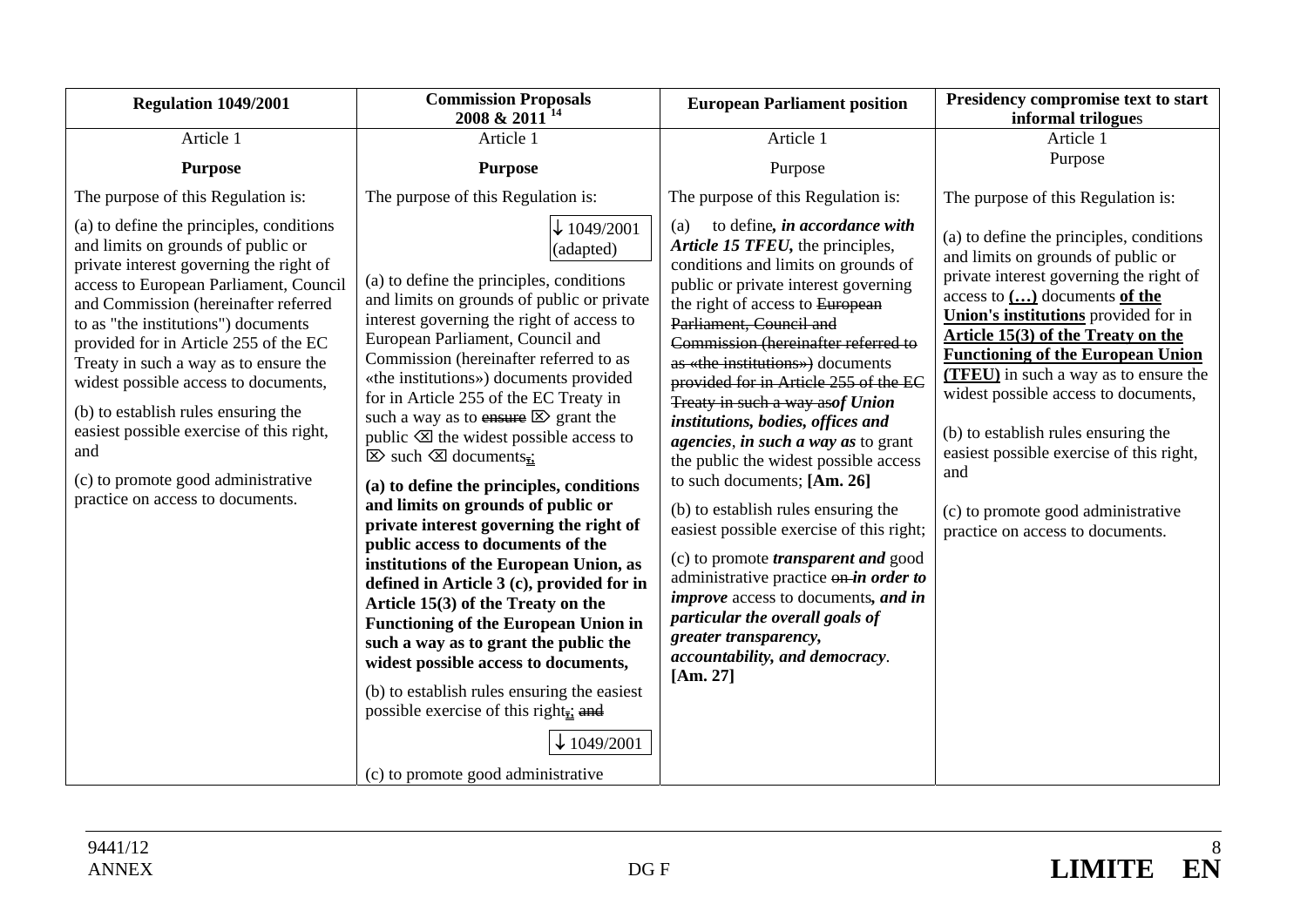| <b>Regulation 1049/2001</b>                                                                                                                                                                                                                                                                                                                                                                                                                                                                                                                                                                                                                                                                                                                                                                                                                                                                                                                                                                                                 | <b>Commission Proposals</b><br>2008 & 2011 <sup>14</sup>                                                                                                                                                                                                                                                                                                                                                                                                                                                                                                                                                                                                                                                                                                                                                                                                                                                                                                                                                                                                                                                                                          | <b>European Parliament position</b>                                                                                                                                                                                                                                                                                                                                                                                                                                                                                                                                                                                                                                                                                                                                                                                                                                                                                                                                            | Presidency compromise text to start<br>informal trilogues                                                                                                                                                                                                                                                                                                                                                                                                                                                                                                                                                                                                                                                                                                                                                                                                                                                                                                  |
|-----------------------------------------------------------------------------------------------------------------------------------------------------------------------------------------------------------------------------------------------------------------------------------------------------------------------------------------------------------------------------------------------------------------------------------------------------------------------------------------------------------------------------------------------------------------------------------------------------------------------------------------------------------------------------------------------------------------------------------------------------------------------------------------------------------------------------------------------------------------------------------------------------------------------------------------------------------------------------------------------------------------------------|---------------------------------------------------------------------------------------------------------------------------------------------------------------------------------------------------------------------------------------------------------------------------------------------------------------------------------------------------------------------------------------------------------------------------------------------------------------------------------------------------------------------------------------------------------------------------------------------------------------------------------------------------------------------------------------------------------------------------------------------------------------------------------------------------------------------------------------------------------------------------------------------------------------------------------------------------------------------------------------------------------------------------------------------------------------------------------------------------------------------------------------------------|--------------------------------------------------------------------------------------------------------------------------------------------------------------------------------------------------------------------------------------------------------------------------------------------------------------------------------------------------------------------------------------------------------------------------------------------------------------------------------------------------------------------------------------------------------------------------------------------------------------------------------------------------------------------------------------------------------------------------------------------------------------------------------------------------------------------------------------------------------------------------------------------------------------------------------------------------------------------------------|------------------------------------------------------------------------------------------------------------------------------------------------------------------------------------------------------------------------------------------------------------------------------------------------------------------------------------------------------------------------------------------------------------------------------------------------------------------------------------------------------------------------------------------------------------------------------------------------------------------------------------------------------------------------------------------------------------------------------------------------------------------------------------------------------------------------------------------------------------------------------------------------------------------------------------------------------------|
|                                                                                                                                                                                                                                                                                                                                                                                                                                                                                                                                                                                                                                                                                                                                                                                                                                                                                                                                                                                                                             | practice on access to documents.                                                                                                                                                                                                                                                                                                                                                                                                                                                                                                                                                                                                                                                                                                                                                                                                                                                                                                                                                                                                                                                                                                                  |                                                                                                                                                                                                                                                                                                                                                                                                                                                                                                                                                                                                                                                                                                                                                                                                                                                                                                                                                                                |                                                                                                                                                                                                                                                                                                                                                                                                                                                                                                                                                                                                                                                                                                                                                                                                                                                                                                                                                            |
| Article 2                                                                                                                                                                                                                                                                                                                                                                                                                                                                                                                                                                                                                                                                                                                                                                                                                                                                                                                                                                                                                   | Article 2                                                                                                                                                                                                                                                                                                                                                                                                                                                                                                                                                                                                                                                                                                                                                                                                                                                                                                                                                                                                                                                                                                                                         | Article 2                                                                                                                                                                                                                                                                                                                                                                                                                                                                                                                                                                                                                                                                                                                                                                                                                                                                                                                                                                      | Article 2                                                                                                                                                                                                                                                                                                                                                                                                                                                                                                                                                                                                                                                                                                                                                                                                                                                                                                                                                  |
| <b>Beneficiaries and scope</b>                                                                                                                                                                                                                                                                                                                                                                                                                                                                                                                                                                                                                                                                                                                                                                                                                                                                                                                                                                                              | <b>Beneficiaries and scope</b>                                                                                                                                                                                                                                                                                                                                                                                                                                                                                                                                                                                                                                                                                                                                                                                                                                                                                                                                                                                                                                                                                                                    | Beneficiaries and scope                                                                                                                                                                                                                                                                                                                                                                                                                                                                                                                                                                                                                                                                                                                                                                                                                                                                                                                                                        | Beneficiaries and scope                                                                                                                                                                                                                                                                                                                                                                                                                                                                                                                                                                                                                                                                                                                                                                                                                                                                                                                                    |
| 1. Any citizen of the Union, and any<br>natural or legal person residing or<br>having its registered office in a Member<br>State, has a right of access to<br>documents of the institutions, subject to<br>the principles, conditions and limits<br>defined in this Regulation.<br>2. The institutions may, subject to the<br>same principles, conditions and limits,<br>grant access to documents to any<br>natural or legal person not residing or<br>not having its registered office in a<br>Member State.<br>3. This Regulation shall apply to all<br>documents held by an institution, that is<br>to say, documents drawn up or received<br>by it and in its possession, in all areas<br>of activity of the European Union.<br>4. Without prejudice to Articles 4 and<br>9, documents shall be made accessible<br>to the public either following a written<br>application or directly in electronic<br>form or through a register. In<br>particular, documents drawn up or<br>received in the course of a legislative | $\downarrow$ 1049/2001 (adapted)<br>1. Any eitizen of the Union, and any<br>natural or legal person residing or having<br>its registered office in a Member State,<br>$\frac{\text{has}}{\text{8}}$ S shall have $\text{8}$ a right of access to<br>documents of the institutions, subject to<br>the principles, conditions and limits<br>defined in this Regulation.<br>2. The institutions may, subject to the<br>same principles, conditions and limits,<br>grant access to documents to any natural<br>or legal person not residing or not having<br>its registered office in a Member State.<br>32. This Regulation shall apply to all<br>documents held by an institution, that is<br>$\overline{\text{to say}}$ $\overline{\text{Z}}$ namely $\overline{\text{Z}}$ , documents drawn<br>up or received by it and in its possession<br>$\mathbb{Z}$ concerning a matter relating to the<br>policies, activities and decisions falling<br>within its sphere of responsibility $\langle \Xi \rangle$ , in<br>all areas of activity of the European<br>Union.<br>3. This Regulation shall apply to all<br>documents held by an institution, as | <b>1.</b> Any natural or legal person <i>or any</i><br>association of legal or natural<br><i>persons</i> shall have a right of access<br>to documents of the Union<br>institutions, bodies, offices and<br><i>agencies</i> , subject to the principles,<br>conditions and limits defined in this<br>Regulation.<br>2. This Regulation shall apply to all<br>documents held by an institution,<br>namely, documents drawn up or<br>received by it and in its possession<br>concerning a matter relating to the<br>policies, activities and decisions<br>falling within its sphere of<br>responsibility, in all areas of activity<br>of the European Union.<br>3. Without prejudice to Articles 4<br>and 9, documents shall be made<br>accessible to the public either<br>following a written application or<br>directly in electronic form or through<br>a register. In particular, documents<br>drawn up or received in the course of<br>a legislative procedure shall be made | 1. Any citizen of the Union, and any<br>natural or legal person residing or<br>having its registered office in a<br>Member State, has a right of access to<br>documents of the institutions, subject<br>to the principles, conditions and limits<br>defined in this Regulation.<br>2. The institutions may, subject to the<br>same principles, conditions and limits,<br>grant access to documents to any<br>natural or legal person not residing or<br>not having its registered office in a<br>Member State.<br>This Regulation shall apply to all<br>3.<br>documents held by an institution,<br>namely, documents drawn up or<br>received by it and in its possession<br>concerning a matter relating to the<br>policies, activities and decisions<br>falling within the institution's sphere<br>of responsibility, in all areas of<br>activity of the European Union. As<br>regards the Court of Justice of the<br><b>European Union, the European</b> |
| procedure shall be made directly                                                                                                                                                                                                                                                                                                                                                                                                                                                                                                                                                                                                                                                                                                                                                                                                                                                                                                                                                                                            | defined in Article 3 (c), that is to say,                                                                                                                                                                                                                                                                                                                                                                                                                                                                                                                                                                                                                                                                                                                                                                                                                                                                                                                                                                                                                                                                                                         | directly accessible in accordance<br>with Article 12.                                                                                                                                                                                                                                                                                                                                                                                                                                                                                                                                                                                                                                                                                                                                                                                                                                                                                                                          | <b>Central Bank and the European</b><br><b>Investment Bank, this Regulation</b>                                                                                                                                                                                                                                                                                                                                                                                                                                                                                                                                                                                                                                                                                                                                                                                                                                                                            |
| accessible in accordance with Article                                                                                                                                                                                                                                                                                                                                                                                                                                                                                                                                                                                                                                                                                                                                                                                                                                                                                                                                                                                       | documents drawn up or received by it                                                                                                                                                                                                                                                                                                                                                                                                                                                                                                                                                                                                                                                                                                                                                                                                                                                                                                                                                                                                                                                                                                              |                                                                                                                                                                                                                                                                                                                                                                                                                                                                                                                                                                                                                                                                                                                                                                                                                                                                                                                                                                                | shall apply only when exercising                                                                                                                                                                                                                                                                                                                                                                                                                                                                                                                                                                                                                                                                                                                                                                                                                                                                                                                           |
| 12.                                                                                                                                                                                                                                                                                                                                                                                                                                                                                                                                                                                                                                                                                                                                                                                                                                                                                                                                                                                                                         | and in its possession, in all areas of                                                                                                                                                                                                                                                                                                                                                                                                                                                                                                                                                                                                                                                                                                                                                                                                                                                                                                                                                                                                                                                                                                            | 4. Sensitive documents as defined in                                                                                                                                                                                                                                                                                                                                                                                                                                                                                                                                                                                                                                                                                                                                                                                                                                                                                                                                           | their administrative tasks.                                                                                                                                                                                                                                                                                                                                                                                                                                                                                                                                                                                                                                                                                                                                                                                                                                                                                                                                |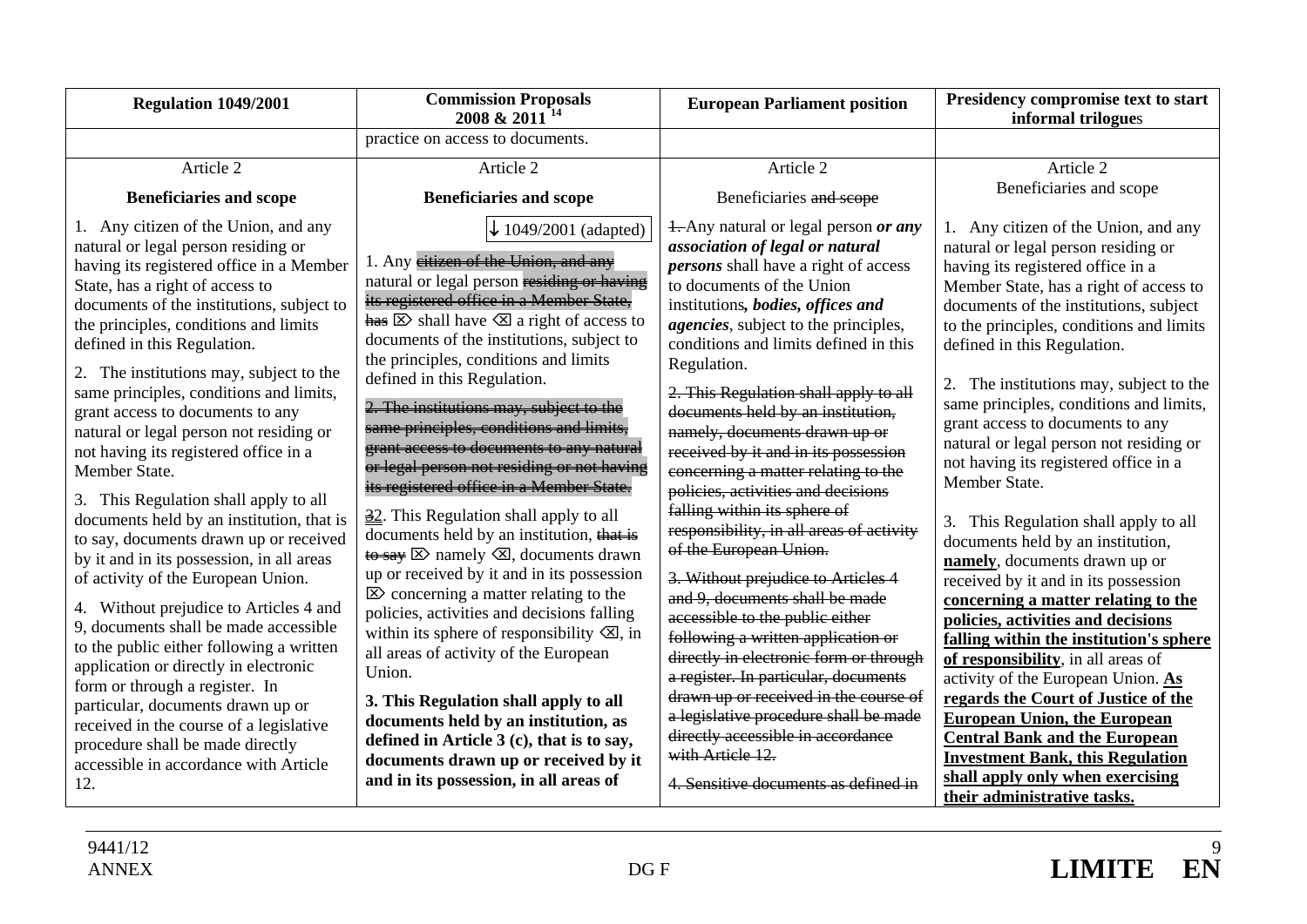| Regulation 1049/2001                       | <b>Commission Proposals</b>                        | <b>European Parliament position</b>     | Presidency compromise text to start      |
|--------------------------------------------|----------------------------------------------------|-----------------------------------------|------------------------------------------|
|                                            | 2008 & 2011 <sup>14</sup>                          |                                         | informal trilogues                       |
| 5. Sensitive documents as defined in       | activity of the European Union. As                 | Article 9(1) shall be subject to        |                                          |
| Article $9(1)$ shall be subject to special | regards the Court of Justice of the                | special treatment in accordance with    | 4. Without prejudice to Articles $4, 4a$ |
| treatment in accordance with that          | <b>European Union, the European</b>                | that Article.                           | and 9, documents shall be made           |
| Article.                                   | <b>Central Bank and the European</b>               | 5. This Regulation shall not apply to   | accessible to the public either          |
| 6. This Regulation shall be without        | <b>Investment Bank, this Regulation shall</b>      | documents submitted to Courts by        | following a written application or       |
| prejudice to rights of public access to    | apply only when they exercise their                | parties other than the institutions.    | directly in electronic form or through a |
| documents held by the institutions         | administrative tasks.                              |                                         | register. In particular, documents       |
| which might follow from instruments        |                                                    | 6. Without prejudice to specific        | drawn up or received in the course of a  |
| of international law or acts of the        | $\downarrow$ 1049/20                               | rights of access for interested parties | legislative procedure shall be made      |
| institutions implementing them.            | 01                                                 | established by EC law, documents        | directly accessible in accordance with   |
|                                            | 43. Without prejudice to Articles 4 and 9,         | forming part of the administrative      | Article 12.                              |
|                                            | documents shall be made accessible to              | file of an investigation or of          |                                          |
|                                            | the public either following a written              | proceedings concerning an act of        | 5. Sensitive documents as defined in     |
|                                            | application or directly in electronic form         | individual scope shall not be           | Article 9(1) shall be subject to special |
|                                            | or through a register. In particular,              | accessible to the public until the      | treatment in accordance with that        |
|                                            | documents drawn up or received in the              | investigation has been closed or the    | Article.                                 |
|                                            | course of a legislative procedure shall be         | act has become definitive.              |                                          |
|                                            | made directly accessible in accordance             | Documents containing information        | 5a. This Regulation shall not apply      |
|                                            | with Article 12.                                   | gathered or obtained from natural or    | to documents submitted to Courts         |
|                                            |                                                    | legal persons by an institution in the  | by parties other than the                |
|                                            | $\frac{54}{2}$ . Sensitive documents as defined in | framework of such investigations        | institutions.                            |
|                                            | Article 9(1) shall be subject to special           | shall not be accessible to the public.  | 5b. Without prejudice to specific        |
|                                            | treatment in accordance with that Article.         | 7. This Regulation shall be without     | rights of access for interested parties  |
|                                            | ⇩<br>new                                           | prejudice to rights of public access to | established by Union law,                |
|                                            |                                                    | documents held by the institutions      | documents forming part of the            |
|                                            | 5. This Regulation shall not apply to              | which might follow from instruments     | administrative file of an                |
|                                            | documents submitted to Courts by parties           | of international law or acts of the     | investigation or of proceedings          |
|                                            | other than the institutions.                       | institutions implementing them.         | concerning an act of individual          |
|                                            | 6. Without prejudice to specific rights of         | [Am. 28]                                | scope shall not be accessible to the     |
|                                            | access for interested parties established          | Article 2a                              | public until the investigation has       |
|                                            | by EC law, documents forming part of               |                                         | been closed or the act has become        |
|                                            | the administrative file of an investigation        | <b>Scope</b>                            | definitive. Documents containing         |
|                                            | or of proceedings concerning an act of             | 1. This Regulation shall apply to all   | information gathered or obtained         |
|                                            | individual scope shall not be accessible           |                                         | from natural or legal persons by an      |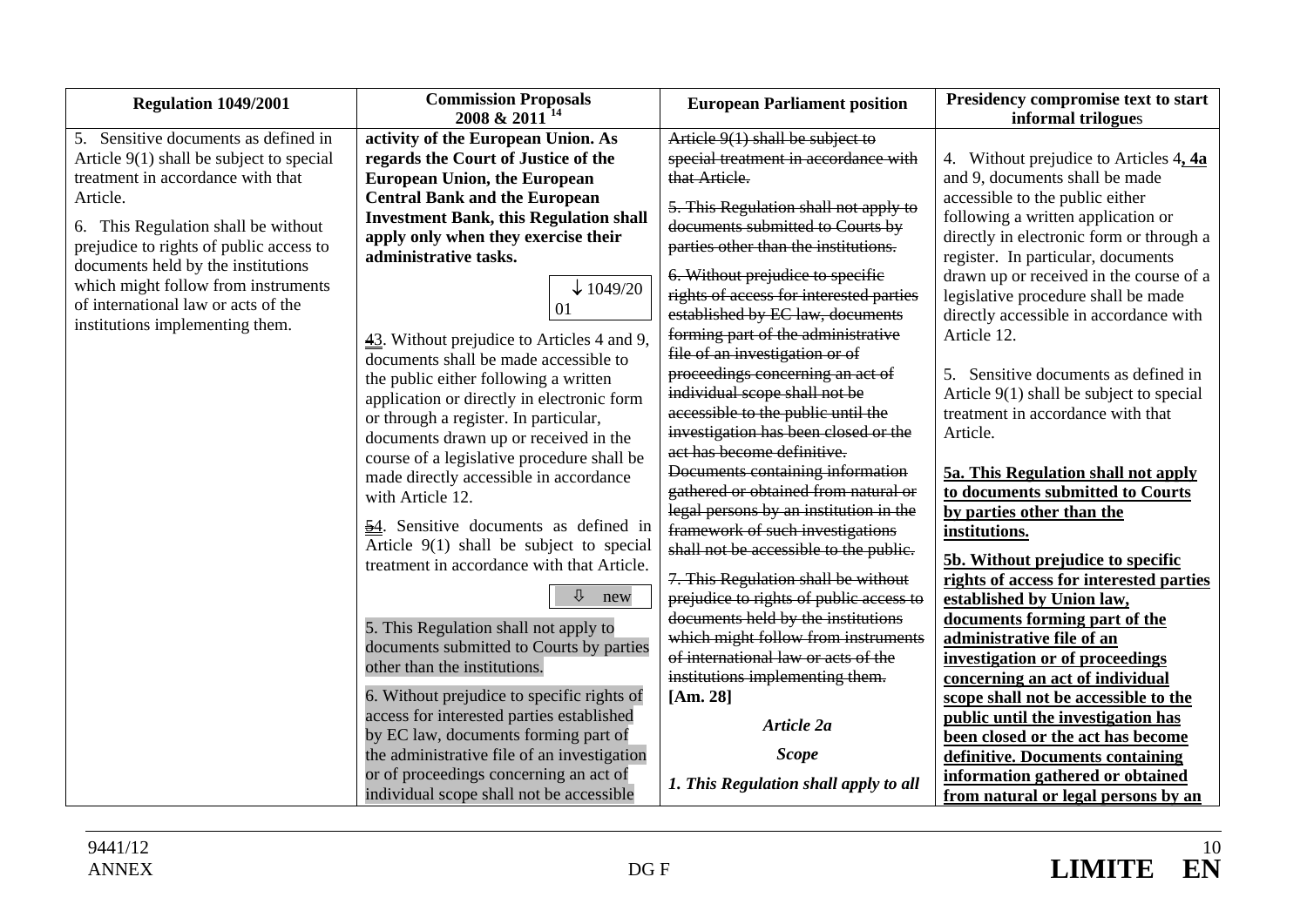| <b>Regulation 1049/2001</b> | <b>Commission Proposals</b><br>2008 & 2011 <sup>14</sup>                                                                                                                                                                                                                                                                                                                                                                                                                                                                                                                            | <b>European Parliament position</b>                                                                                                                                                                                                                                                                                                                                                                                                                                                                                                                                                                                                                                                                                                                                                                                                                                                                                                                                                                                                                                            | Presidency compromise text to start<br>informal trilogues                                                                                                                                                                                                                                                                                                                                                                                                                                                                                                                                                                                                                                             |
|-----------------------------|-------------------------------------------------------------------------------------------------------------------------------------------------------------------------------------------------------------------------------------------------------------------------------------------------------------------------------------------------------------------------------------------------------------------------------------------------------------------------------------------------------------------------------------------------------------------------------------|--------------------------------------------------------------------------------------------------------------------------------------------------------------------------------------------------------------------------------------------------------------------------------------------------------------------------------------------------------------------------------------------------------------------------------------------------------------------------------------------------------------------------------------------------------------------------------------------------------------------------------------------------------------------------------------------------------------------------------------------------------------------------------------------------------------------------------------------------------------------------------------------------------------------------------------------------------------------------------------------------------------------------------------------------------------------------------|-------------------------------------------------------------------------------------------------------------------------------------------------------------------------------------------------------------------------------------------------------------------------------------------------------------------------------------------------------------------------------------------------------------------------------------------------------------------------------------------------------------------------------------------------------------------------------------------------------------------------------------------------------------------------------------------------------|
|                             | to the public until the investigation has<br>been closed or the act has become<br>definitive. Documents containing<br>information gathered or obtained from<br>natural or legal persons by an institution<br>in the framework of such investigations<br>shall not be accessible to the public.<br>$\downarrow$ 1049/20<br>01<br>$\frac{67}{2}$ . This Regulation shall be without<br>prejudice to rights of public access to<br>documents held by the institutions which<br>might follow from instruments of<br>international law or acts of the<br>institutions implementing them. | documents held by a Union<br>institution, body, office and agency,<br>that is to say documents drawn up<br>or received by it and in its<br>possession, in all areas of activity of<br>the Union. This Regulation shall<br>apply to the Court of Justice of the<br><b>European Union, the European</b><br><b>Central Bank and the European</b><br><b>Investment Bank, only in the course</b><br>of the performance of their<br>administrative tasks.<br>2. Documents shall be made<br>accessible to the public either in<br>electronic form in the Official<br>Journal of the European Union, or<br>in an official register of an<br>institution, body, office or agency,<br>or following a written application.<br>The documents drawn up or<br>received in the course of a<br>legislative procedure shall be made<br>directly accessible in accordance<br>with Article 12.<br>3. This Regulation shall be without<br>prejudice to enhanced rights of<br><i>public access to documents held by</i><br>the institutions, bodies, offices or<br>agencies which might derive from | institution in the framework of such<br>investigations shall not be accessible<br>to the public.<br>This Regulation shall be without<br>6.<br>prejudice to rights of public access to<br>documents held by the institutions<br>which might follow from:<br>a) the United Nations Economic<br><b>Commission for Europe (UNECE)</b><br><b>Convention on Access to</b><br><b>Information, Public Participation in</b><br><b>Decision-making and Access to</b><br><b>Justice in Environmental Matters</b><br>done at Arhus, Denmark, on 25<br>June 1998 and Regulation (EC) No<br>$1367/2006^{21}$ ; or<br>b) other instruments of international<br>law or acts of the institutions<br>implementing them. |

**<sup>21</sup> Regulation (EC) No 1367/2006 of the European Parliament and of the Council of 6 September 2006 on the application of the provisions of the Århus Convention on Access to Information, Public Participation in Decision-making and Access to Justice in Environmental Matters to Community institutions and bodies (OJ L 264, 25.9.2006, p. 13.).**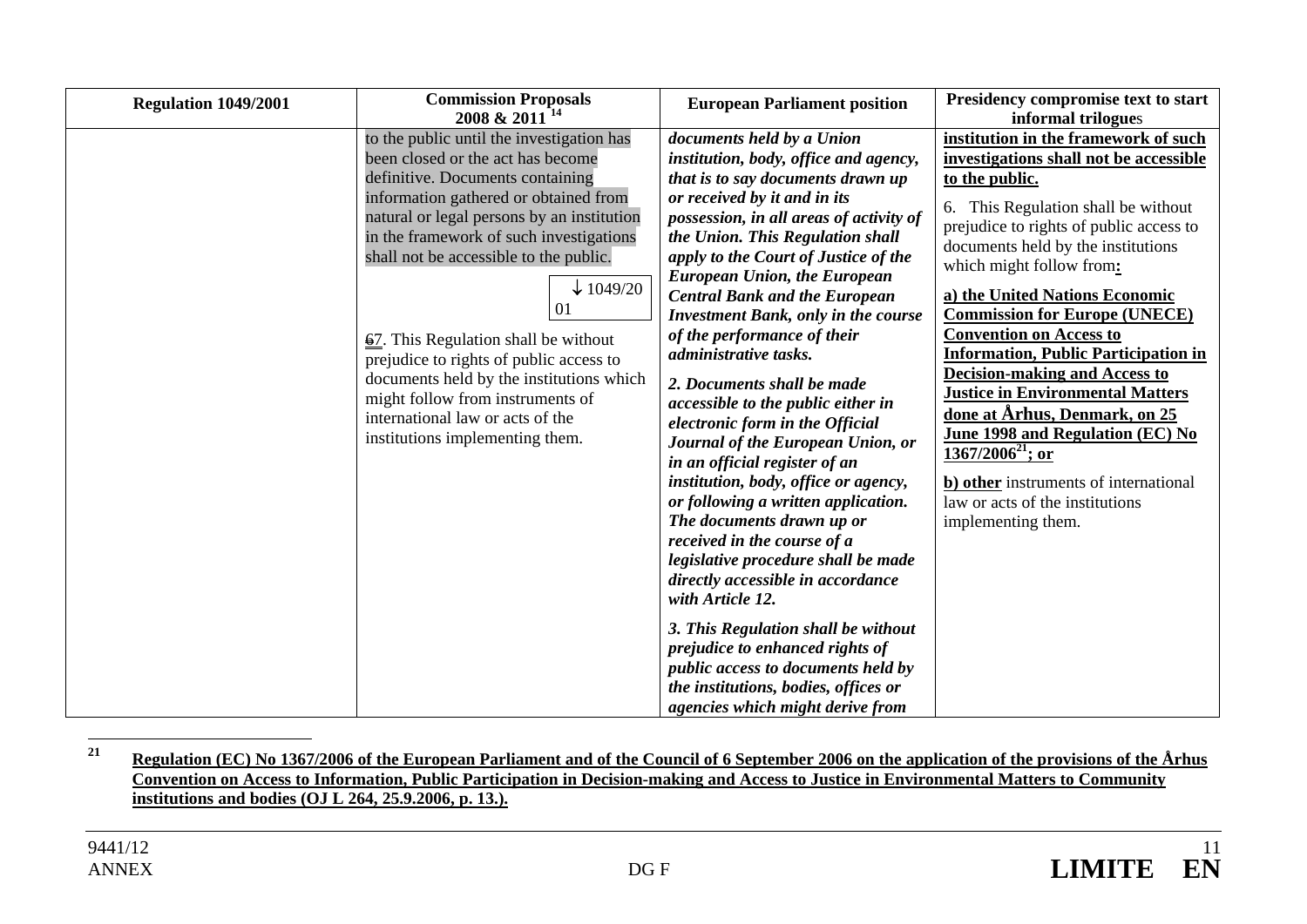| <b>Regulation 1049/2001</b>                                                                                                                                                                                                                                                                                                                                                                                                                                                                                                                             | <b>Commission Proposals</b><br>2008 & 2011 <sup>14</sup>                                                                                                                                                                                                                                                                                                                                                                                                                                                                                                                                                                                                                                                                                                                                                                                                                                                                                                                                                                                                        | <b>European Parliament position</b>                                                                                                                                                                                                                                                                                                                                                                                                                                                                                                                                                                                                                                                                                                                                                                                                                                                                                                                        | Presidency compromise text to start<br>informal trilogues                                                                                                                                                                                                                                                                                                                                                                                                                                                                                                                                                                                                                                                                                                                                                                                                                                        |
|---------------------------------------------------------------------------------------------------------------------------------------------------------------------------------------------------------------------------------------------------------------------------------------------------------------------------------------------------------------------------------------------------------------------------------------------------------------------------------------------------------------------------------------------------------|-----------------------------------------------------------------------------------------------------------------------------------------------------------------------------------------------------------------------------------------------------------------------------------------------------------------------------------------------------------------------------------------------------------------------------------------------------------------------------------------------------------------------------------------------------------------------------------------------------------------------------------------------------------------------------------------------------------------------------------------------------------------------------------------------------------------------------------------------------------------------------------------------------------------------------------------------------------------------------------------------------------------------------------------------------------------|------------------------------------------------------------------------------------------------------------------------------------------------------------------------------------------------------------------------------------------------------------------------------------------------------------------------------------------------------------------------------------------------------------------------------------------------------------------------------------------------------------------------------------------------------------------------------------------------------------------------------------------------------------------------------------------------------------------------------------------------------------------------------------------------------------------------------------------------------------------------------------------------------------------------------------------------------------|--------------------------------------------------------------------------------------------------------------------------------------------------------------------------------------------------------------------------------------------------------------------------------------------------------------------------------------------------------------------------------------------------------------------------------------------------------------------------------------------------------------------------------------------------------------------------------------------------------------------------------------------------------------------------------------------------------------------------------------------------------------------------------------------------------------------------------------------------------------------------------------------------|
|                                                                                                                                                                                                                                                                                                                                                                                                                                                                                                                                                         |                                                                                                                                                                                                                                                                                                                                                                                                                                                                                                                                                                                                                                                                                                                                                                                                                                                                                                                                                                                                                                                                 | instruments of international law or<br>acts of the institutions implementing<br>them or by the law of the Member<br>States. [Am. 29]                                                                                                                                                                                                                                                                                                                                                                                                                                                                                                                                                                                                                                                                                                                                                                                                                       |                                                                                                                                                                                                                                                                                                                                                                                                                                                                                                                                                                                                                                                                                                                                                                                                                                                                                                  |
| Article 3                                                                                                                                                                                                                                                                                                                                                                                                                                                                                                                                               | Article 3                                                                                                                                                                                                                                                                                                                                                                                                                                                                                                                                                                                                                                                                                                                                                                                                                                                                                                                                                                                                                                                       | Article 3                                                                                                                                                                                                                                                                                                                                                                                                                                                                                                                                                                                                                                                                                                                                                                                                                                                                                                                                                  | Article 3                                                                                                                                                                                                                                                                                                                                                                                                                                                                                                                                                                                                                                                                                                                                                                                                                                                                                        |
| <b>Definitions</b>                                                                                                                                                                                                                                                                                                                                                                                                                                                                                                                                      | <b>Definitions</b>                                                                                                                                                                                                                                                                                                                                                                                                                                                                                                                                                                                                                                                                                                                                                                                                                                                                                                                                                                                                                                              | Definitions                                                                                                                                                                                                                                                                                                                                                                                                                                                                                                                                                                                                                                                                                                                                                                                                                                                                                                                                                | Definitions                                                                                                                                                                                                                                                                                                                                                                                                                                                                                                                                                                                                                                                                                                                                                                                                                                                                                      |
| For the purpose of this Regulation:                                                                                                                                                                                                                                                                                                                                                                                                                                                                                                                     | For the purpose of this Regulation:                                                                                                                                                                                                                                                                                                                                                                                                                                                                                                                                                                                                                                                                                                                                                                                                                                                                                                                                                                                                                             | For the purpose of this Regulation:                                                                                                                                                                                                                                                                                                                                                                                                                                                                                                                                                                                                                                                                                                                                                                                                                                                                                                                        | For the purpose of this Regulation:                                                                                                                                                                                                                                                                                                                                                                                                                                                                                                                                                                                                                                                                                                                                                                                                                                                              |
| (a) "document" shall mean any content<br>whatever its medium (written on paper<br>or stored in electronic form or as a<br>sound, visual or audiovisual recording)<br>concerning a matter relating to the<br>policies, activities and decisions falling<br>within the institution's sphere of<br>responsibility;<br>(b) "third party" shall mean any natural<br>or legal person, or any entity outside<br>the institution concerned, including the<br>Member States, other Community or<br>non-Community institutions and bodies<br>and third countries. | $\downarrow$ 1049/2001 (adapted)<br>$\Rightarrow$ new<br>(a) «document» shall mean $\boxtimes$ means $\boxtimes$<br>any content whatever its medium (written<br>on paper or stored in electronic form or<br>as a sound, visual or audiovisual<br>recording) eoncerning a matter relating to<br>the policies, activities and decisions<br>falling within the institution's sphere of<br>responsibility $\Rightarrow$ drawn-up by an<br>institution and formally transmitted to<br>one or more recipients or otherwise<br>registered, or received by an institution;<br>data contained in electronic storage,<br>processing and retrieval systems are<br>documents if they can be extracted in the<br>form of a printout or electronic-format<br>copy using the available tools for the<br>exploitation of the system $\Leftrightarrow$ ;<br>$(b)$ «third party» shall mean<br>$\boxtimes$ means $\boxtimes$ any natural or legal person,<br>or any entity outside the institution<br>concerned, including the Member States,<br>other Community or non-Community | "document" meansshall<br>(a)<br>mean any data content whatever its<br>medium (written on paper or stored<br>in electronic form or as a sound,<br>visual or audiovisual recording)<br>drawn-up by an institution and<br>formally transmitted to one or more<br>recipients or otherwise registered, or<br>received by an institution; data<br>concerning a matter falling within<br>the sphere of responsibility of a<br>Union institution, body, office or<br>agency. Data contained in electronic<br>storage, processing and retrieval<br>systems, are documents including<br>external systems used for the work<br>of that institution, body, office or<br>agency, constitute a document,<br><i>notably</i> if they can be extracted in<br>the form of a printout or electronic-<br>format copy using any reasonably<br>the available tools for the<br>exploitation of the system<br>concerned. An institution, body,<br>office or agency that intends to | (a) "document" means any content<br>whatever its medium (written on paper<br>or stored in electronic form or as a<br>sound, visual or audiovisual<br>recording), including data contained<br>in electronic storage, processing and<br>retrieval systems that is held by an<br>institution, if they can be extracted<br>using the available tools for the<br>exploitation of the system;<br>(aa) «institutions» means<br>institutions, bodies, offices and<br>agencies of the European Union,<br>including the European External<br><b>Action Service.</b><br>(b) "third party" means any natural or<br>legal person, or any entity outside the<br>institution concerned, including the<br>Member States, other <i>Union</i> or non-<br><b>Union</b> institutions $($ $)$ and third<br>countries. Member States are not<br>considered as third parties when<br>their representatives act in their |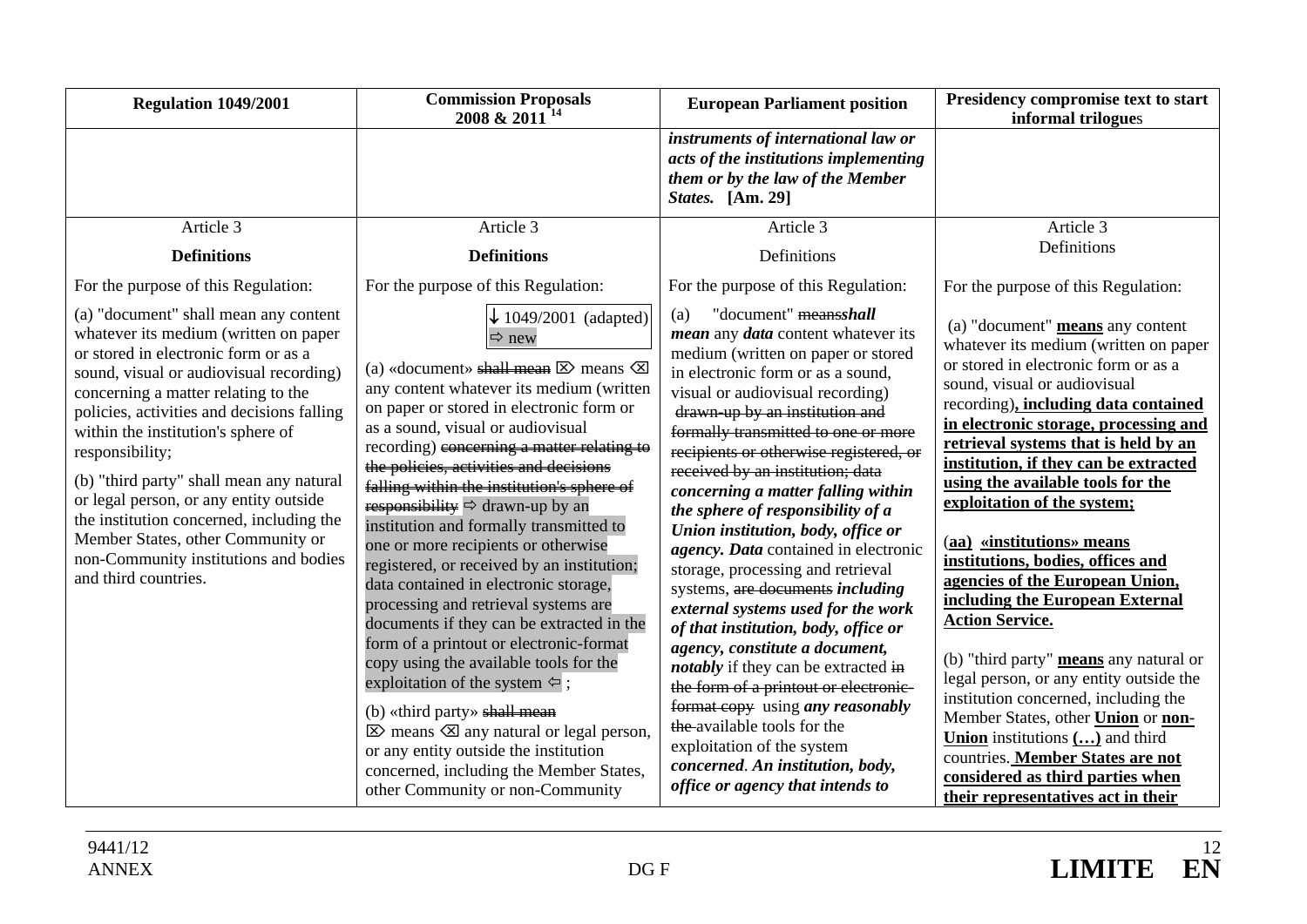| Regulation 1049/2001 | <b>Commission Proposals</b><br>2008 & 2011 <sup>14</sup>                                                                                                                                                              | <b>European Parliament position</b>                                                                                                                                                                                                                                                                                                                                                                                                                                  | Presidency compromise text to start<br>informal trilogues                                                                                                                                                                    |
|----------------------|-----------------------------------------------------------------------------------------------------------------------------------------------------------------------------------------------------------------------|----------------------------------------------------------------------------------------------------------------------------------------------------------------------------------------------------------------------------------------------------------------------------------------------------------------------------------------------------------------------------------------------------------------------------------------------------------------------|------------------------------------------------------------------------------------------------------------------------------------------------------------------------------------------------------------------------------|
|                      | institutions and bodies and third<br>countries.<br>(c) 'institutions' shall mean<br>institutions, bodies, offices and<br>agencies of the European Union,<br>including the European External<br><b>Action Service.</b> | create a new electronic storage<br>system, or to substantially change<br>an existing system, shall evaluate<br>the likely impact on the right of<br>access, ensure that the right of<br>access is guaranteed as a<br>fundamental right, and act so as to<br>promote the objective of<br>transparency. The functions for the<br>retrieval of information stored in<br>electronic storage systems shall be<br>adapted in order to satisfy requests<br>from the public; | capacity as members of the Council<br>or when their delegates act in the<br>framework of the Council decision-<br>making process or of the control of<br>the Commission's exercise of<br>implementing powers <sup>22</sup> . |
|                      |                                                                                                                                                                                                                       | (aa) "classified documents" shall<br>mean documents which have been<br>totally or partially classified in<br>accordance with Article $3a(1)$ ;                                                                                                                                                                                                                                                                                                                       |                                                                                                                                                                                                                              |
|                      |                                                                                                                                                                                                                       | (ab) "legislative act" shall include<br>documents drawn up or received in<br>the course of legislative procedures<br>for the adoption of legislative acts,<br>including measures of general<br>application under delegated and<br>implementing powers, and acts of<br>general application which are<br>legally binding in or on the Member<br>States;                                                                                                                |                                                                                                                                                                                                                              |
|                      |                                                                                                                                                                                                                       | "administrative tasks" shall<br>(ac)<br>mean measures dealing with the<br>organisational, administrative or<br>budgetary matters of the                                                                                                                                                                                                                                                                                                                              |                                                                                                                                                                                                                              |

**22**[See doc. 6898/02 and doc. 6203/02; see also Case T-111/00 BAT International v. Commission.]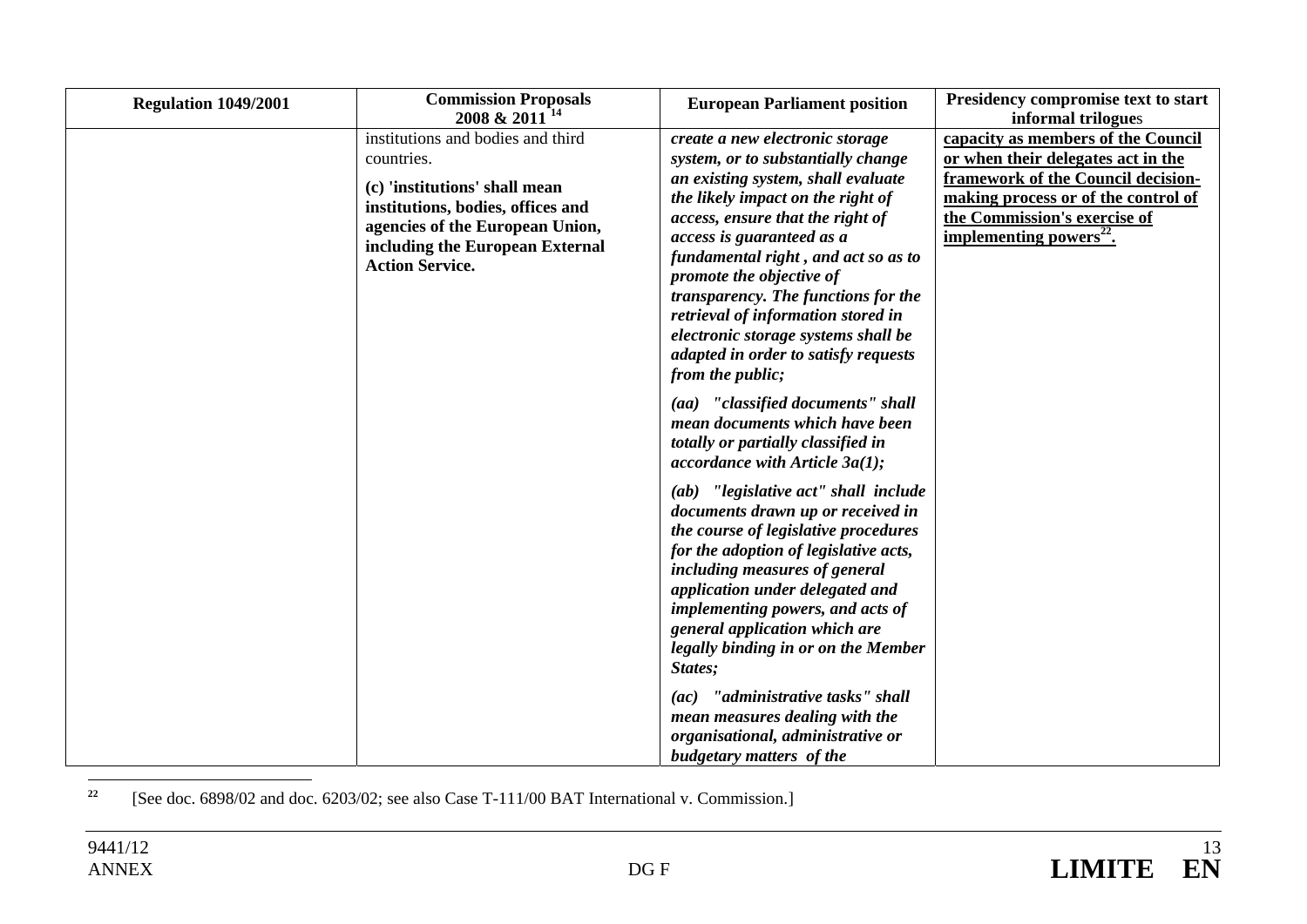| Regulation 1049/2001 | <b>Commission Proposals</b><br>2008 & 2011 <sup>14</sup> | <b>European Parliament position</b>                                                                                                                                                                                                                                                                                                                   | Presidency compromise text to start<br>informal trilogues |
|----------------------|----------------------------------------------------------|-------------------------------------------------------------------------------------------------------------------------------------------------------------------------------------------------------------------------------------------------------------------------------------------------------------------------------------------------------|-----------------------------------------------------------|
|                      |                                                          | institution, body, office or agency<br>concerned;                                                                                                                                                                                                                                                                                                     |                                                           |
|                      |                                                          | (ad) "archive system" shall mean<br>a tool or a procedure of the<br>institutions, bodies, offices and<br>agencies for managing in a<br>structured way the filing of all their<br>documents referring to an ongoing<br>or recently concluded procedure;                                                                                                |                                                           |
|                      |                                                          | (ae) "historical archives" shall<br>mean that part of the archives of the<br>institutions, bodies, offices and<br>agencies which has been selected,<br>on the terms laid down in point $(a)$ ,<br>for permanent preservation.                                                                                                                         |                                                           |
|                      |                                                          | A detailed list of all the categories of<br>acts covered by the definitions in<br>points (a) to $(ac)$ shall be published<br>in the Official Journal of the<br><b>European Union and on the internet</b><br>sites of the institutions, bodies,<br>offices and agencies, which shall<br>also agree and publish their<br>common criteria for archiving; |                                                           |
|                      |                                                          | "third party" meansshall mean<br>(b)<br>any natural or legal person, or any<br>entity outside the institution, body,<br>office or agency concerned,<br>including the Member States, other<br>Community Union or non-<br>Communitynon-Union institutions<br>and bodies and third countries. [Am.                                                       |                                                           |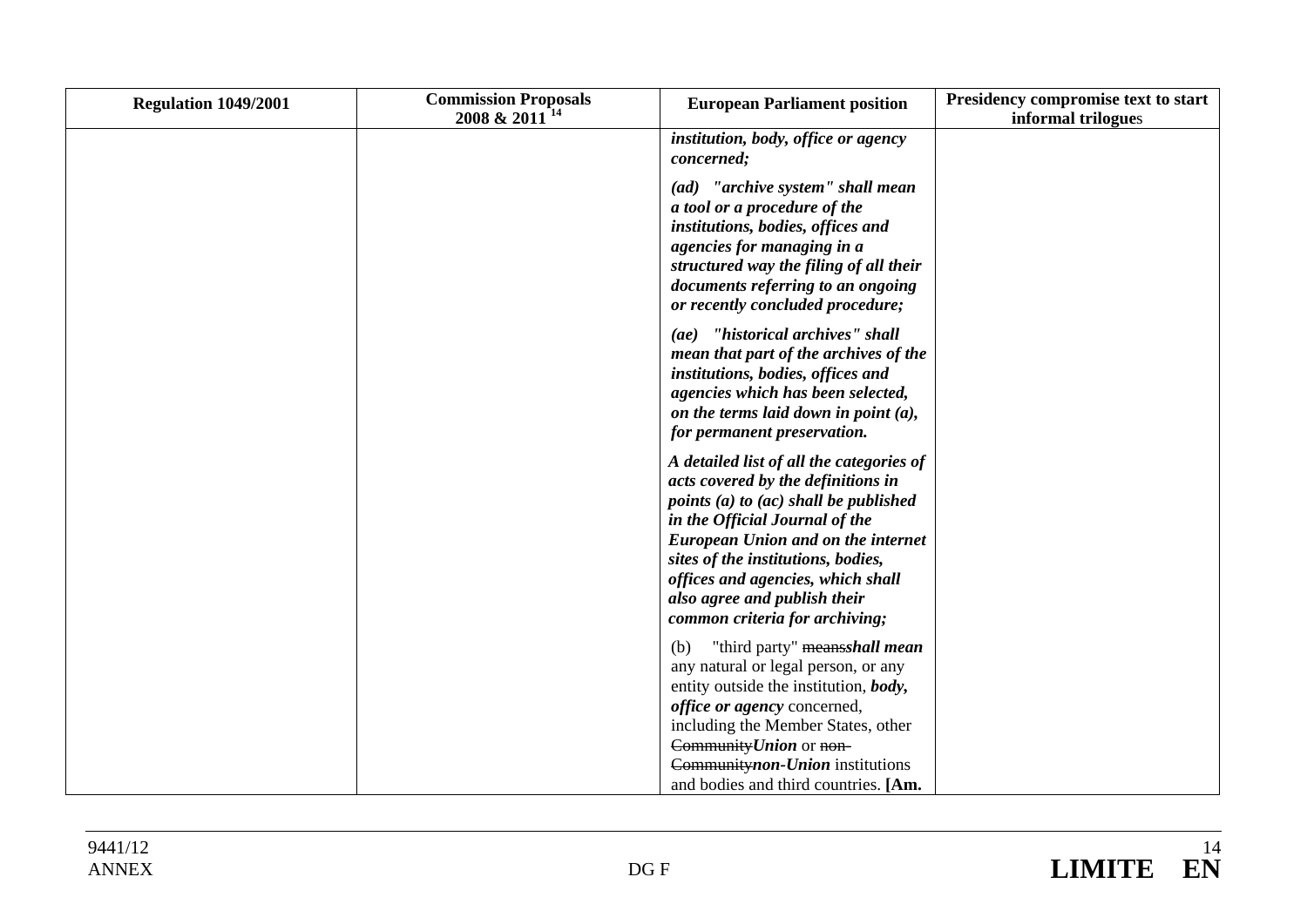| Regulation 1049/2001                                                                                                                                                | <b>Commission Proposals</b><br>2008 & 2011 <sup>14</sup>                                                                                                                                                                                         | <b>European Parliament position</b>                                                                                                                                                    | Presidency compromise text to start<br>informal trilogues                                                                                                                                                                                                                                                                                                                                        |
|---------------------------------------------------------------------------------------------------------------------------------------------------------------------|--------------------------------------------------------------------------------------------------------------------------------------------------------------------------------------------------------------------------------------------------|----------------------------------------------------------------------------------------------------------------------------------------------------------------------------------------|--------------------------------------------------------------------------------------------------------------------------------------------------------------------------------------------------------------------------------------------------------------------------------------------------------------------------------------------------------------------------------------------------|
|                                                                                                                                                                     |                                                                                                                                                                                                                                                  | 30]                                                                                                                                                                                    |                                                                                                                                                                                                                                                                                                                                                                                                  |
|                                                                                                                                                                     |                                                                                                                                                                                                                                                  |                                                                                                                                                                                        | <b>Article 3a</b>                                                                                                                                                                                                                                                                                                                                                                                |
|                                                                                                                                                                     |                                                                                                                                                                                                                                                  |                                                                                                                                                                                        | Documents subject to this<br><b>Regulation</b>                                                                                                                                                                                                                                                                                                                                                   |
|                                                                                                                                                                     |                                                                                                                                                                                                                                                  |                                                                                                                                                                                        | A document becomes subject to this<br><b>Regulation:</b><br>1) when it has been drawn up by an<br>institution and either formally<br>transmitted to one or more<br>recipients, submitted for filing or<br>registration, approved by the<br>competent official, or otherwise<br>completed for the purposes for<br>which it was intended, or<br>2) when it has been received by an<br>institution. |
|                                                                                                                                                                     |                                                                                                                                                                                                                                                  | []                                                                                                                                                                                     | [Not part of the Presidency's approach]                                                                                                                                                                                                                                                                                                                                                          |
| Article 4                                                                                                                                                           | Article 4                                                                                                                                                                                                                                        | Article 4                                                                                                                                                                              | Article 4<br>Exceptions                                                                                                                                                                                                                                                                                                                                                                          |
| <b>Exceptions</b>                                                                                                                                                   | <b>Exceptions</b>                                                                                                                                                                                                                                | Exceptions                                                                                                                                                                             |                                                                                                                                                                                                                                                                                                                                                                                                  |
| The institutions shall refuse access<br>to a document where disclosure would<br>undermine the protection of:<br>(a) the public interest as regards:                 | $\downarrow$ 1049/2001 (adapted)<br>$\Rightarrow$ new<br>1. The institutions shall refuse access to a<br>document where disclosure would                                                                                                         | 1. The institutions, bodies, offices<br>and agencies shall refuse access to a<br>document where disclosure would<br>undermine the protection of the<br>public interest as regards:     | The institutions shall refuse access<br>to a document where disclosure would<br>undermine the protection of:<br>(a) the public interest as regards:                                                                                                                                                                                                                                              |
| - public security,<br>- defence and military matters,<br>- international relations,<br>- the financial, monetary or economic<br>policy of the Community or a Member | undermine the protection of $\frac{1}{2}$ the<br>public interest as regards:<br>(a) public security $\Rightarrow$ including the safety<br>of natural or legal persons $\Leftrightarrow$ $\frac{1}{24}$<br>(b) defence and military matters $\pm$ | (a) public security including the<br>safety of natural or legal personsof<br>the Union or of one or more of the<br><b>Member States; [Am. 32]</b><br>(b) defence and military matters; | - public security,<br>- defence and military matters,<br>- international relations,<br>- the financial, monetary or economic<br>policy of the <b>Union</b> or a Member<br>State,                                                                                                                                                                                                                 |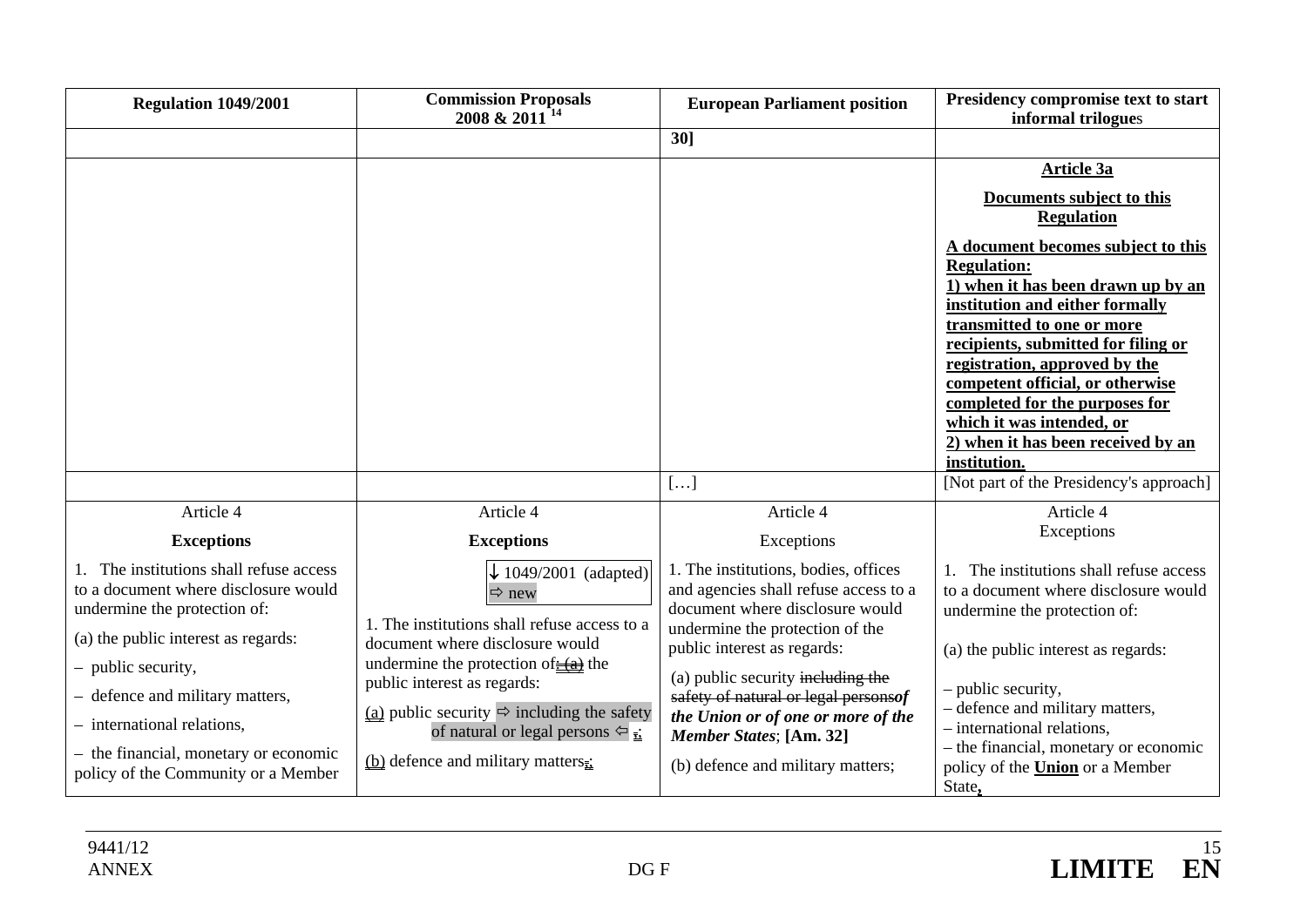| Regulation 1049/2001                                                                                                                                                                                          | <b>Commission Proposals</b><br>2008 & 2011 <sup>14</sup>                                                                                                         | <b>European Parliament position</b>                                                                                                                                        | Presidency compromise text to start<br>informal trilogues                                                                                                                                       |
|---------------------------------------------------------------------------------------------------------------------------------------------------------------------------------------------------------------|------------------------------------------------------------------------------------------------------------------------------------------------------------------|----------------------------------------------------------------------------------------------------------------------------------------------------------------------------|-------------------------------------------------------------------------------------------------------------------------------------------------------------------------------------------------|
| State;<br>(b) privacy and the integrity of the<br>individual, in particular in accordance<br>with Community legislation regarding<br>the protection of personal data.<br>The institutions shall refuse access | (c) international relations <sub><math>\vec{x}</math></sub> :<br>(d) the financial, monetary or economic<br>policy of the Community or a Member<br>State:<br>new | (c) international relations;<br>(d) the financial, monetary or<br>economic policy of the<br>Community Union or a Member<br>State; [Am. 33]<br>(e) the environment, such as | - the environment, such as breeding<br>sites of rare species;<br>(b) privacy and the integrity of the<br>individual, in particular in accordance<br>with <b>Union</b> legislation regarding the |
| to a document where disclosure would<br>undermine the protection of:<br>- commercial interests of a natural or                                                                                                | (e) the environment, such as breeding<br>sites of rare species.<br>$\downarrow$ 1049/2001                                                                        | breeding sites of rare species.                                                                                                                                            | protection of personal data. <sup>23</sup><br>In its assessment of whether the                                                                                                                  |
| legal person, including intellectual<br>property,<br>- court proceedings and legal advice,                                                                                                                    | (b) privacy and the integrity of the<br>individual, in particular in accordance<br>with Community legislation regarding                                          | 2. The institutions, bodies, offices<br>and agencies shall refuse access to a<br>document where disclosure would<br>undermine the protection of: [Am.<br>$34$ ]            | exception in point (b) applies, the<br>institution shall take into account:<br>i) whether the individual was acting<br>in the framework of professional                                         |
| - the purpose of inspections,<br>investigations and audits,<br>unless there is an overriding public<br>interest in disclosure.                                                                                | the protection of personal data.<br>2. The institutions shall refuse access to a<br>document where disclosure would<br>undermine the protection of:              | (a) commercial interests of a natural<br>or legal person;<br>(b) intellectual property rights;                                                                             | activities in relation to Union<br>matters; and<br>ii) the nature of the individual's role<br>and responsibilities.                                                                             |
| 3. Access to a document, drawn up by<br>an institution for internal use or<br>received by an institution, which relates                                                                                       | $\downarrow$ 1049/2001 (adapted)<br>(a) commercial interests of a natural or<br>legal person <sub>z</sub> ; including intellectual<br>property,                  | (c) legal advice and court,<br>arbitration and dispute settlement<br>proceedings; relating to court<br><i>proceedings</i> ; [Am. 35]                                       | 2. The institutions shall refuse access<br>to a document where disclosure would<br>undermine the protection of:<br>- commercial interests of a natural or                                       |
| to a matter where the decision has not<br>been taken by the institution, shall be<br>refused if disclosure of the document<br>would seriously undermine the                                                   | $\boxtimes$ (b) intellectual property rights; $\boxtimes$<br>$\downarrow$ 1049/2001 (adapted)<br>$\Rightarrow$ new                                               | (d) the purpose of inspections,<br>investigations and audits;<br>(e) the objectivity and impartiality of<br>selection public procurement                                   | legal person, including intellectual<br>property,<br>- court proceedings and legal advice,                                                                                                      |

**23** [A recital will also be included as follows: **'The protection of personal data and the right of access to documents are both fundamental rights in the Charter of Fundamental Rights of the European Union and shall be exercised under the conditions and limits defined by the Treaties and can only be limited subject to the principle of proportionality, and only if such limitations are necessary and genuinely meet objectives of general interest recognised by the Union or the need to protect the rights and freedoms of others.'**]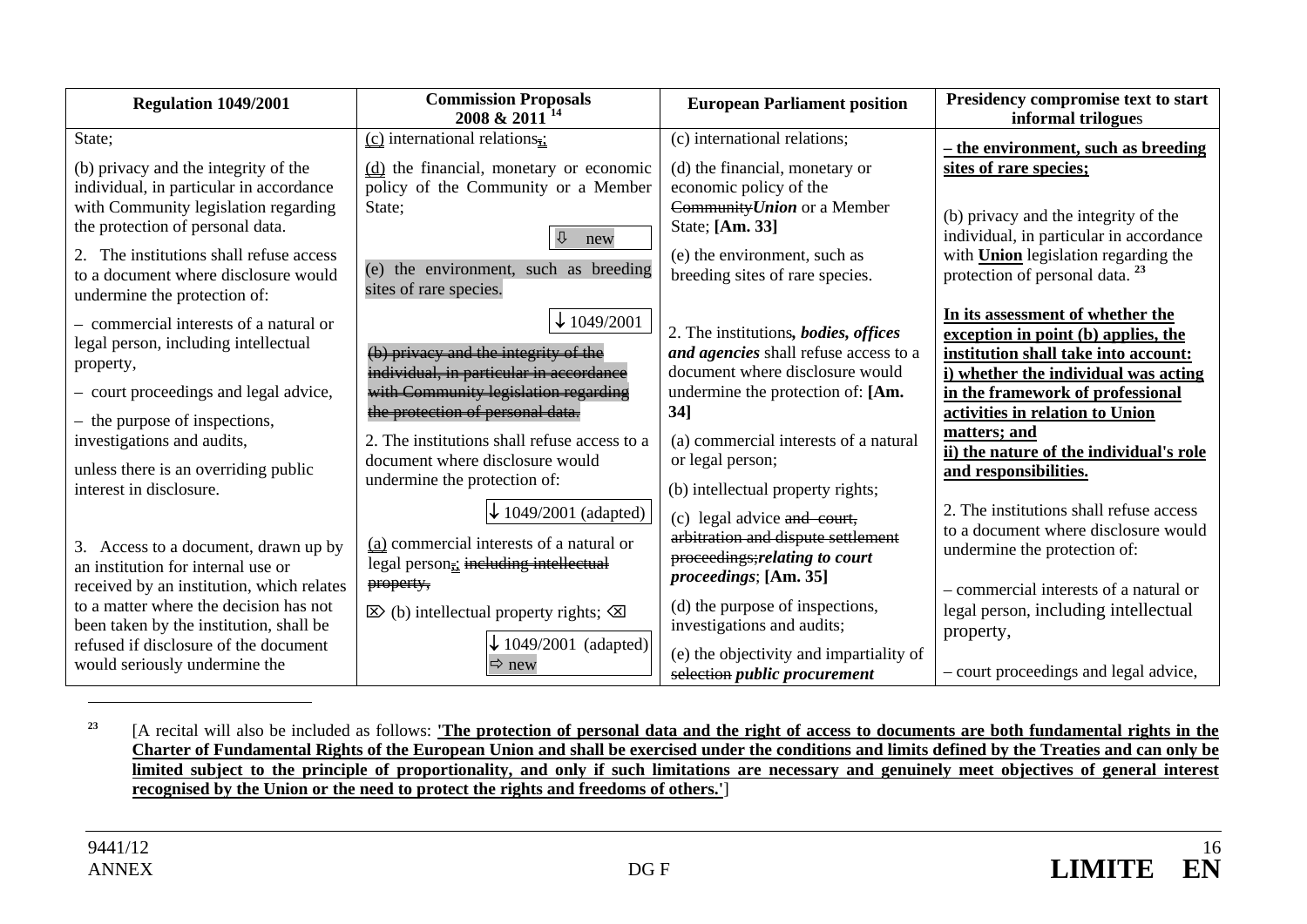| <b>Regulation 1049/2001</b>                                                                                                                                                                                 | <b>Commission Proposals</b><br>2008 & 2011 <sup>14</sup>                                                                                                                                                                                                                                             | <b>European Parliament position</b>                                                                                                                                                                               | Presidency compromise text to start<br>informal trilogues                                                                                                                                                                    |
|-------------------------------------------------------------------------------------------------------------------------------------------------------------------------------------------------------------|------------------------------------------------------------------------------------------------------------------------------------------------------------------------------------------------------------------------------------------------------------------------------------------------------|-------------------------------------------------------------------------------------------------------------------------------------------------------------------------------------------------------------------|------------------------------------------------------------------------------------------------------------------------------------------------------------------------------------------------------------------------------|
| institution's decision-making process,<br>unless there is an overriding public                                                                                                                              | (c) $\boxtimes$ legal advice and $\boxtimes$ court<br>$\rightarrow$ proceedings $\Rightarrow$ , arbitration and dispute                                                                                                                                                                              | procedures until a decision has been<br>taken by the contracting institution,                                                                                                                                     | - the purpose of inspections,                                                                                                                                                                                                |
| interest in disclosure.                                                                                                                                                                                     | settlement proceedings $\Leftrightarrow$ and =                                                                                                                                                                                                                                                       | body, office or agency concerned, or                                                                                                                                                                              | investigations and audits,                                                                                                                                                                                                   |
| Access to a document containing<br>opinions for internal use as part of<br>deliberations and preliminary<br>consultations within the institution<br>concerned shall be refused even after                   | $(d)$ the purpose of inspections,<br>investigations and audits $\frac{1}{2}$<br>⇩<br>new<br>(e) the objectivity and impartiality of                                                                                                                                                                  | the proceedings of a selection board<br>leading to the recruitment of staff<br>until a decision has been taken by<br><i>the appointing authority.</i> [Am. 36]<br>3. Access to the following                      | $-$ the objectivity and impartiality of<br>selection procedures for the award<br>of contracts or grants under the<br><b>Financial Regulation, or involving</b><br>the comparative assessment of the                          |
| the decision has been taken if<br>disclosure of the document would<br>seriously undermine the institution's<br>decision-making process, unless there<br>is an overriding public interest in<br>disclosure.  | selection procedures.<br>$\downarrow$ 1049/2001 (adapted)<br>$Arr$ new<br>unless there is an overriding public                                                                                                                                                                                       | documents <i>drawn</i> up by an<br>institution, body, office or agency<br>for internal use or received by it<br>relating to a matter where it has not<br>yet taken a decision shall be refused                    | merits of candidates or members of<br>the staff of an institution, or<br>involving the assessment of the<br>merits of candidates for public<br>offices,                                                                      |
| 4. As regards third-party documents,<br>the institution shall consult the third<br>party with a view to assessing whether<br>an exception in paragraph 1 or 2 is<br>applicable, unless it is clear that the | interest in disclosure.<br>3. Access to $\boxtimes$ the following<br>documents $\otimes$ a document, drawn up by<br>an institution for internal use or received<br>by an institution, which relates to a<br>matter where the decision has not been                                                   | only if their disclosure would, due to<br>their content and the objective<br>circumstances of the situation,<br><i>manifestly and seriously undermine</i><br>the decision-making process. of the<br>institutions: | $($ )<br>3. Access to a document, drawn up<br>by an institution for internal use or<br>received by an institution, which                                                                                                     |
| document shall or shall not be<br>disclosed.<br>5. A Member State may request the<br>institution not to disclose a document<br>originating from that Member State<br>without its prior agreement.           | taken by the institution, shall be refused<br>if $\boxtimes$ their $\boxtimes$ disclosure <del>of the document</del><br>would seriously undermine the<br>institution's decision-making process<br>$\boxtimes$ of the institutions: $\boxtimes$ , unless there is<br>an overriding public interest in | (a) documents relating to a matter<br>where the decision has not been<br>taken;<br>(b) documents containing opinions<br>for internal use as part of<br>deliberations and preliminary                              | relates to a matter where the decision<br>has not been taken by the institution,<br>shall be refused if disclosure of the<br>document would seriously undermine<br>the institution's decision-making<br>process $(\ldots)$ . |
| 6. If only parts of the requested<br>document are covered by any of the<br>exceptions, the remaining parts of the<br>document shall be released.                                                            | diselosure.<br>$\boxtimes$ (a) documents relating to a matter<br>where the decision has not been<br>taken; $\otimes$                                                                                                                                                                                 | consultations within the institutions<br>concerned, even after the decision<br>has been taken - [Am. 37]<br>4. The exceptions under paragraphs<br>$(2)$ and $(3)$ shall apply unless there is                     | Access to a document containing<br>opinions for internal use as part of<br>deliberations and preliminary<br>consultations within the institution<br>concerned shall be refused even after                                    |
| 7. The exceptions as laid down in<br>paragraphs 1 to 3 shall only apply for<br>the period during which protection is                                                                                        | $\boxtimes$ (b) documents $\boxtimes$ Access to a<br>document containing opinions for<br>internal use as part of deliberations and                                                                                                                                                                   | an When balancing the public<br>interest in disclosure under                                                                                                                                                      | the decision has been taken if<br>disclosure of the document would                                                                                                                                                           |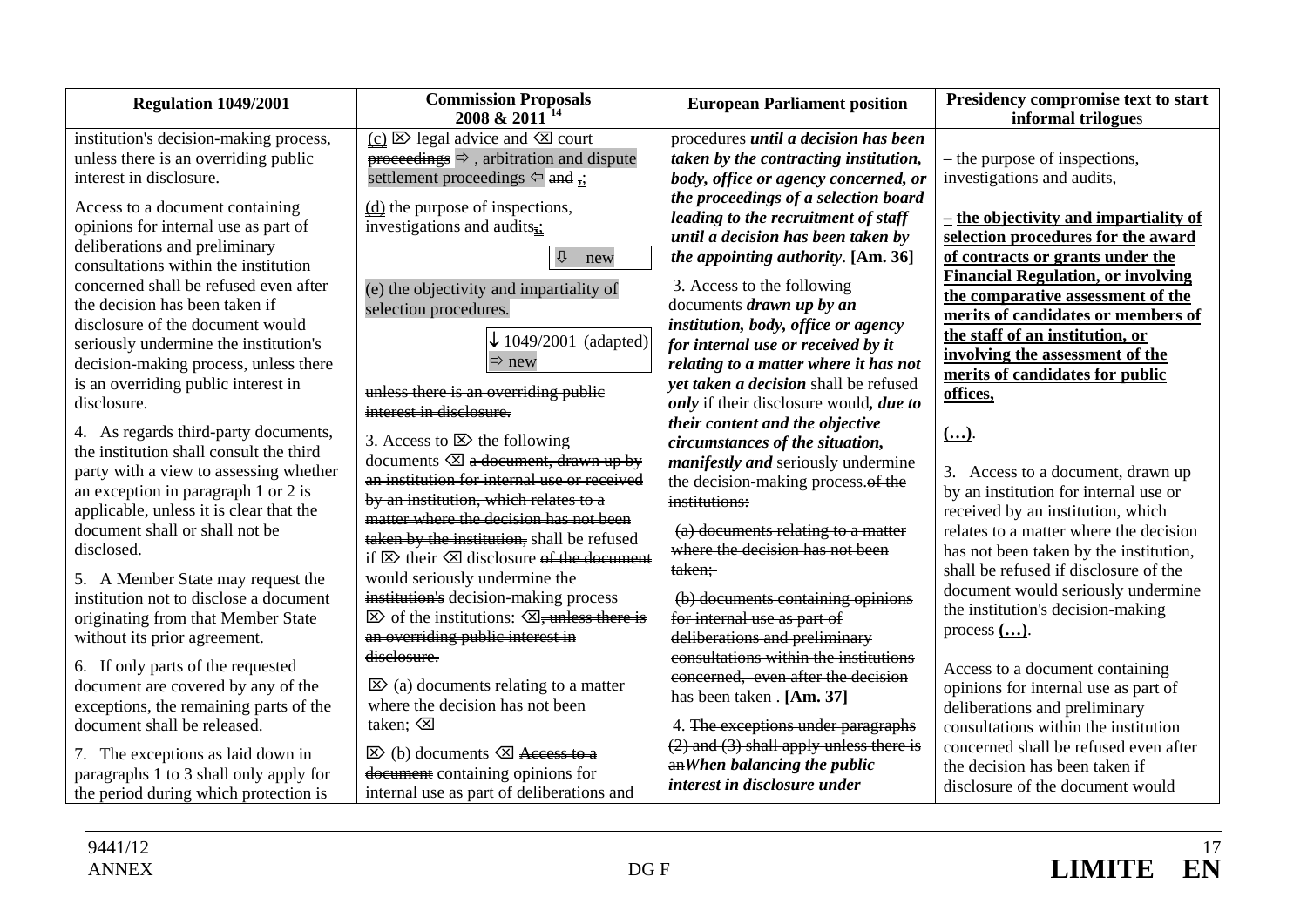| <b>Commission Proposals</b><br>Presidency compromise text to start<br><b>European Parliament position</b><br>Regulation 1049/2001                                        |  |
|--------------------------------------------------------------------------------------------------------------------------------------------------------------------------|--|
| 2008 & 2011 <sup>14</sup><br>informal trilogues                                                                                                                          |  |
| seriously undermine the institution's<br>justified on the basis of the content of<br>preliminary consultations within the<br><i>paragraphs (1) to (3), an overriding</i> |  |
| institutions concerned, shall be refused<br>public interest in disclosure. As<br>decision-making process ().<br>the document. The exceptions may                         |  |
| even after the decision has been taken if<br>regards paragraph $2(a)$ an overriding<br>apply for a maximum period of 30                                                  |  |
| disclosure of the document would<br>years. In the case of documents<br>public interest in disclosure shall be<br>3a. The exceptions under                                |  |
| seriously undermine the institution's<br>paragraphs $(2)$ and $(3)$ shall apply<br>covered by the exceptions relating to<br>deemed to exist where the                    |  |
| decision-making process, unless there is<br>information-document requested<br>unless there is an overriding public<br>privacy or commercial interests and in             |  |
| the case of sensitive documents, the<br>an overriding public interest in<br>relates to the protection of<br>interest in disclosure.                                      |  |
| exceptions may, if necessary, continue<br>diselosure.<br>fundamental rights and the rule of                                                                              |  |
| to apply after this period.<br>law, the sound management of<br>3b. The exception regarding the<br>$\boxtimes$ 4. The exceptions under paragraphs                         |  |
| protection of legal advice under the<br>public funds, or the right to live in a<br>$(2)$ and $(3)$ shall apply unless there is an                                        |  |
| second indent of paragraph (2) shall<br>healthy environment, including in<br>overriding public interest in                                                               |  |
| terms of emissions into the<br>apply under the conditions laid<br>disclosure. $\boxtimes \Rightarrow$ As regards paragraph                                               |  |
| environment. An institution, body,<br>down in Article 4a.<br>$2(a)$ an overriding public interest in                                                                     |  |
| office or agency invoking one of the<br>disclosure shall be deemed to exist where                                                                                        |  |
| exceptions must make an objective<br>4. As regards third-party documents,<br>the information requested relates to                                                        |  |
| and individual assessment and show<br>the institution shall consult the third<br>emissions into the environment. $\Leftrightarrow$                                       |  |
| party with a view to assessing whether<br>that the risk to the interest protected                                                                                        |  |
| is foreseeable and not purely<br>an exception in paragraph 1 or 2 is<br>new                                                                                              |  |
| hypothetical, and define how access<br>applicable, unless it is clear that the                                                                                           |  |
| 5. Names, titles and functions of public<br>to the document in question could<br>document shall or shall not be                                                          |  |
| office holders, civil servants and interest<br>disclosed.<br>specifically and effectively                                                                                |  |
| representatives in relation with their<br>undermine the interest protected.                                                                                              |  |
| professional activities shall be disclosed<br>[Am. 38]<br>5. A Member State may request the                                                                              |  |
| unless, given the particular<br>institution not to disclose a document<br>4a. Documents the disclosure of                                                                |  |
| circumstances, disclosure would<br>originating from that Member State<br>which would pose a risk to                                                                      |  |
| adversely affect the persons concerned.<br>without its prior agreement, setting<br>environmental protection, such as                                                     |  |
| Other personal data shall be disclosed in<br>out the reasons for its objection by<br>those relating to the breeding sites                                                |  |
| accordance with the conditions regarding<br>reference to the exceptions referred<br>of rare species, shall only be                                                       |  |
| lawful processing of such data laid down<br>to in Article 4. In explaining why a<br>disclosed in conformity with                                                         |  |
| in EC legislation on the protection of<br>particular exception applies, a<br>Regulation (EC) No 1367/2006.                                                               |  |
| individuals with regard to the processing<br><b>Member State may refer to any</b><br>[Am. 39]                                                                            |  |
| of personal data.<br>relevant provision or rule in its                                                                                                                   |  |
| 5. Names, titles and functions of<br>national law.<br>1049/2001 (adapted)<br>public office holders, civil servants                                                       |  |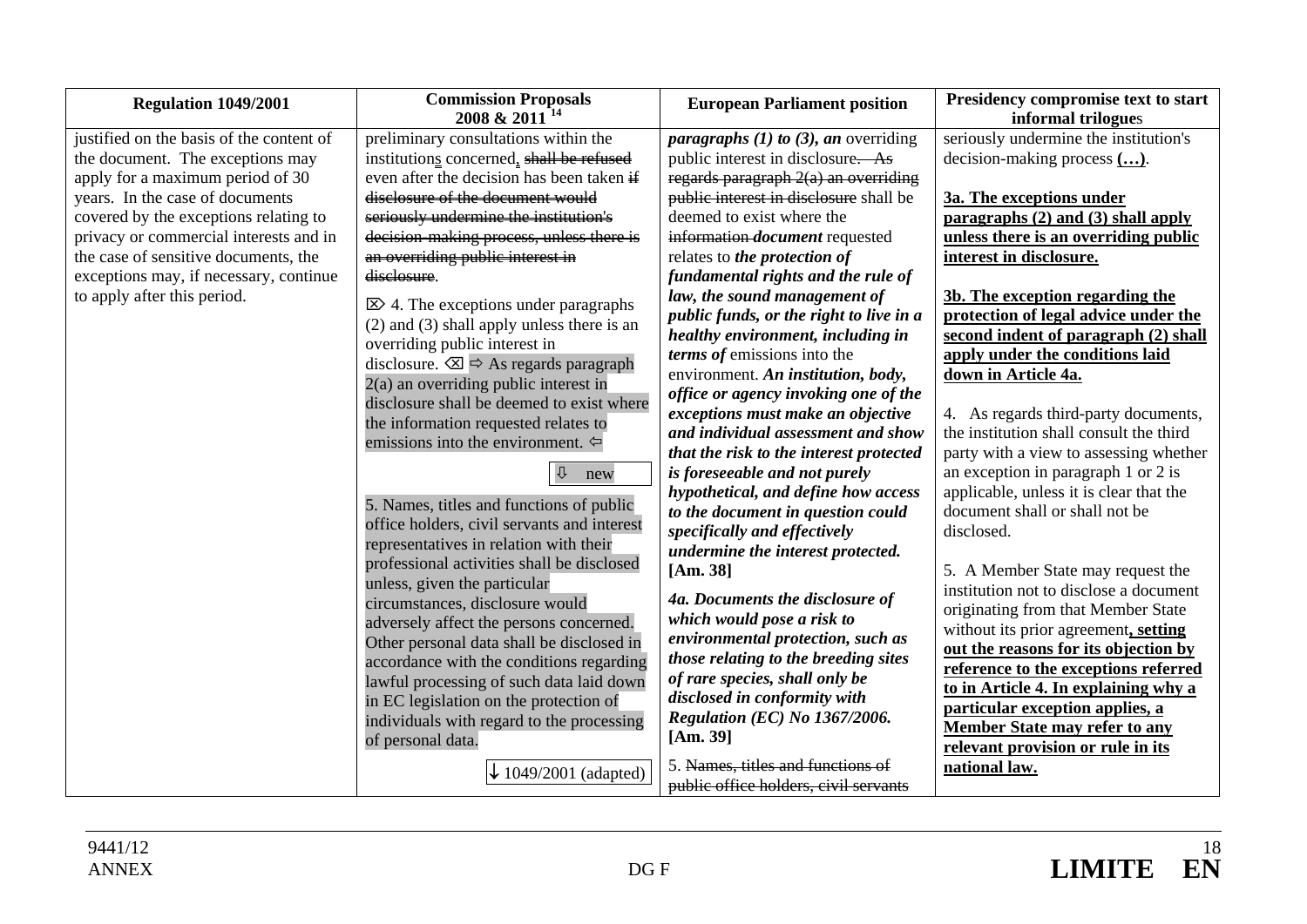| Regulation 1049/2001 | <b>Commission Proposals</b><br>2008 & 2011 <sup>14</sup>                                                                                                                                                                                                                                                                                                                                                                                                                                                                                                                                                                                                                                                    | <b>European Parliament position</b>                                                                                                                                                                                                                                                                                                                                                                                                                                                                                                                                                                                                                                                                                                                                                                                                                                                                                                                                                                                                                                                                                                                                                                                       | Presidency compromise text to start<br>informal trilogues                                                                                                                                                                                                                                                                                                                                                                                                                                                                                                                                                                           |
|----------------------|-------------------------------------------------------------------------------------------------------------------------------------------------------------------------------------------------------------------------------------------------------------------------------------------------------------------------------------------------------------------------------------------------------------------------------------------------------------------------------------------------------------------------------------------------------------------------------------------------------------------------------------------------------------------------------------------------------------|---------------------------------------------------------------------------------------------------------------------------------------------------------------------------------------------------------------------------------------------------------------------------------------------------------------------------------------------------------------------------------------------------------------------------------------------------------------------------------------------------------------------------------------------------------------------------------------------------------------------------------------------------------------------------------------------------------------------------------------------------------------------------------------------------------------------------------------------------------------------------------------------------------------------------------------------------------------------------------------------------------------------------------------------------------------------------------------------------------------------------------------------------------------------------------------------------------------------------|-------------------------------------------------------------------------------------------------------------------------------------------------------------------------------------------------------------------------------------------------------------------------------------------------------------------------------------------------------------------------------------------------------------------------------------------------------------------------------------------------------------------------------------------------------------------------------------------------------------------------------------|
|                      | 6. If only parts of the requested document<br>are covered by any of the exceptions, the<br>remaining parts of the document shall be<br>released.<br>7. The exceptions as laid down in<br>paragraphs 1 to 3 this Article shall only<br>apply for the period during which<br>protection is justified on the basis of the<br>content of the document. The exceptions<br>may apply for a maximum period of 30<br>years. In the case of documents covered<br>by the exceptions relating to privacy<br>$\boxtimes$ the protection of personal data $\boxtimes$ or<br>commercial interests and in the case of<br>sensitive documents, the exceptions may,<br>if necessary, continue to apply after this<br>period. | and interest representatives in<br>relation with their professional<br>activities shall be disclosed unless,<br>given the particular circumstances,<br>disclosure would adversely affect the<br>persons concerned. Other personal<br>data shall be disclosed in accordance<br>with the conditions regarding lawful<br>processing of such data laid down in<br>EC legislation on the protection of<br>individuals with regard to the<br>processing of personal data. Personal<br>data shall not be disclosed if such<br>disclosure would harm the privacy<br>or the integrity of the person<br>concerned. Such harm shall not be<br>deemed to be caused:<br>- if the data relate solely to the<br>professional activities of the person<br>concerned unless, given the<br>particular circumstances, there is<br>reason to assume that disclosure<br>would adversely affect that person;<br>- if the data relate solely to a public<br>person unless, given the particular<br>circumstances, there is reason to<br>assume that disclosure would<br>adversely affect that person or other<br>persons connected with him or her;<br>- if the data have already been<br>published with the consent of the<br>person concerned. | 6. If only parts of the requested<br>document are covered by any of the<br>exceptions, the remaining parts of the<br>document shall be released.<br>7. The exceptions as laid down in<br>paragraphs 1 to 3 shall only apply for<br>the period during which protection is<br>justified on the basis of the content of<br>the document. The exceptions may<br>apply for a maximum period of 30<br>years. In the case of documents<br>covered by the exceptions relating to<br>privacy or commercial interests and in<br>the case of sensitive documents, the<br>exceptions may, if necessary, continue<br>to apply after this period. |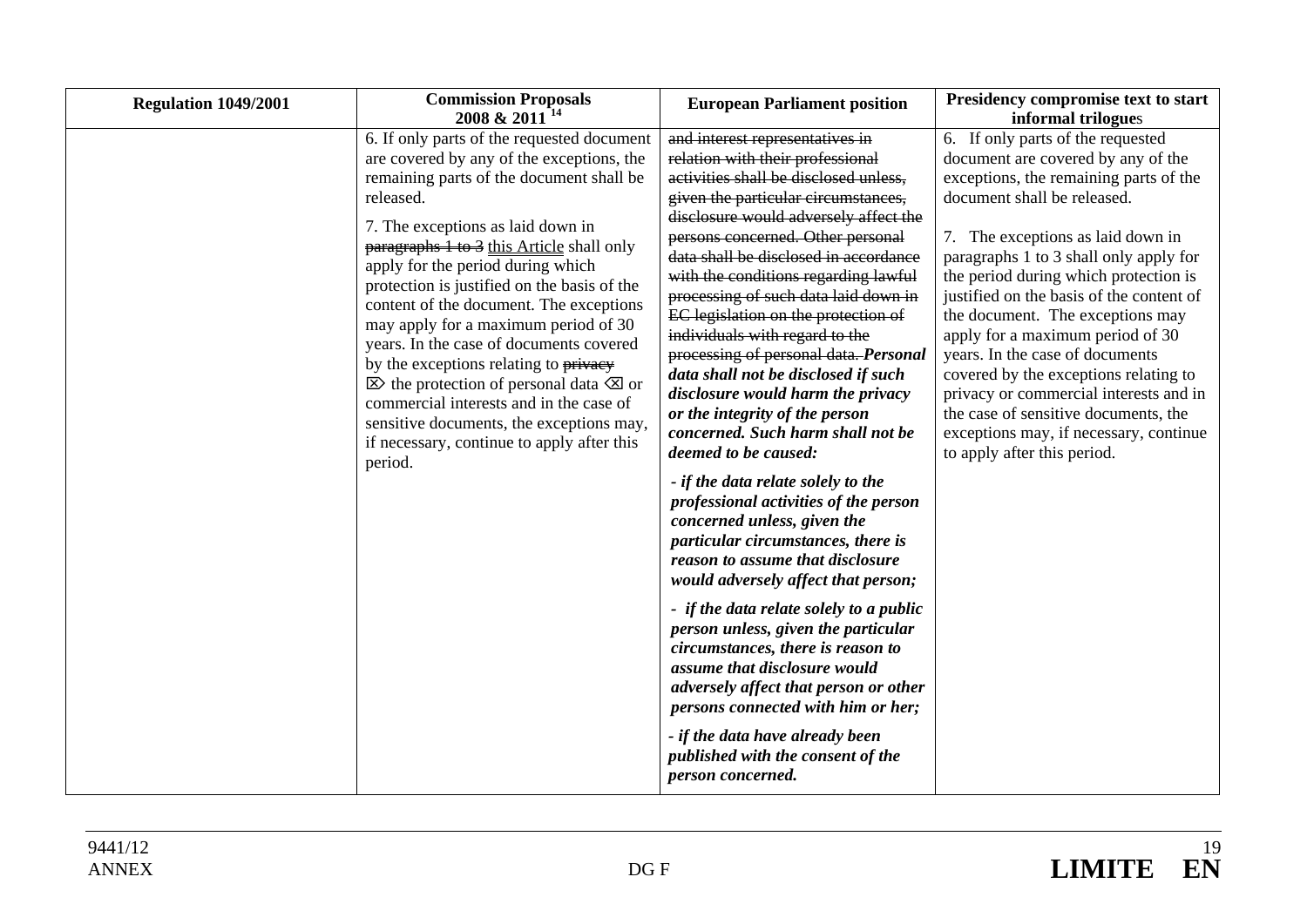| Regulation 1049/2001 | <b>Commission Proposals</b><br>2008 & 2011 <sup>14</sup> | <b>European Parliament position</b>                                                                                                                                                                                                                                                                                                                                                                                                                                              | Presidency compromise text to start<br>informal trilogues |
|----------------------|----------------------------------------------------------|----------------------------------------------------------------------------------------------------------------------------------------------------------------------------------------------------------------------------------------------------------------------------------------------------------------------------------------------------------------------------------------------------------------------------------------------------------------------------------|-----------------------------------------------------------|
|                      |                                                          | Personal data shall nevertheless be<br>disclosed if an overriding public<br>interest requires disclosure. In such<br>a case, the institution, body, office<br>or agency concerned shall be<br>required to specify the public<br>interest. It shall give reasons why, in<br>the specific case, the public interest<br>outweighs the interests of the person<br><i>concerned.</i>                                                                                                  |                                                           |
|                      |                                                          | Where an institution, body, office or<br>agency refuses access to a document<br>on the basis of this paragraph, it<br>shall consider whether it is possible<br>to grant partial access to that<br>document. [Am. 40]                                                                                                                                                                                                                                                             |                                                           |
|                      |                                                          | 6. If only parts of the requested<br>document are covered by any of the<br>exceptions, the remaining parts of the<br>document shall be released.                                                                                                                                                                                                                                                                                                                                 |                                                           |
|                      |                                                          | 7. The exceptions as laid down in this<br>Article shall only apply for the period<br>during which protection is justified<br>on the basis of the content of the<br>document. not apply to documents<br>transmitted within the framework of<br>procedures leading to a legislative<br>act or delegated or implementing act<br>of general application. Nor shall the<br>exceptions apply to documents<br>provided to institutions, bodies,<br>offices and agencies for the purpose |                                                           |
|                      |                                                          | of influencing policy-making by                                                                                                                                                                                                                                                                                                                                                                                                                                                  |                                                           |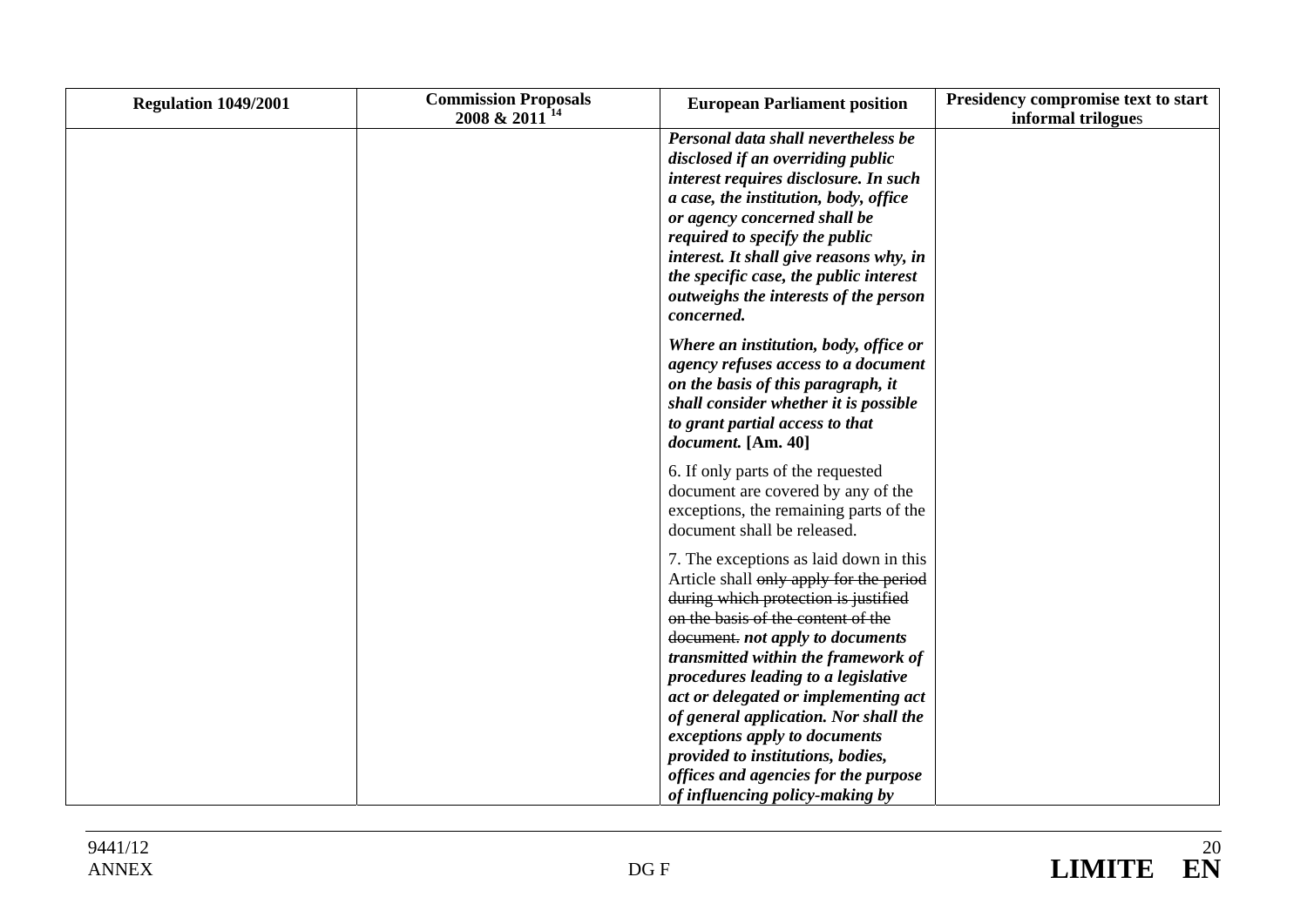| Regulation 1049/2001 | <b>Commission Proposals</b><br>2008 & 2011 <sup>14</sup> | <b>European Parliament position</b>                                                                                                                                                                                                                                                                                                                                                                                                                                    | Presidency compromise text to start<br>informal trilogues |
|----------------------|----------------------------------------------------------|------------------------------------------------------------------------------------------------------------------------------------------------------------------------------------------------------------------------------------------------------------------------------------------------------------------------------------------------------------------------------------------------------------------------------------------------------------------------|-----------------------------------------------------------|
|                      |                                                          | lobbyists and other interested<br><i>parties.</i> In the case of documents<br>covered by the exceptions relating to<br>the protection of personal data or<br>commercial interests and in the case<br>of sensitive documents, The<br>exceptions may if necessary,<br>continue to apply after this period.<br>shall only apply for as long as is<br>justified by the content of the<br><i>document and in any event for a</i><br>maximum period of 30 years. [Am.<br>41] |                                                           |
|                      |                                                          | 7a. An institution, body, office or<br>agency may grant privileged access<br>to the documents covered by<br>paragraphs $(1)$ to $(3)$ for the purpose<br>of research. If privileged access is<br>granted, the information shall only<br>be released subject to appropriate<br>restrictions regarding its use. [Am.<br>42]                                                                                                                                              |                                                           |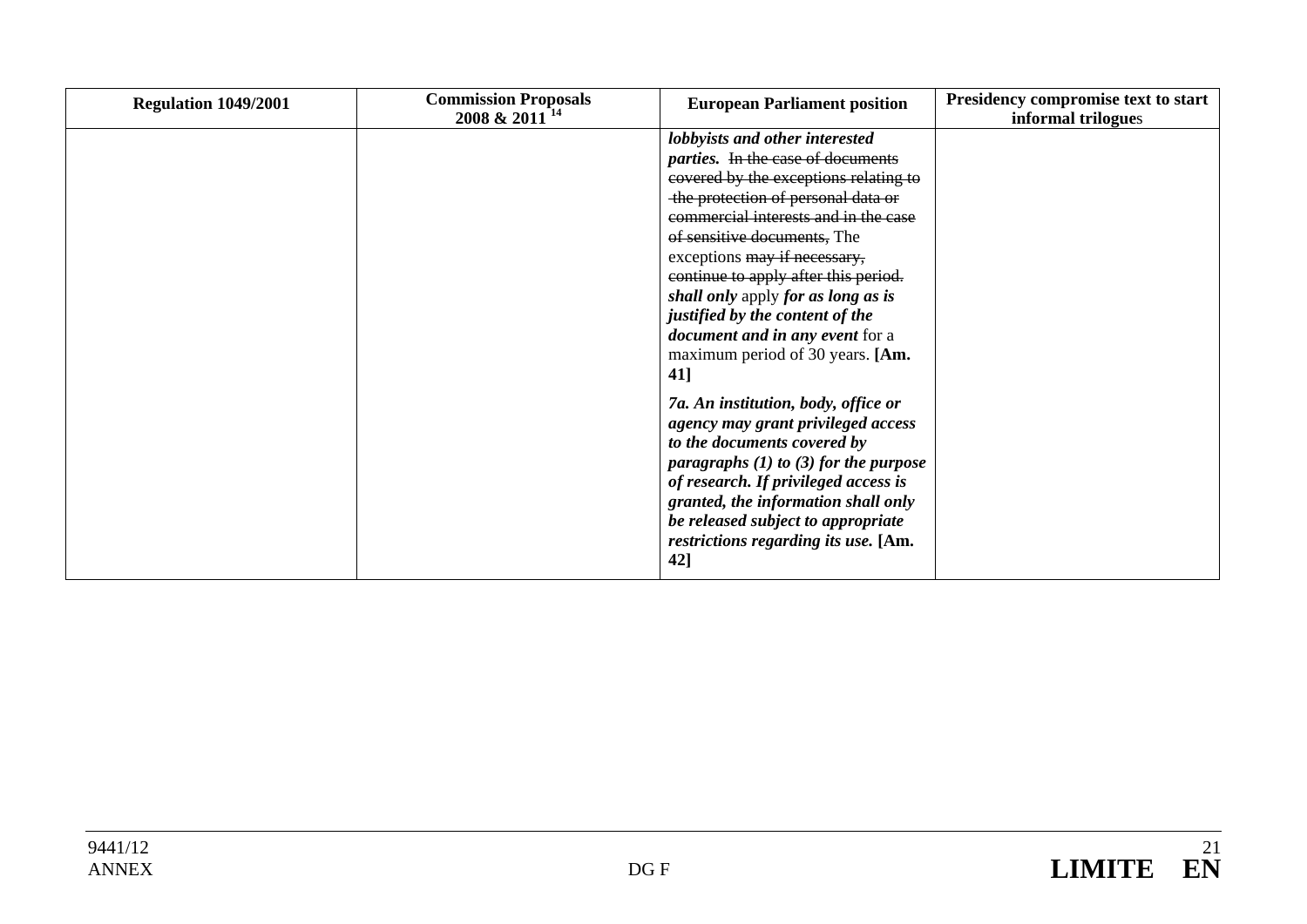| Regulation 1049/2001                                                                                                                                                                                                                                                                                                                                                                                                      | <b>Commission Proposals</b><br>24<br>2008 & 2011                                                                                                                                                                                                                                                                                                                                                                                                                                     | <b>European Parliament position</b>                                                                                                                                                                                                                                                                                                                                                              | Presidency compromise text to start<br>informal trilogues                                                                                                                                                                                                                                                                                                                           |
|---------------------------------------------------------------------------------------------------------------------------------------------------------------------------------------------------------------------------------------------------------------------------------------------------------------------------------------------------------------------------------------------------------------------------|--------------------------------------------------------------------------------------------------------------------------------------------------------------------------------------------------------------------------------------------------------------------------------------------------------------------------------------------------------------------------------------------------------------------------------------------------------------------------------------|--------------------------------------------------------------------------------------------------------------------------------------------------------------------------------------------------------------------------------------------------------------------------------------------------------------------------------------------------------------------------------------------------|-------------------------------------------------------------------------------------------------------------------------------------------------------------------------------------------------------------------------------------------------------------------------------------------------------------------------------------------------------------------------------------|
|                                                                                                                                                                                                                                                                                                                                                                                                                           |                                                                                                                                                                                                                                                                                                                                                                                                                                                                                      |                                                                                                                                                                                                                                                                                                                                                                                                  | Article 4a<br><b>Presumption</b>                                                                                                                                                                                                                                                                                                                                                    |
|                                                                                                                                                                                                                                                                                                                                                                                                                           |                                                                                                                                                                                                                                                                                                                                                                                                                                                                                      |                                                                                                                                                                                                                                                                                                                                                                                                  | 1. Access to legal advice relating to<br>issues which are the subject of an<br>ongoing decision-making process or<br>regarding a question of law which<br>has not been decided, in last<br>instance, by the Court of Justice,<br>shall be presumed to undermine the<br>protection of legal advice.                                                                                  |
|                                                                                                                                                                                                                                                                                                                                                                                                                           |                                                                                                                                                                                                                                                                                                                                                                                                                                                                                      |                                                                                                                                                                                                                                                                                                                                                                                                  | 2. The applicant may demonstrate<br>that there is an overriding public<br>interest justifying the disclosure of<br>the documents.                                                                                                                                                                                                                                                   |
| Article 5                                                                                                                                                                                                                                                                                                                                                                                                                 | Article 5                                                                                                                                                                                                                                                                                                                                                                                                                                                                            | Article 5                                                                                                                                                                                                                                                                                                                                                                                        | Article 5                                                                                                                                                                                                                                                                                                                                                                           |
| <b>Documents in the Member States</b>                                                                                                                                                                                                                                                                                                                                                                                     | $\downarrow$ 1049/2001 (adapted)                                                                                                                                                                                                                                                                                                                                                                                                                                                     | Consultations Consultation of third                                                                                                                                                                                                                                                                                                                                                              | Documents in the Member States                                                                                                                                                                                                                                                                                                                                                      |
| Where a Member State receives a<br>request for a document in its<br>possession, originating from an<br>institution, unless it is clear that the<br>document shall or shall not be<br>disclosed, the Member State shall<br>consult with the institution concerned<br>in order to take a decision that does not<br>jeopardise the attainment of the<br>objectives of this Regulation.<br>The Member State may instead refer | $\boxtimes$ Consultations $\boxtimes$<br>$\underline{41}$ . As regards third-party documents, the<br>institution shall consult the third party<br>with a view to assessing whether an<br>exception $\boxtimes$ referred to $\boxtimes$ in paragraph<br>$\frac{1 \text{ or } 2}{1 \text{ or } 2}$ Article 4 is applicable, unless it is<br>clear that the document shall or shall not<br>be disclosed.<br>5. A Member State may request the<br>institution not to disclose a document | parties<br>1. As regards third-party documents,<br>the institutions, bodies, offices and<br><i>agencies</i> shall consult the third party<br>with a view to assessing whether an<br>exception referred to in Article 4 is<br>applicable, unless it is clear that the<br>document shall or shall not be<br>disclosed.<br>2. Where an application concerns a<br>document originating from a Member | Where a Member State receives a<br>request for a document in its<br>possession, originating from an<br>institution, unless it is clear that the<br>document shall or shall not be<br>disclosed, the Member State shall<br>consult with the institution concerned<br>in order to take a decision that does<br>not jeopardise the attainment of the<br>objectives of this Regulation. |

**24**Paragraphs in **bold** in this column correspond to the Commission 2011 proposal.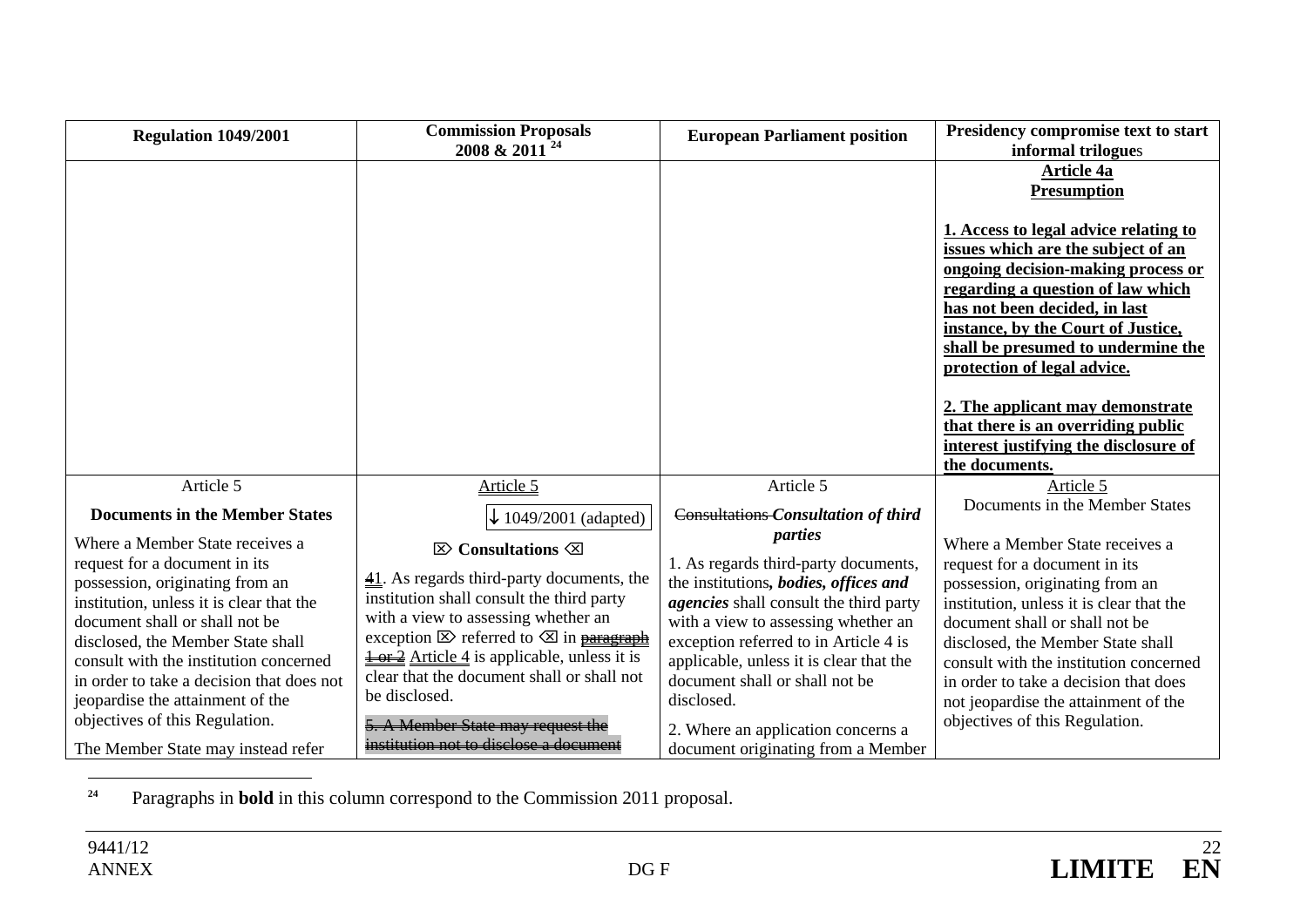| <b>Regulation 1049/2001</b>     | <b>Commission Proposals</b><br>2008 & 2011 <sup>24</sup>                      | <b>European Parliament position</b>     | Presidency compromise text to start                      |
|---------------------------------|-------------------------------------------------------------------------------|-----------------------------------------|----------------------------------------------------------|
| the request to the institution. | originating from that Member State                                            | State, other than documents             | informal trilogues<br>The Member State may instead refer |
|                                 | without its prior agreement.                                                  | transmitted within the framework of     | the request to the institution.                          |
|                                 |                                                                               | procedures leading to a legislative act |                                                          |
|                                 | $\overline{\mathbb{U}}$<br>new                                                | or a-non-legislative act delegated or   |                                                          |
|                                 | 2. Where an application concerns a                                            | <i>implementing act</i> of general      |                                                          |
|                                 | document originating from a Member                                            | application, the authorities of that    |                                                          |
|                                 | State, other than documents transmitted                                       | Member State shall be consulted         |                                                          |
|                                 | in the framework of procedures leading                                        | where there is any doubt as to          |                                                          |
|                                 | to a legislative act or a non-legislative act                                 | whether the document is covered by      |                                                          |
|                                 | of general application, the authorities of                                    | one of the exceptions. The institution  |                                                          |
|                                 | that Member State shall be consulted.                                         | holding the document shall disclose     |                                                          |
|                                 | The institution holding the document                                          | it unless the Member State gives        |                                                          |
|                                 | shall disclose it unless the Member State                                     | reasons for withholding it, based on    |                                                          |
|                                 | gives reasons for withholding it, based on                                    | the exceptions referred to in Article   |                                                          |
|                                 | the exceptions referred to in Article 4 or                                    | 4, or on specific provisions in its own |                                                          |
|                                 | on specific provisions in its own                                             | legislation preventing disclosure of    |                                                          |
|                                 | legislation preventing disclosure of the                                      | the document concerned. The             |                                                          |
|                                 | document concerned. The institution                                           | institution shall appreciate the        |                                                          |
|                                 | shall appreciate the adequacy of reasons                                      | adequacy of reasons given by the        |                                                          |
|                                 | given by the Member State insofar as                                          | Member State insofar as they are        |                                                          |
|                                 | they are based on exceptions laid down in                                     | based on exceptions laid down in this   |                                                          |
|                                 | this Regulation.                                                              | Regulation.and take a decision on       |                                                          |
|                                 |                                                                               | the basis of its own judgment as to     |                                                          |
|                                 | 1049/2001 (adapted)                                                           | whether the exceptions cover the        |                                                          |
|                                 | Article 5                                                                     | document concerned.                     |                                                          |
|                                 | Documents in the Member States                                                | 3. Where a Member State receives a      |                                                          |
|                                 |                                                                               | request for a document in its           |                                                          |
|                                 | 3. Where a Member State receives a                                            | possession, which originates from an    |                                                          |
|                                 | request for a document in its possession,                                     | institution, body, office or agency,    |                                                          |
|                                 | $\overline{\text{originating}}$ $\boxtimes$ which originates $\boxtimes$ from | unless it is clear that the document    |                                                          |
|                                 | an institution, unless it is clear that the                                   | shall or shall not be disclosed, the    |                                                          |
|                                 | document shall or shall not be disclosed,                                     | Member State shall consult with the     |                                                          |
|                                 | the Member State shall consult with the                                       | institution, body office or agency      |                                                          |
|                                 | institution concerned in order to take a                                      | concerned in order to take a decision   |                                                          |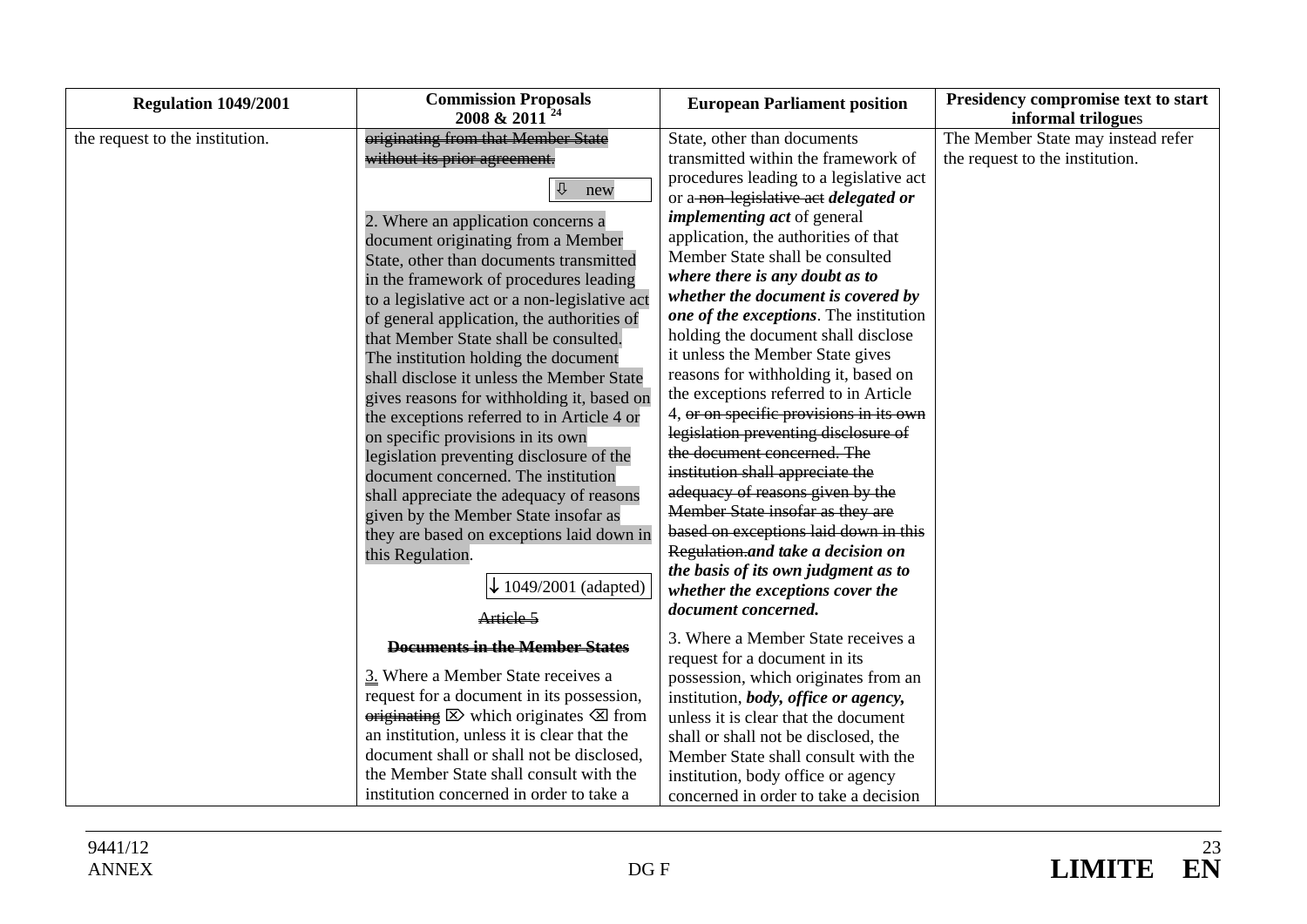| Regulation 1049/2001 | <b>Commission Proposals</b><br>2008 & 2011                                                                                                                         | <b>European Parliament position</b>                                                                                                                                                                                                                                                                                                                                                                                                                                 | Presidency compromise text to start<br>informal trilogues |
|----------------------|--------------------------------------------------------------------------------------------------------------------------------------------------------------------|---------------------------------------------------------------------------------------------------------------------------------------------------------------------------------------------------------------------------------------------------------------------------------------------------------------------------------------------------------------------------------------------------------------------------------------------------------------------|-----------------------------------------------------------|
|                      | decision that does not jeopardise the<br>attainment of the objectives of this<br>Regulation. The Member State may<br>instead refer the request to the institution. | that does not jeopardise the<br>objectives of this Regulation. The<br>Member State may instead refer the<br>request to the institution, body office<br>or agency concerned. [Am. 43]                                                                                                                                                                                                                                                                                |                                                           |
| (See Article 12)     | (See Article 12)                                                                                                                                                   | Article 5a<br>Legislative acts                                                                                                                                                                                                                                                                                                                                                                                                                                      | (See Article 12)                                          |
|                      |                                                                                                                                                                    | 1. In compliance with the<br>democratic principles outlined in<br>Articles 9 to 12 TEU and with the<br>case-law of the Court of Justice of<br>the European Union, institutions<br>acting in their legislative capacity,<br>including under delegated and<br>implementing powers, as well as<br>Member States when acting in their<br>capacity as Members of the Council,<br>shall grant the widest possible<br>access to documents relating to their<br>activities. |                                                           |
|                      |                                                                                                                                                                    | 2. Documents relating to legislative<br>programmes, preliminary civil<br>society consultations, impact<br>assessments and any other<br>preparatory documents linked to a<br>legislative procedure, as well as<br>documents relating to the<br>implementation of Union law and<br>policies linked to a legislative<br>procedure, shall be accessible on a<br>user-friendly and coordinated<br>interinstitutional site and published                                  |                                                           |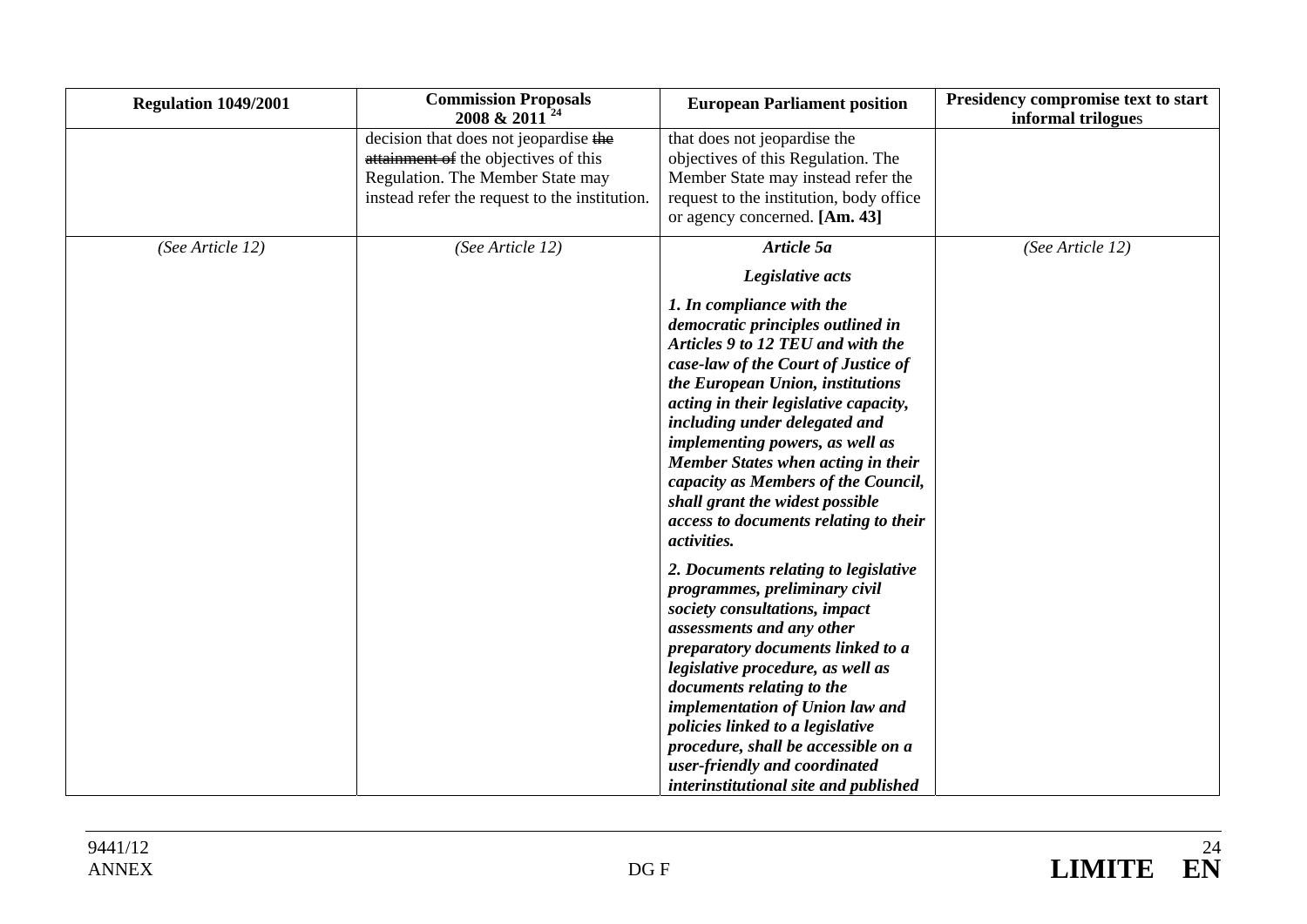| <b>Regulation 1049/2001</b>                                                                                                                                                                                                                                                                                                                                                                                | <b>Commission Proposals</b><br>2008 & 2011 <sup>24</sup>                                                                                                                                                                                                                                                                                                                                                   | <b>European Parliament position</b>                                                                                                                                                                                                                                                                                                                                                                                                                                                                                                                                              | Presidency compromise text to start<br>informal trilogues                                                                                                                                                                                                                                                                                                                                  |
|------------------------------------------------------------------------------------------------------------------------------------------------------------------------------------------------------------------------------------------------------------------------------------------------------------------------------------------------------------------------------------------------------------|------------------------------------------------------------------------------------------------------------------------------------------------------------------------------------------------------------------------------------------------------------------------------------------------------------------------------------------------------------------------------------------------------------|----------------------------------------------------------------------------------------------------------------------------------------------------------------------------------------------------------------------------------------------------------------------------------------------------------------------------------------------------------------------------------------------------------------------------------------------------------------------------------------------------------------------------------------------------------------------------------|--------------------------------------------------------------------------------------------------------------------------------------------------------------------------------------------------------------------------------------------------------------------------------------------------------------------------------------------------------------------------------------------|
|                                                                                                                                                                                                                                                                                                                                                                                                            |                                                                                                                                                                                                                                                                                                                                                                                                            | in a special electronic series of the<br><b>Official Journal of the European</b><br>Union.                                                                                                                                                                                                                                                                                                                                                                                                                                                                                       |                                                                                                                                                                                                                                                                                                                                                                                            |
|                                                                                                                                                                                                                                                                                                                                                                                                            |                                                                                                                                                                                                                                                                                                                                                                                                            | 3. During the legislative procedure,<br>each institution, body, office or<br>agency associated in the decision-<br>making process shall publish its<br>preparatory documents and all<br>related information, including legal<br>opinions, in a special series of the<br><b>Official Journal of the European</b><br>Union as well on a common internet<br>site reproducing the lifecycle of the<br>procedure concerned.<br>4. Once adopted, legislative acts<br>shall be published in the Official<br>Journal of the European Union as<br>provided for by Article 13. [Am.<br>44] |                                                                                                                                                                                                                                                                                                                                                                                            |
| Article 6                                                                                                                                                                                                                                                                                                                                                                                                  | Article 6                                                                                                                                                                                                                                                                                                                                                                                                  | Article 6                                                                                                                                                                                                                                                                                                                                                                                                                                                                                                                                                                        | Article 6                                                                                                                                                                                                                                                                                                                                                                                  |
| <b>Applications</b>                                                                                                                                                                                                                                                                                                                                                                                        | <b>Applications</b>                                                                                                                                                                                                                                                                                                                                                                                        | Applications                                                                                                                                                                                                                                                                                                                                                                                                                                                                                                                                                                     | Applications                                                                                                                                                                                                                                                                                                                                                                               |
| 1. Applications for access to a<br>document shall be made in any written<br>form, including electronic form, in one<br>of the languages referred to in<br>Article 314 of the EC Treaty and in a<br>sufficiently precise manner to enable<br>the institution to identify the document.<br>The applicant is not obliged to state<br>reasons for the application.<br>2. If an application is not sufficiently | 1. Applications for access to a document<br>shall be made in any written form,<br>including electronic form, in one of the<br>languages referred to in Article 314 of<br>the EC Treaty and in a sufficiently<br>precise manner to enable the institution<br>to identify the document. The applicant is<br>not obliged to state reasons for the<br>application.<br>2. If an application is not sufficiently | 1. Applications for access to a<br>document shall be made in any<br>written form, including electronic<br>form, in one of the languages<br>referred to in Article 55(1) TEU and<br>in a sufficiently precise manner to<br>enable the institution to identify the<br>document. The applicant is not<br>obliged to state reasons for the<br>application. [Am. 45]                                                                                                                                                                                                                  | 1. Applications for access to a<br>document shall be made in any written<br>form, including electronic form, in one<br>of the languages referred to in<br>Article 55 of the Treaty on the<br><b>European Union</b> and in a sufficiently<br>precise manner to enable the<br>institution to identify the document.<br>The applicant is not obliged to state<br>reasons for the application. |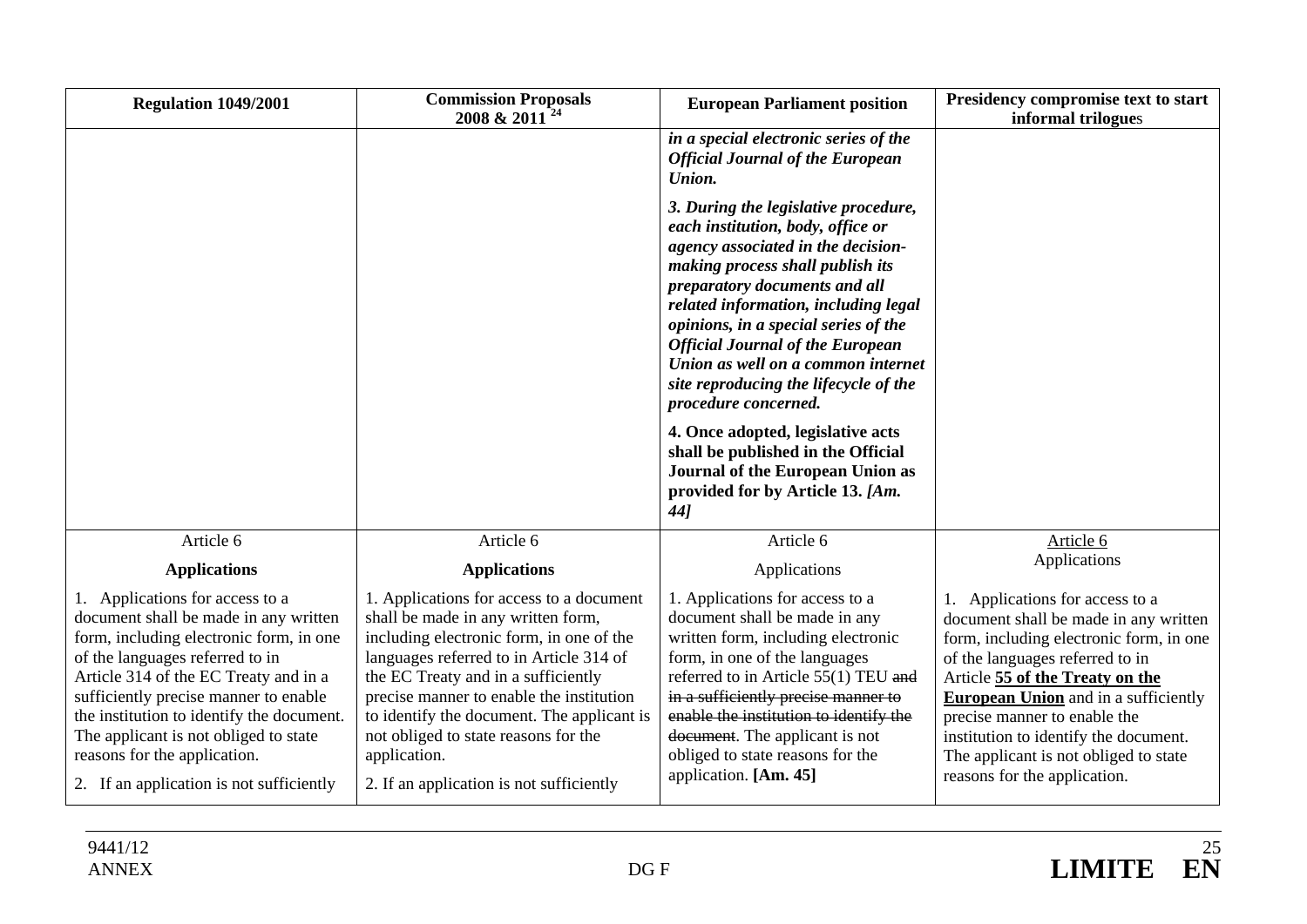| Regulation 1049/2001                                                                                                                                                                                                                                                                                                                                                                                                                                                                                                                                                                                                           | <b>Commission Proposals</b><br>2008 & 2011 <sup>24</sup>                                                                                                                                                                                                                                                                                                                                                                                                                                                                                                                                                                                                                                                                                                                                                                                                                                                                                       | <b>European Parliament position</b>                                                                                                                                                                                                                                                                                                                                                                                                                                                                                                                                                                                                                                                                                                                                                                                                                                                                                                                                                                                                                                         | Presidency compromise text to start<br>informal trilogues                                                                                                                                                                                                                                                                                                                                                                                                                                                                                                                                                                                                                                                                                                                                                                                                                                                                                                                                                                                                                                                                                                              |
|--------------------------------------------------------------------------------------------------------------------------------------------------------------------------------------------------------------------------------------------------------------------------------------------------------------------------------------------------------------------------------------------------------------------------------------------------------------------------------------------------------------------------------------------------------------------------------------------------------------------------------|------------------------------------------------------------------------------------------------------------------------------------------------------------------------------------------------------------------------------------------------------------------------------------------------------------------------------------------------------------------------------------------------------------------------------------------------------------------------------------------------------------------------------------------------------------------------------------------------------------------------------------------------------------------------------------------------------------------------------------------------------------------------------------------------------------------------------------------------------------------------------------------------------------------------------------------------|-----------------------------------------------------------------------------------------------------------------------------------------------------------------------------------------------------------------------------------------------------------------------------------------------------------------------------------------------------------------------------------------------------------------------------------------------------------------------------------------------------------------------------------------------------------------------------------------------------------------------------------------------------------------------------------------------------------------------------------------------------------------------------------------------------------------------------------------------------------------------------------------------------------------------------------------------------------------------------------------------------------------------------------------------------------------------------|------------------------------------------------------------------------------------------------------------------------------------------------------------------------------------------------------------------------------------------------------------------------------------------------------------------------------------------------------------------------------------------------------------------------------------------------------------------------------------------------------------------------------------------------------------------------------------------------------------------------------------------------------------------------------------------------------------------------------------------------------------------------------------------------------------------------------------------------------------------------------------------------------------------------------------------------------------------------------------------------------------------------------------------------------------------------------------------------------------------------------------------------------------------------|
| precise, the institution shall ask the<br>applicant to clarify the application and<br>shall assist the applicant in doing so, for<br>example, by providing information on<br>the use of the public registers of<br>documents.<br>3. In the event of an application<br>relating to a very long document or to a<br>very large number of documents, the<br>institution concerned may confer with<br>the applicant informally, with a view to<br>finding a fair solution.<br>4. The institutions shall provide<br>information and assistance to citizens<br>on how and where applications for<br>access to documents can be made. | precise $\Rightarrow$ or if the requested documents<br>cannot be identified $\Leftrightarrow$ , the institution<br>shall ask the applicant to clarify the<br>application and shall assist the applicant<br>in doing so, for example, by providing<br>information on the use of the public<br>registers of documents. $\Rightarrow$ The time<br>limits provided for under Articles 7 and 8<br>shall start to run when the institution has<br>received the requested clarifications. $\Leftrightarrow$<br>3. In the event of an application relating<br>to a very long document or to a very<br>large number of documents, the<br>institution concerned may confer with the<br>applicant informally, with a view to<br>finding a fair $\Rightarrow$ and practical $\Leftarrow$ solution.<br>4. The institutions shall provide<br>information and assistance to citizens on<br>how and where applications for access to<br>documents can be made. | 2. If an application is not sufficiently<br>precise or if the requested documents<br>cannot be identified, the institution,<br>body, office or agency concerned<br>shall, within 15 working days, ask<br>the applicant to clarify the<br>application and shall assist the<br>applicant in doing so, for example,<br>by providing information on the use<br>of the public registers of documents.<br>The time limits provided for under<br>Articles 7 and 8 shall start to run<br>when the institution, body, office or<br>agency concerned has received the<br>requested clarification. [Am. 46]<br>3. In the event of an application<br>relating to a very long document or<br>to a very large number of documents,<br>the institution, body, office or agency<br>concerned may confer with the<br>applicant informally, with a view to<br>finding a fair and practical solution.<br>4. The institutions, bodies, offices<br>and agencies shall provide<br>information and assistance to citizens<br>on how and where applications for<br>access to documents can be made. | 2. If an application is not sufficiently<br>precise, the institution shall ask the<br>applicant to clarify the application and<br>shall assist the applicant in doing so,<br>for example, by providing information<br>on the use of the public registers of<br>documents.<br>3. In the event of an application<br>relating to a very long document or to<br>a very large number of documents, the<br>institution concerned shall confer with<br>the applicant informally, with a view<br>to finding a fair solution.<br>If no solution between the institution<br>and the applicant can be found, the<br>institution may choose to disclose a<br>more limited number of documents<br>that it considers to represent<br>adequately the substance of the<br>documents initially applied for.<br>This possibility exists only when the<br>institution has genuinely<br>investigated all other options and<br>stated the reasons for which those<br>options also involve an unreasonable<br>administrative burden.<br>4. The institutions shall provide<br>information and assistance to citizens<br>on how and where applications for<br>access to documents can be made. |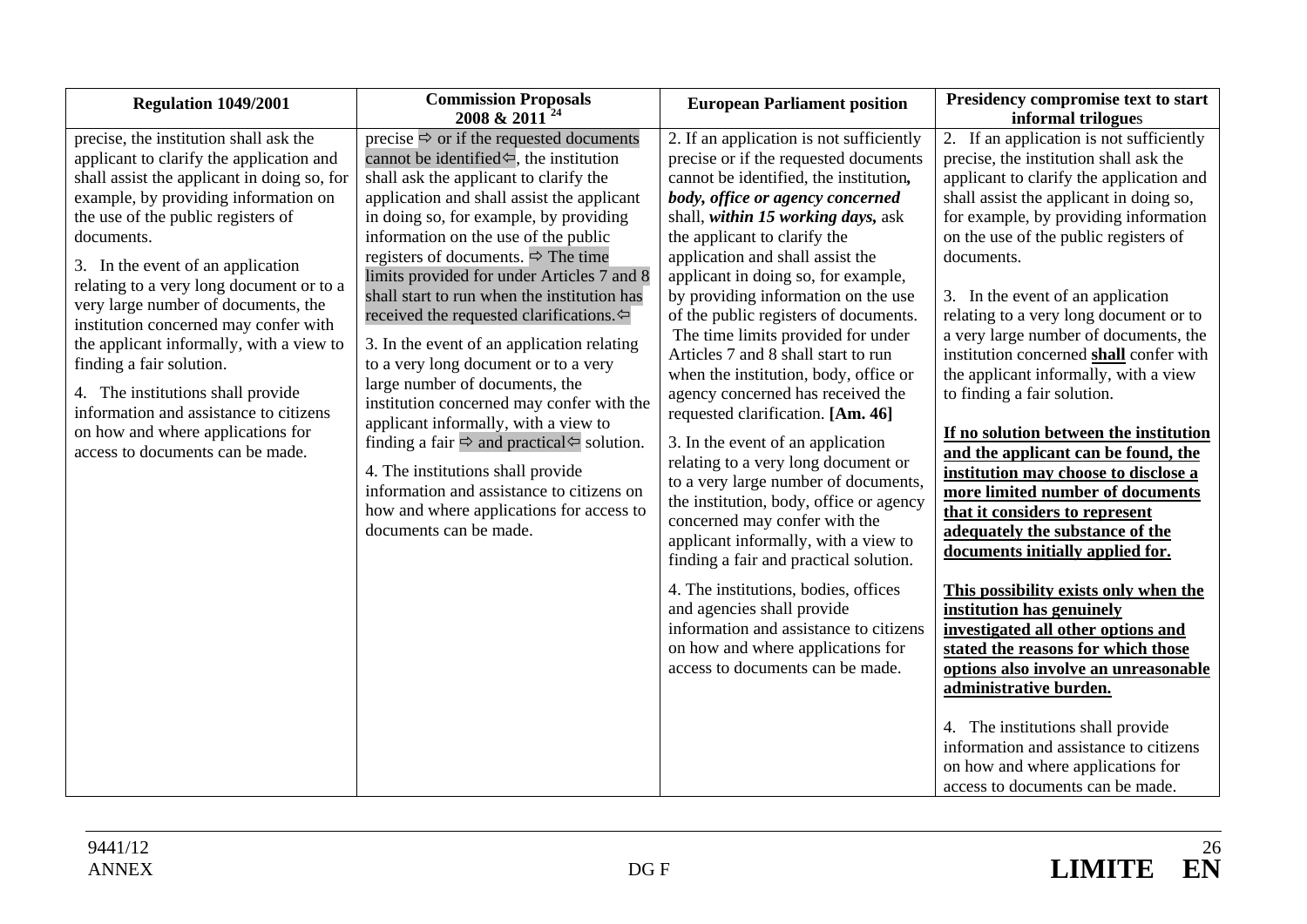| <b>Regulation 1049/2001</b>                                                                                                                                                                                                                                                                                                                                                                                                                                                                                                                                                                                                                                                                                                                                                                                                                                                                                                                                                                                                                                                                                                                                                | <b>Commission Proposals</b><br>2008 & 2011 <sup>24</sup>                                                                                                                                                                                                                                                                                                                                                                                                                                                                                                                                                                                                                                                                                                                                                                                                                                                                                                                                                                                                                                                                                                                                                           | <b>European Parliament position</b>                                                                                                                                                                                                                                                                                                                                                                                                                                                                                                                                                                                                                                                                                                                                                                                                                                                                                                                                                                                                                                                                      | Presidency compromise text to start<br>informal trilogues                                                                                                                                                                                                                                                                                                                                                                                                                                                                                                                                                                                                                                                                                                                                                                                                                                                                                                                                                                                 |
|----------------------------------------------------------------------------------------------------------------------------------------------------------------------------------------------------------------------------------------------------------------------------------------------------------------------------------------------------------------------------------------------------------------------------------------------------------------------------------------------------------------------------------------------------------------------------------------------------------------------------------------------------------------------------------------------------------------------------------------------------------------------------------------------------------------------------------------------------------------------------------------------------------------------------------------------------------------------------------------------------------------------------------------------------------------------------------------------------------------------------------------------------------------------------|--------------------------------------------------------------------------------------------------------------------------------------------------------------------------------------------------------------------------------------------------------------------------------------------------------------------------------------------------------------------------------------------------------------------------------------------------------------------------------------------------------------------------------------------------------------------------------------------------------------------------------------------------------------------------------------------------------------------------------------------------------------------------------------------------------------------------------------------------------------------------------------------------------------------------------------------------------------------------------------------------------------------------------------------------------------------------------------------------------------------------------------------------------------------------------------------------------------------|----------------------------------------------------------------------------------------------------------------------------------------------------------------------------------------------------------------------------------------------------------------------------------------------------------------------------------------------------------------------------------------------------------------------------------------------------------------------------------------------------------------------------------------------------------------------------------------------------------------------------------------------------------------------------------------------------------------------------------------------------------------------------------------------------------------------------------------------------------------------------------------------------------------------------------------------------------------------------------------------------------------------------------------------------------------------------------------------------------|-------------------------------------------------------------------------------------------------------------------------------------------------------------------------------------------------------------------------------------------------------------------------------------------------------------------------------------------------------------------------------------------------------------------------------------------------------------------------------------------------------------------------------------------------------------------------------------------------------------------------------------------------------------------------------------------------------------------------------------------------------------------------------------------------------------------------------------------------------------------------------------------------------------------------------------------------------------------------------------------------------------------------------------------|
| Article 7                                                                                                                                                                                                                                                                                                                                                                                                                                                                                                                                                                                                                                                                                                                                                                                                                                                                                                                                                                                                                                                                                                                                                                  | Article 7                                                                                                                                                                                                                                                                                                                                                                                                                                                                                                                                                                                                                                                                                                                                                                                                                                                                                                                                                                                                                                                                                                                                                                                                          | Article 7                                                                                                                                                                                                                                                                                                                                                                                                                                                                                                                                                                                                                                                                                                                                                                                                                                                                                                                                                                                                                                                                                                | Article 7                                                                                                                                                                                                                                                                                                                                                                                                                                                                                                                                                                                                                                                                                                                                                                                                                                                                                                                                                                                                                                 |
| Processing of initial applications                                                                                                                                                                                                                                                                                                                                                                                                                                                                                                                                                                                                                                                                                                                                                                                                                                                                                                                                                                                                                                                                                                                                         | Processing of initial applications                                                                                                                                                                                                                                                                                                                                                                                                                                                                                                                                                                                                                                                                                                                                                                                                                                                                                                                                                                                                                                                                                                                                                                                 | Processing of initial applications                                                                                                                                                                                                                                                                                                                                                                                                                                                                                                                                                                                                                                                                                                                                                                                                                                                                                                                                                                                                                                                                       | Processing of initial applications                                                                                                                                                                                                                                                                                                                                                                                                                                                                                                                                                                                                                                                                                                                                                                                                                                                                                                                                                                                                        |
| 1. An application for access to a<br>document shall be handled promptly.<br>An acknowledgement of receipt shall<br>be sent to the applicant. Within 15<br>working days from registration of the<br>application, the institution shall either<br>grant access to the document requested<br>and provide access in accordance with<br>Article 10 within that period or, in a<br>written reply, state the reasons for the<br>total or partial refusal and inform the<br>applicant of his or her right to make a<br>confirmatory application in accordance<br>with paragraph 2 of this Article.<br>2. In the event of a total or partial<br>refusal, the applicant may, within 15<br>working days of receiving the<br>institution's reply, make a confirmatory<br>application asking the institution to<br>reconsider its position.<br>3. In exceptional cases, for example in<br>the event of an application relating to a<br>very long document or to a very large<br>number of documents, the time-limit<br>provided for in paragraph 1 may be<br>extended by 15 working days, provided<br>that the applicant is notified in advance<br>and that detailed reasons are given. | 1. An application for access to a<br>document shall be handled promptly. An<br>acknowledgement of receipt shall be sent<br>to the applicant. Within 15 working days<br>from registration of the application, the<br>institution shall either grant access to the<br>document requested and provide access<br>in accordance with Article 10 within that<br>period or, in a written reply, state the<br>reasons for the total or partial refusal and<br>inform the applicant of his or her right to<br>make a confirmatory application in<br>accordance with paragraph $\frac{2}{3}$ of this<br>Article.<br>$\frac{32}{2}$ . In exceptional cases, for example in<br>the event of an application relating to a<br>very long document or to a very large<br>number of documents, the time-limit<br>provided for in paragraph 1 may be<br>extended by 15 working days, provided<br>that the applicant is notified in advance<br>and that detailed reasons are given.<br>$\frac{23}{2}$ . In the event of a total or partial<br>refusal, the applicant may, within 15<br>working days of receiving the<br>institution's reply, make a confirmatory<br>application asking the institution to<br>reconsider its position. | 1. An application for access to a<br>document shall be handled promptly.<br>An acknowledgement of receipt shall<br>be sent to the applicant. Within 15<br>working days from registration of the<br>application, the institution, body,<br>office or agency concerned shall<br>either grant access to the document<br>requested and provide access in<br>accordance with Article 10 within<br>that period or, in a written reply, state<br>the reasons for a total or partial<br>refusal and inform the applicant of<br>his or her right to make a<br>confirmatory application in<br>accordance with paragraph 4.<br>2. In exceptional cases, for example<br>in the event of an application relating<br>to a very long document or to a very<br>large number of documents, the time<br>limit provided for in paragraph 1 may<br>be extended by only once for a<br><i>maximum period of 15 working</i><br>days, provided that the applicant is<br>notified in advance and that detailed<br>reasons are given.<br>[Am. 47]<br>3. In the event of a total or partial<br>refusalThe institution, body, office | 1. An application for access to a<br>document shall be handled promptly.<br>An acknowledgement of receipt shall<br>be sent to the applicant. As soon as<br>possible and at the latest within 15<br>working days from registration of the<br>application, the institution shall either<br>grant access to the document requested<br>and provide access in accordance with<br>Article 10 within that period or, in a<br>written reply, state the reasons for the<br>total or partial refusal and inform the<br>applicant of his or her right to make a<br>confirmatory application in<br>accordance with paragraph 2 of this<br>Article.<br>1a. The time-limit provided for in<br>paragraph 1 shall be extended by a<br>further 5 working days in respect of<br>an application for access to a<br>document originating from a<br>Member State. Within that time-<br>limit, the Member State consulted<br>according to Article 4(5) shall be<br>given a period of 10 working days<br>for its reply.<br>2. In the event of a total or partial |
| 4. Failure by the institution to reply<br>within the prescribed time-limit shall                                                                                                                                                                                                                                                                                                                                                                                                                                                                                                                                                                                                                                                                                                                                                                                                                                                                                                                                                                                                                                                                                           | $\frac{44}{1}$ . Failure by the institution to reply<br>within the prescribed time-limit shall                                                                                                                                                                                                                                                                                                                                                                                                                                                                                                                                                                                                                                                                                                                                                                                                                                                                                                                                                                                                                                                                                                                     | or agency concerned shall notify the<br>applicant whether, and if so when,                                                                                                                                                                                                                                                                                                                                                                                                                                                                                                                                                                                                                                                                                                                                                                                                                                                                                                                                                                                                                               | refusal, the applicant may, within 15<br>working days of receiving the                                                                                                                                                                                                                                                                                                                                                                                                                                                                                                                                                                                                                                                                                                                                                                                                                                                                                                                                                                    |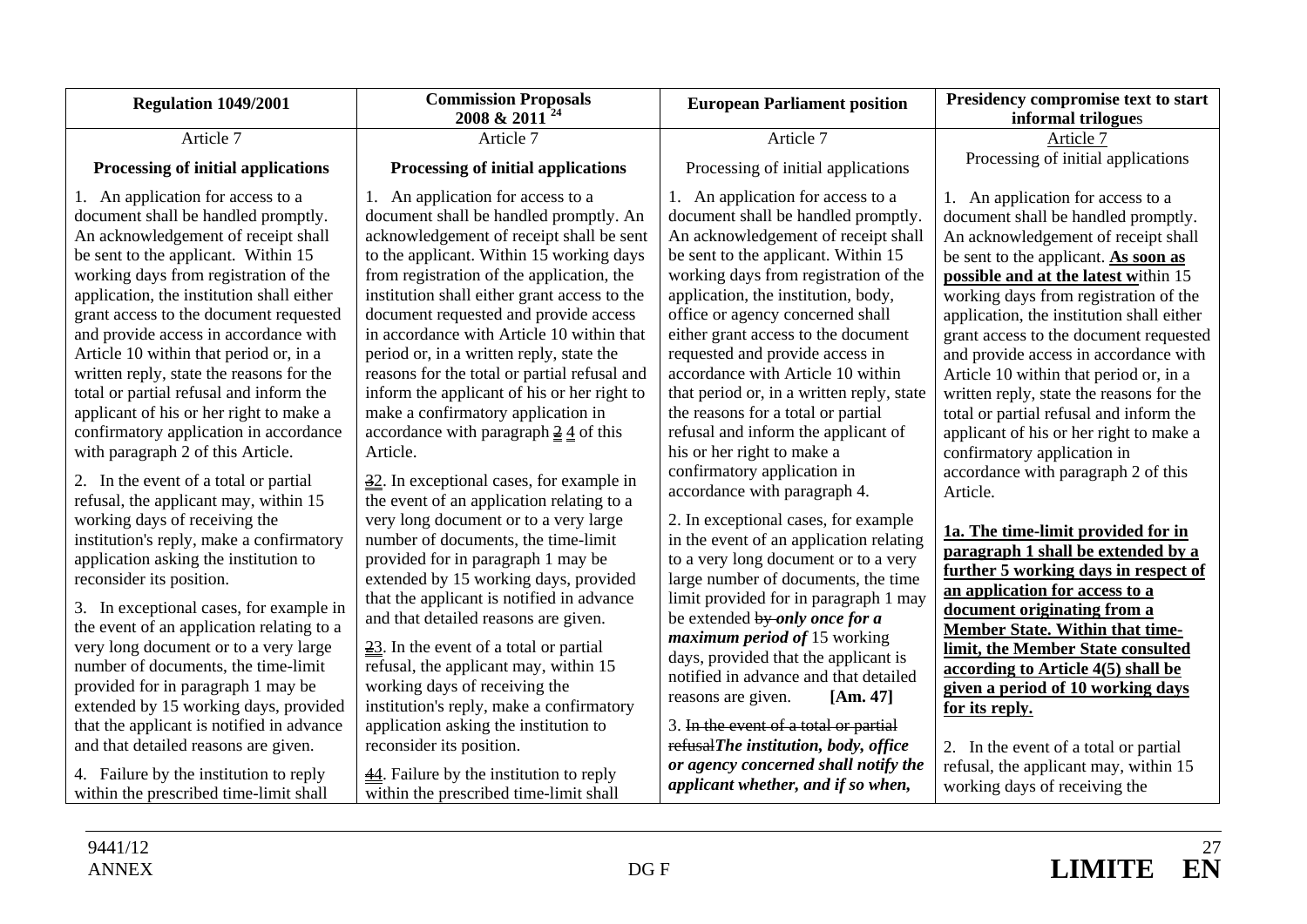| <b>Regulation 1049/2001</b>                                                                                                                                                                                                                                                                                                                                                             | <b>Commission Proposals</b><br>2008 & 2011                                                                                                                                                                                                                                                 | <b>European Parliament position</b>                                                                                                                                                                                                                                                                                                                                                                                                                                                                                                                                                         | Presidency compromise text to start<br>informal trilogues                                                                                                                                                                                                                                                                                                                                                                                                                                                                                                                                                |
|-----------------------------------------------------------------------------------------------------------------------------------------------------------------------------------------------------------------------------------------------------------------------------------------------------------------------------------------------------------------------------------------|--------------------------------------------------------------------------------------------------------------------------------------------------------------------------------------------------------------------------------------------------------------------------------------------|---------------------------------------------------------------------------------------------------------------------------------------------------------------------------------------------------------------------------------------------------------------------------------------------------------------------------------------------------------------------------------------------------------------------------------------------------------------------------------------------------------------------------------------------------------------------------------------------|----------------------------------------------------------------------------------------------------------------------------------------------------------------------------------------------------------------------------------------------------------------------------------------------------------------------------------------------------------------------------------------------------------------------------------------------------------------------------------------------------------------------------------------------------------------------------------------------------------|
| entitle the applicant to make a<br>confirmatory application.                                                                                                                                                                                                                                                                                                                            | entitle the applicant to make a<br>confirmatory application.                                                                                                                                                                                                                               | partial or full access to the<br>document is likely to be possible at a<br>later time.                                                                                                                                                                                                                                                                                                                                                                                                                                                                                                      | institution's reply, make a<br>confirmatory application asking the<br>institution to reconsider its position.                                                                                                                                                                                                                                                                                                                                                                                                                                                                                            |
|                                                                                                                                                                                                                                                                                                                                                                                         |                                                                                                                                                                                                                                                                                            | The applicant may, within 15<br>working days of receiving a reply<br>from the institution, body, office or<br>agency concerned, make a<br>confirmatory application asking it to<br>reconsider its position. [Am. 48]<br>4. Failure by the institution, body,<br>office or agency to reply within the<br>prescribed time limit shall entitle the<br>applicant to make a confirmatory<br>application.<br>4a. Each institution, body, office<br>and agency shall nominate a person<br>responsible for checking that all the<br>time limits laid down in this Article<br>are duly met. [Am. 49] | Where a third party other than a<br>3.<br><b>Member State is consulted</b><br>according to Article 4 (4), or in<br>exceptional cases, such as in the event<br>of an application relating to a very<br>long document or to a very large<br>number of documents, the time-limit<br>provided for in paragraph 1 may be<br>extended by 15 working days,<br>provided that the applicant is notified<br>in advance and that detailed reasons<br>are given.<br>4. Failure by the institution to reply<br>within the prescribed time-limit shall<br>entitle the applicant to make a<br>confirmatory application. |
| Article 8                                                                                                                                                                                                                                                                                                                                                                               | Article 8                                                                                                                                                                                                                                                                                  | Article 8                                                                                                                                                                                                                                                                                                                                                                                                                                                                                                                                                                                   | Article 8                                                                                                                                                                                                                                                                                                                                                                                                                                                                                                                                                                                                |
| Processing of confirmatory<br>applications                                                                                                                                                                                                                                                                                                                                              | Processing of confirmatory<br>applications                                                                                                                                                                                                                                                 | Processing of confirmatory<br>applications                                                                                                                                                                                                                                                                                                                                                                                                                                                                                                                                                  | Processing of confirmatory<br>applications                                                                                                                                                                                                                                                                                                                                                                                                                                                                                                                                                               |
| 1. A confirmatory application shall be<br>handled promptly. Within 15 working<br>days from registration of such an<br>application, the institution shall either<br>grant access to the document requested<br>and provide access in accordance with<br>Article 10 within that period or, in a<br>written reply, state the reasons for the<br>total or partial refusal. In the event of a | $\downarrow$ 1049/2001 (adapted)<br>$\Rightarrow$ new<br>1. A confirmatory application shall be<br>handled promptly. Within $\frac{15}{15} \approx 30$<br>working days from registration of such<br>an application, the institution shall either<br>grant access to the document requested | 1. A confirmatory application shall<br>be handled promptly. Within<br>30 working daysa maximum of 15<br>working days from registration of<br>such an application, the institution,<br>body, office or agency concerned<br>shall either grant access to the<br>document requested and provide<br>access in accordance with Article 10                                                                                                                                                                                                                                                        | 1. A confirmatory application shall<br>be handled promptly. As soon as<br>possible and at the latest within 30<br>working days from registration of such<br>an application, the institution shall<br>either grant access to the document<br>requested and provide access in<br>accordance with Article 10 within that<br>period or, in a written reply, state the                                                                                                                                                                                                                                        |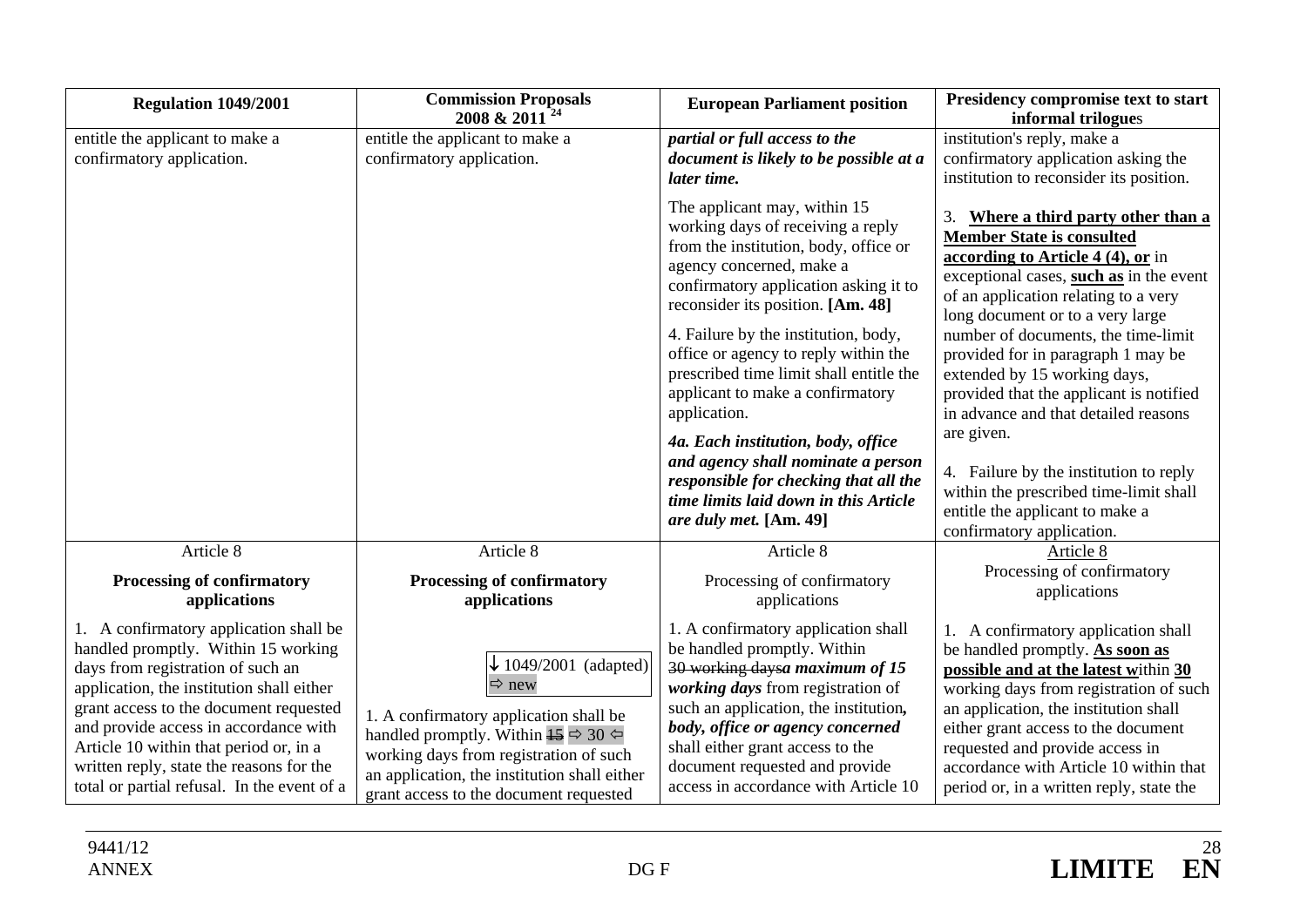| Regulation 1049/2001                                                                                                                                                                                                                                                                                                                                                                                                                                                                                                                                                                                                                                                                                                                                                                                                                                                                                                                                                                         | <b>Commission Proposals</b><br>2008 & 2011 <sup>24</sup>                                                                                                                                                                                                                                                                                                                                                                                                                                                                                                                                                                                                                                                                                                                                                                                                                                                                                                                                                                                                                                                                                                                                                                                               | <b>European Parliament position</b>                                                                                                                                                                                                                                                                                                                                                                                                                                                                                                                                                                                                                                                                                                                                                                                                                                                                                                                                                                                                                                                                                                                                                                                                                                                                  | Presidency compromise text to start<br>informal trilogues                                                                                                                                                                                                                                                                                                                                                                                                                                                                                                                                                                                                                                                                                                                                                                                                                                                                                                                                                                                                                                                                                                                                            |
|----------------------------------------------------------------------------------------------------------------------------------------------------------------------------------------------------------------------------------------------------------------------------------------------------------------------------------------------------------------------------------------------------------------------------------------------------------------------------------------------------------------------------------------------------------------------------------------------------------------------------------------------------------------------------------------------------------------------------------------------------------------------------------------------------------------------------------------------------------------------------------------------------------------------------------------------------------------------------------------------|--------------------------------------------------------------------------------------------------------------------------------------------------------------------------------------------------------------------------------------------------------------------------------------------------------------------------------------------------------------------------------------------------------------------------------------------------------------------------------------------------------------------------------------------------------------------------------------------------------------------------------------------------------------------------------------------------------------------------------------------------------------------------------------------------------------------------------------------------------------------------------------------------------------------------------------------------------------------------------------------------------------------------------------------------------------------------------------------------------------------------------------------------------------------------------------------------------------------------------------------------------|------------------------------------------------------------------------------------------------------------------------------------------------------------------------------------------------------------------------------------------------------------------------------------------------------------------------------------------------------------------------------------------------------------------------------------------------------------------------------------------------------------------------------------------------------------------------------------------------------------------------------------------------------------------------------------------------------------------------------------------------------------------------------------------------------------------------------------------------------------------------------------------------------------------------------------------------------------------------------------------------------------------------------------------------------------------------------------------------------------------------------------------------------------------------------------------------------------------------------------------------------------------------------------------------------|------------------------------------------------------------------------------------------------------------------------------------------------------------------------------------------------------------------------------------------------------------------------------------------------------------------------------------------------------------------------------------------------------------------------------------------------------------------------------------------------------------------------------------------------------------------------------------------------------------------------------------------------------------------------------------------------------------------------------------------------------------------------------------------------------------------------------------------------------------------------------------------------------------------------------------------------------------------------------------------------------------------------------------------------------------------------------------------------------------------------------------------------------------------------------------------------------|
| total or partial refusal, the institution<br>shall inform the applicant of the<br>remedies open to him or her, namely<br>instituting court proceedings against the<br>institution and/or making a complaint<br>to the Ombudsman, under the<br>conditions laid down in Articles 230<br>and 195 of the EC Treaty, respectively.<br>2. In exceptional cases, for example in<br>the event of an application relating to a<br>very long document or to a very large<br>number of documents, the time-limit<br>provided for in paragraph 1 may be<br>extended by 15 working days, provided<br>that the applicant is notified in advance<br>and that detailed reasons are given.<br>3. Failure by the institution to reply<br>within the prescribed time-limit shall be<br>considered as a negative reply and<br>entitle the applicant to institute court<br>proceedings against the institution<br>and/or make a complaint to the<br>Ombudsman, under the relevant<br>provisions of the EC Treaty. | and provide access in accordance with<br>Article 10 within that period or, in a<br>written reply, state the reasons for the<br>total or partial refusal. In the event of a<br>total or partial refusal, the institution<br>shall inform the applicant of the remedies<br>open to him or her <del>, namely instituting</del><br>court proceedings against the institution<br>and/or making a complaint to the<br>Ombudsman, under the conditions laid<br>down in Articles 230 and 195 of the EC<br>Treaty, respectively.<br>$\downarrow$ 1049/2001<br>$\frac{22}{2}$ . In exceptional cases, for example in<br>the event of an application relating to a<br>very long document or to a very large<br>number of documents, the time limit<br>provided for in paragraph 1 may be<br>extended by 15 working days, provided<br>that the applicant is notified in advance<br>and that detailed reasons are given.<br>new<br>3. In the event of a total or partial refusal,<br>the applicant may bring proceedings<br>before the Court of First Instance against<br>the institution and/or make a complaint to<br>the European Ombudsman, under the<br>conditions laid down in Articles 230 and<br>195 of the EC Treaty, respectively.<br>1049/2001 (adapted) | within that period or, in a written<br>reply, state the reasons for a total or<br>partial refusal. In the event of a total<br>or partial refusal, that institution,<br>body, office or agency shall inform<br>the applicant of the remedies open to<br>him or her. $[Am. 50]$<br>2. In exceptional cases, for example<br>in the event of an application relating<br>to a very long document or to a very<br>large number of documents, the time<br>limit provided for in paragraph 1 may<br>be extended by only once for a<br>maximum period of 15 working<br>days, provided that the applicant is<br>notified in advance and that detailed<br>reasons are given.<br>[Am. 51]<br>3. In the event of a total or partial<br>refusal, the applicant may bring<br>proceedings before the General Court<br>against the institution, body, office or<br>agency and/or make a complaint to<br>the European Ombudsman, under the<br>conditions laid down in Articles 263<br>and 228 TFEU, respectively.<br>4. Failure by the institution, body,<br><i>office or agency</i> to reply within the<br>prescribed time limit shall be<br>considered as a <i>definitive</i> negative<br>reply and shall entitle the applicant to<br>institute court proceedings against<br>the institution, body, office or agency | reasons for the total or partial refusal.<br>In the event of a total or partial refusal,<br>the institution shall inform the<br>applicant of the remedies open to him<br>or her, namely instituting court<br>proceedings <b>before the General</b><br><b>Court</b> against the institution and/or<br>making a complaint to the<br>Ombudsman, under the conditions laid<br>down in <b>Articles 263 and 228 TFEU</b> ,<br>respectively.<br>1a. Within the time-limit provided<br>for in paragraph 1, the Member<br><b>States consulted according to Article</b><br>4(5) shall be given 10 working days<br>to reply.<br>2. Where a third party other than a<br><b>Member State is consulted</b><br>according to Article $4(4)$ , or in<br>exceptional cases, such as in the event<br>of an application relating to a very<br>long document or to a very large<br>number of documents, the time-limit<br>provided for in paragraph 1 may be<br>extended by 5 working days, provided<br>that the applicant is notified in<br>advance and that detailed reasons are<br>given.<br>3. Failure by the institution to reply<br>within the prescribed time-limit shall<br>be considered as a negative reply and |
|                                                                                                                                                                                                                                                                                                                                                                                                                                                                                                                                                                                                                                                                                                                                                                                                                                                                                                                                                                                              |                                                                                                                                                                                                                                                                                                                                                                                                                                                                                                                                                                                                                                                                                                                                                                                                                                                                                                                                                                                                                                                                                                                                                                                                                                                        | and/or make a complaint to the                                                                                                                                                                                                                                                                                                                                                                                                                                                                                                                                                                                                                                                                                                                                                                                                                                                                                                                                                                                                                                                                                                                                                                                                                                                                       |                                                                                                                                                                                                                                                                                                                                                                                                                                                                                                                                                                                                                                                                                                                                                                                                                                                                                                                                                                                                                                                                                                                                                                                                      |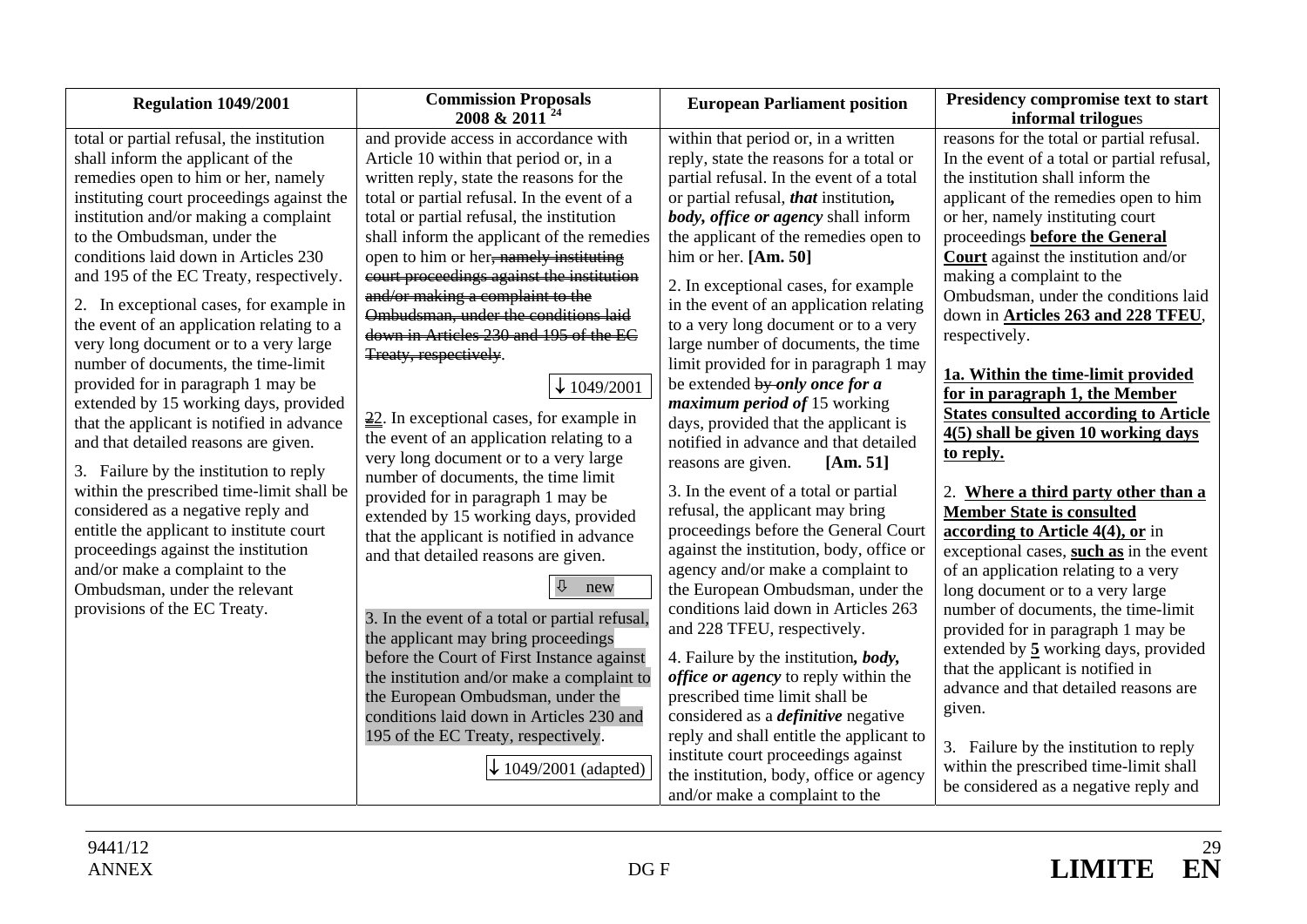| <b>Regulation 1049/2001</b>                                                                                                                                                                                                                                                                                                                       | <b>Commission Proposals</b><br>2008 & 2011 <sup>24</sup>                                                                                                                                                                                                                                                                                                                                                  | <b>European Parliament position</b>                                                                                                                                                                                                                                                                                                                                                                    | Presidency compromise text to start<br>informal trilogues                                                                                                                                                                                                                                                                                                    |
|---------------------------------------------------------------------------------------------------------------------------------------------------------------------------------------------------------------------------------------------------------------------------------------------------------------------------------------------------|-----------------------------------------------------------------------------------------------------------------------------------------------------------------------------------------------------------------------------------------------------------------------------------------------------------------------------------------------------------------------------------------------------------|--------------------------------------------------------------------------------------------------------------------------------------------------------------------------------------------------------------------------------------------------------------------------------------------------------------------------------------------------------------------------------------------------------|--------------------------------------------------------------------------------------------------------------------------------------------------------------------------------------------------------------------------------------------------------------------------------------------------------------------------------------------------------------|
|                                                                                                                                                                                                                                                                                                                                                   | $\frac{34}{2}$ . Failure by the institution to reply<br>within the prescribed time limit shall be<br>considered as a negative reply<br>and<br>$\boxtimes$ shall $\boxtimes$ entitle the applicant to<br>institute court proceedings against the<br>institution and/or make a complaint to the<br>Ombudsman,<br>under<br>the<br>relevant<br>provisions of the EC Treaty.                                   | European Ombudsman, under the<br>relevant provisions of the EC Treaty<br>Treaties. [Am. 52]<br>Article 8a<br><b>Fresh applications</b><br>If, after receiving the documents,<br>the applicant requests further<br>documents from an institution,<br>body, office or agency, that request<br>shall be dealt with as a fresh<br>application in accordance with<br>Articles 7 and 8. [Am. 53]             | entitle the applicant to institute court<br>proceedings before the General<br><b>Court</b> against the institution and/or<br>make a complaint to the Ombudsman,<br>under the relevant provisions of the<br><b>Treaty on the Functioning of the</b><br><b>European Union.</b>                                                                                 |
| []                                                                                                                                                                                                                                                                                                                                                | $[\dots]$                                                                                                                                                                                                                                                                                                                                                                                                 | []                                                                                                                                                                                                                                                                                                                                                                                                     | [Not part of the Presidency's approach]                                                                                                                                                                                                                                                                                                                      |
| Article 12<br>Direct access in electronic form or<br>through a register                                                                                                                                                                                                                                                                           | Article 12<br>$\downarrow$ 1049/2001 (adapted)                                                                                                                                                                                                                                                                                                                                                            | Article 12<br>Direct access to documents                                                                                                                                                                                                                                                                                                                                                               | Article 12<br>Direct access to documents <sup>25</sup>                                                                                                                                                                                                                                                                                                       |
| 1. The institutions shall as far as<br>possible make documents directly<br>accessible to the public in electronic<br>form or through a register in<br>accordance with the rules of the<br>institution concerned.<br>2. In particular, legislative documents,<br>that is to say, documents drawn up or<br>received in the course of procedures for | Direct access in electronic form or<br>through a register $\boxtimes$ to documents $\boxtimes$<br>1. The institutions shall as far as possible<br>make documents directly accessible to<br>the public in electronic form or through a<br>register in accordance with the rules of<br>the institution concerned.<br>21. In particular, legislative documents,<br>that is to say, $d$ Documents drawn up or | 1. Documents-The institutions,<br>bodies, offices and agencies shall<br>make documents directly accessible<br>to the public in electronic form or<br>through registers, particularly those<br>drawn up or received in the course of<br>procedures for the adoption of EU<br><b>Union</b> legislative acts or delegated<br>and implementing acts of general<br>application shall, subject to Articles 4 | 1. The institutions shall as far as<br>possible make documents directly<br>accessible to the public in electronic<br>form or through a register in<br>accordance with the rules of the<br>institution concerned.<br>2. $\left(\ldots\right)$ Documents drawn up or<br>received in the course of procedures<br>for the adoption of <b>EU</b> legislative acts |

**25**[Part of the amendments proposed in this Article are considered outside the scope of the recast proposal.]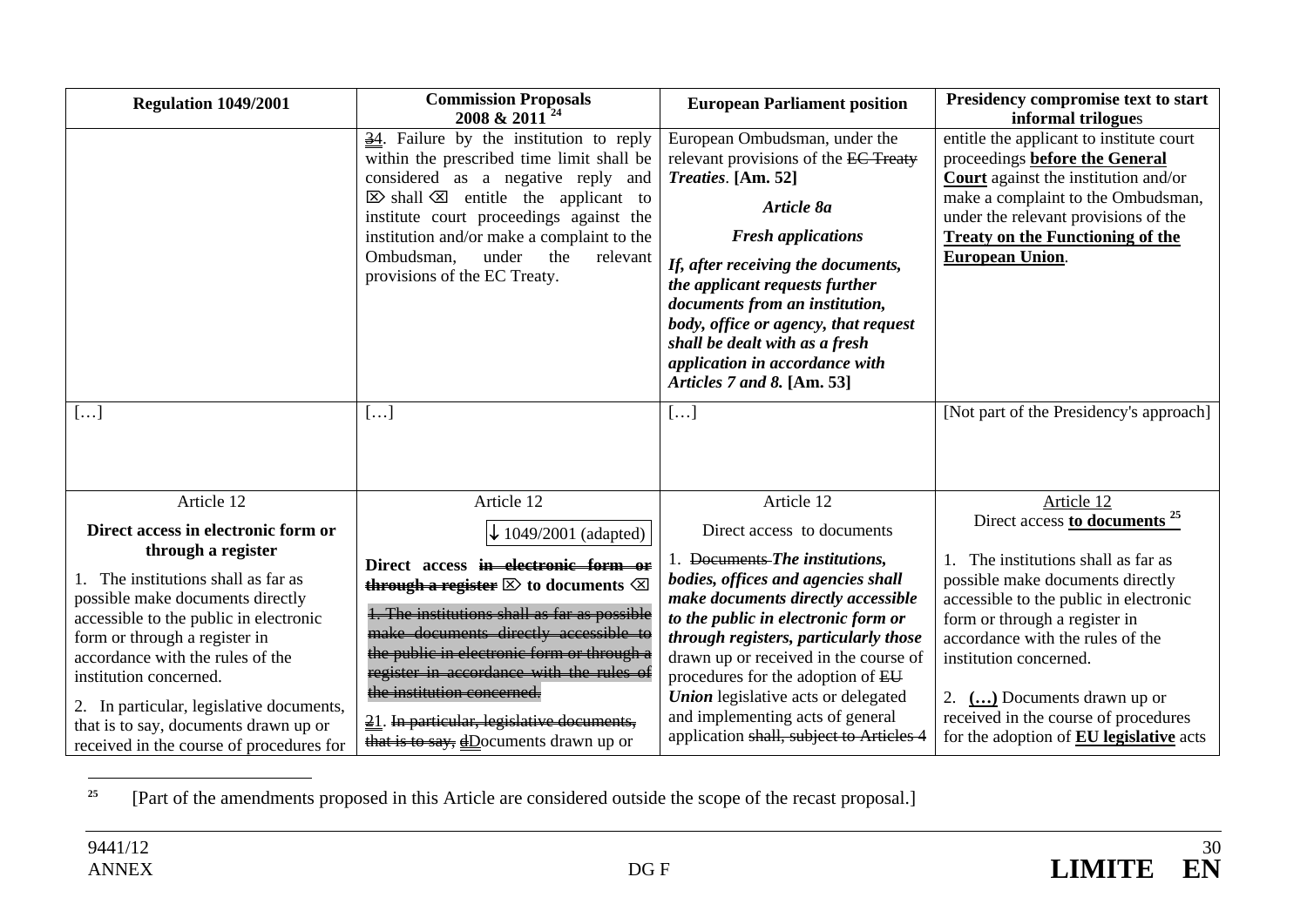| <b>Regulation 1049/2001</b>                                                                                                                                                                                                                                                                                                                                                                                                                                         | <b>Commission Proposals</b><br>2008 & 2011 <sup>24</sup>                                                                                                                                                                                                                                                                                                                                                                                                                                                                                                                                                                                                                                                                                                                                                                                                                                                                                                                                 | <b>European Parliament position</b>                                                                                                                                                                                                                                                                                                                                                                                                                                                                                                                                                                                   | Presidency compromise text to start<br>informal trilogues                                                                                                                                                                                                                                                                                                                                                                                         |
|---------------------------------------------------------------------------------------------------------------------------------------------------------------------------------------------------------------------------------------------------------------------------------------------------------------------------------------------------------------------------------------------------------------------------------------------------------------------|------------------------------------------------------------------------------------------------------------------------------------------------------------------------------------------------------------------------------------------------------------------------------------------------------------------------------------------------------------------------------------------------------------------------------------------------------------------------------------------------------------------------------------------------------------------------------------------------------------------------------------------------------------------------------------------------------------------------------------------------------------------------------------------------------------------------------------------------------------------------------------------------------------------------------------------------------------------------------------------|-----------------------------------------------------------------------------------------------------------------------------------------------------------------------------------------------------------------------------------------------------------------------------------------------------------------------------------------------------------------------------------------------------------------------------------------------------------------------------------------------------------------------------------------------------------------------------------------------------------------------|---------------------------------------------------------------------------------------------------------------------------------------------------------------------------------------------------------------------------------------------------------------------------------------------------------------------------------------------------------------------------------------------------------------------------------------------------|
| the adoption of acts which are legally<br>binding in or for the Member States,<br>should, subject to Articles 4 and 9, be<br>made directly accessible.<br>3. Where possible, other documents,<br>notably documents relating to the<br>development of policy or strategy,<br>should be made directly accessible.<br>4. Where direct access is not given<br>through the register, the register shall as<br>far as possible indicate where the<br>document is located. | received in the course of procedures for<br>the adoption of $\boxtimes$ EU legislative $\boxtimes$<br>acts which are legally binding in or for<br>the Member States, should $\boxtimes$ or non-<br>legislative acts of general application<br>shall $\boxtimes$ , subject to Articles 4 and 9, be<br>made directly accessible $\boxtimes$ to the<br>public $\mathcal{A}$ .<br>$\frac{32}{2}$ . Where possible, other documents,<br>notably documents relating to the<br>development of policy or strategy, should<br>$\boxtimes$ shall $\boxtimes$ be made directly accessible<br>$\boxtimes$ in electronic form $\boxtimes$ .<br>$\downarrow$ 1049/2001<br>$\frac{43}{2}$ . Where direct access is not given<br>through the register, the register shall as<br>far as possible indicate where the<br>document is located.<br>⇩<br>new<br>4. Each institution shall define in its rules<br>of procedure which other categories of<br>documents are directly accessible to the<br>public. | and 9, be made directly accessible to<br>the public. $[Am. 58]$<br>2. Where possible, other documents,<br>notably documents relating to the<br>development of policy or strategy,<br>shall be made directly accessible in<br>electronic form.<br>3. Where direct access is not given<br>through the register, the register shall<br>as far as possible indicate where the<br>document is located.<br>4. Each institution, body, office and<br>agency shall define in its rules of<br>procedure which other categories of<br>documents are shall be proactively<br>made directly accessible to the<br>public. [Am. 59] | or non-legislative acts of general<br>application shall, subject to Articles 4<br>and 9, be made directly accessible to<br>the public.<br>3. Where possible, other documents,<br>notably documents relating to the<br>development of policy or strategy<br>shall be made directly accessible.<br>4. Where direct access is not given<br>through the register, the register shall<br>as far as possible indicate where the<br>document is located. |
| $[\dots]$                                                                                                                                                                                                                                                                                                                                                                                                                                                           | []                                                                                                                                                                                                                                                                                                                                                                                                                                                                                                                                                                                                                                                                                                                                                                                                                                                                                                                                                                                       | []                                                                                                                                                                                                                                                                                                                                                                                                                                                                                                                                                                                                                    | [Not part of the Presidency's approach]                                                                                                                                                                                                                                                                                                                                                                                                           |
| Article 14<br><b>Information</b>                                                                                                                                                                                                                                                                                                                                                                                                                                    | Article 14<br><b>Information</b>                                                                                                                                                                                                                                                                                                                                                                                                                                                                                                                                                                                                                                                                                                                                                                                                                                                                                                                                                         | Article 14<br>Information                                                                                                                                                                                                                                                                                                                                                                                                                                                                                                                                                                                             | Article 14<br>Information                                                                                                                                                                                                                                                                                                                                                                                                                         |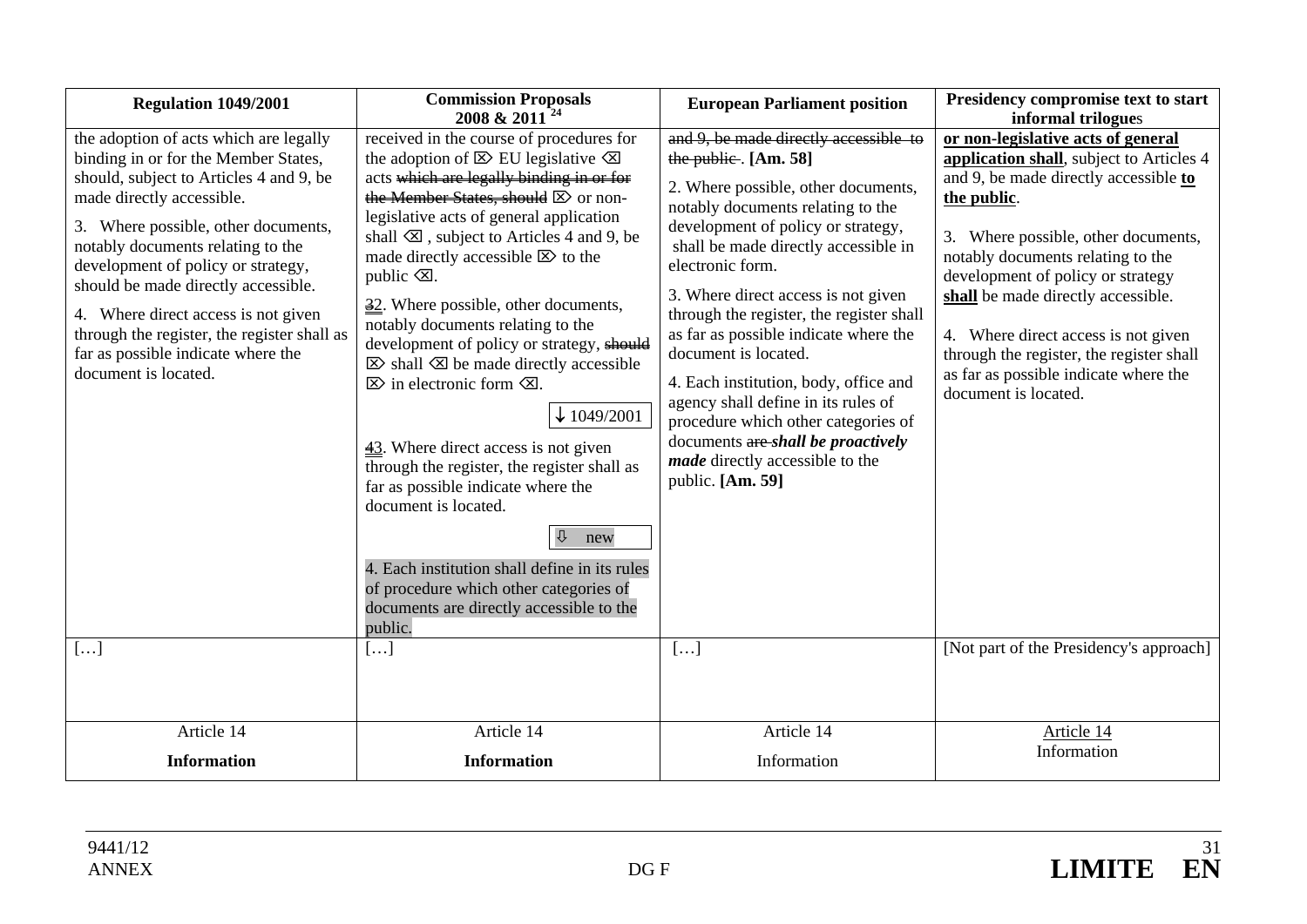| Regulation 1049/2001                                                                                                                                                                                                                           | <b>Commission Proposals</b><br>2008 & 2011                                                                                                                                                                                                     | <b>European Parliament position</b>                                                                                                                                                                                                                                                                            | Presidency compromise text to start<br>informal trilogues                                                                                                                                                                                      |
|------------------------------------------------------------------------------------------------------------------------------------------------------------------------------------------------------------------------------------------------|------------------------------------------------------------------------------------------------------------------------------------------------------------------------------------------------------------------------------------------------|----------------------------------------------------------------------------------------------------------------------------------------------------------------------------------------------------------------------------------------------------------------------------------------------------------------|------------------------------------------------------------------------------------------------------------------------------------------------------------------------------------------------------------------------------------------------|
| Each institution shall take the<br>requisite measures to inform the public<br>of the rights they enjoy under this<br>Regulation.<br>2. The Member States shall cooperate<br>with the institutions in providing<br>information to the citizens. | 1. Each institution shall take the requisite<br>measures to inform the public of the<br>rights they enjoy under this Regulation.<br>2. The Member States shall cooperate<br>with the institutions in providing<br>information to the citizens. | 1. Each institution, body, office and<br>agency shall take the requisite<br>measures to inform the public of the<br>rights they enjoy under this<br>Regulation.<br>2. The Member States shall cooperate<br>with the institutions, bodies, offices<br>and agencies in providing<br>information to the citizens. | 1. Each institution shall take the<br>requisite measures to inform the public<br>of the rights they enjoy under this<br>Regulation.<br>The Member States shall cooperate<br>with the institutions in providing<br>information to the citizens. |
|                                                                                                                                                                                                                                                |                                                                                                                                                                                                                                                | Article 14a                                                                                                                                                                                                                                                                                                    |                                                                                                                                                                                                                                                |
|                                                                                                                                                                                                                                                |                                                                                                                                                                                                                                                | <b>Information Officer</b>                                                                                                                                                                                                                                                                                     |                                                                                                                                                                                                                                                |
|                                                                                                                                                                                                                                                |                                                                                                                                                                                                                                                | 1. Each general administrative unit<br>within each institution, body, office<br>and agency shall appoint an<br><b>Information Officer who shall be</b><br>responsible for ensuring compliance<br>with this Regulation and good<br>administrative practice within that<br>administrative unit.                  |                                                                                                                                                                                                                                                |
|                                                                                                                                                                                                                                                |                                                                                                                                                                                                                                                | 2. The Information Officer shall<br>determine which information it is<br>expedient to give the public<br>concerning:                                                                                                                                                                                           |                                                                                                                                                                                                                                                |
|                                                                                                                                                                                                                                                |                                                                                                                                                                                                                                                | $(a)$ the implementation of this<br><b>Regulation;</b>                                                                                                                                                                                                                                                         |                                                                                                                                                                                                                                                |
|                                                                                                                                                                                                                                                |                                                                                                                                                                                                                                                | $(b)$ good practice;                                                                                                                                                                                                                                                                                           |                                                                                                                                                                                                                                                |
|                                                                                                                                                                                                                                                |                                                                                                                                                                                                                                                | and shall ensure the dissemination<br>of that information in an                                                                                                                                                                                                                                                |                                                                                                                                                                                                                                                |

<sup>26</sup> OJ L 8, 12.1.2001, p. 1.

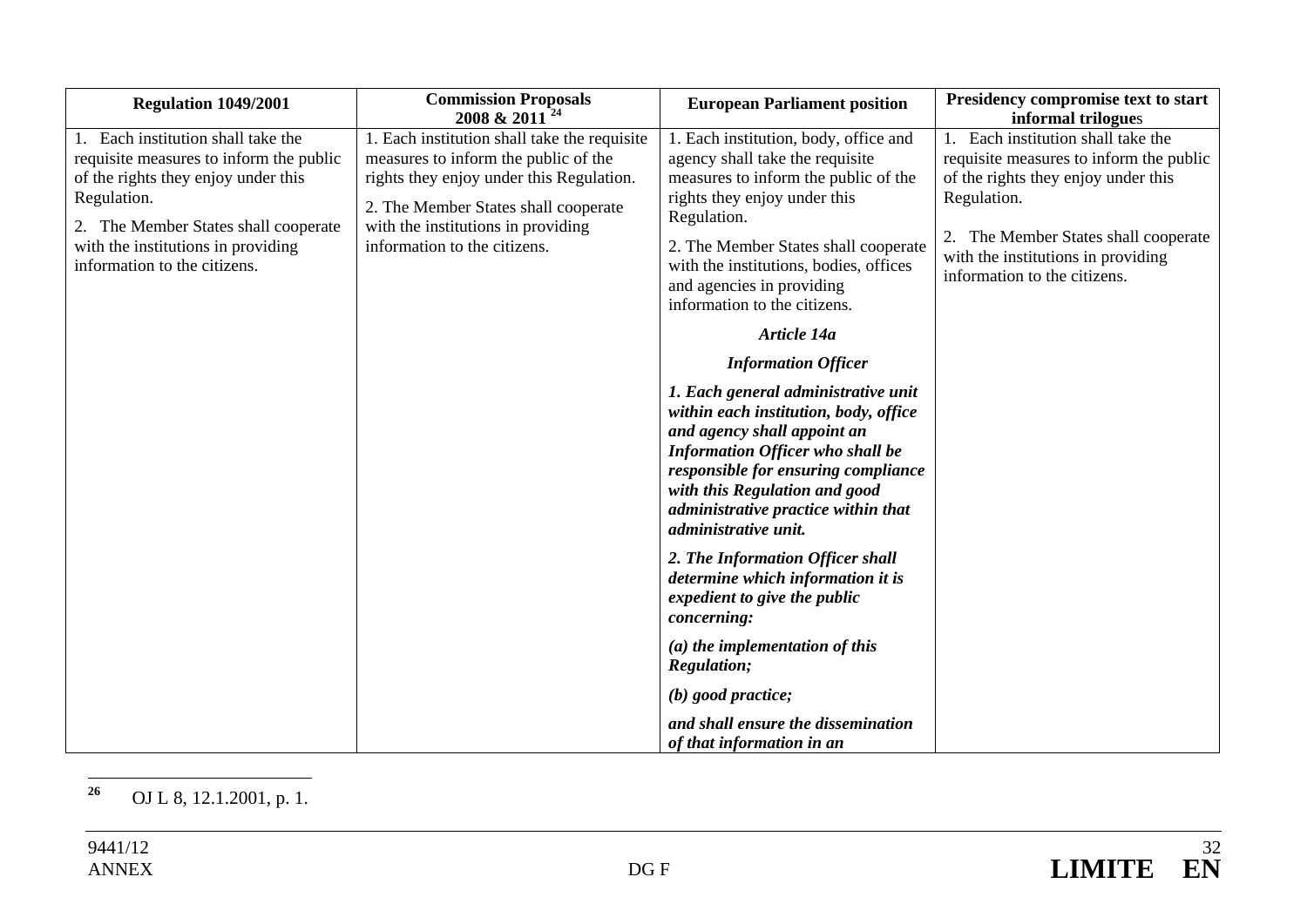| Regulation 1049/2001 | <b>Commission Proposals</b><br>2008 & 2011 <sup>24</sup> | <b>European Parliament position</b>                                                                                                                                                                                                                                                                                                                                                                                                                      | Presidency compromise text to start<br>informal trilogues |
|----------------------|----------------------------------------------------------|----------------------------------------------------------------------------------------------------------------------------------------------------------------------------------------------------------------------------------------------------------------------------------------------------------------------------------------------------------------------------------------------------------------------------------------------------------|-----------------------------------------------------------|
|                      |                                                          | appropriate form and manner.                                                                                                                                                                                                                                                                                                                                                                                                                             |                                                           |
|                      |                                                          | 3. The Information Officer shall<br>assess whether the services within<br>his or her general administrative<br>unit follow good practice.                                                                                                                                                                                                                                                                                                                |                                                           |
|                      |                                                          | 4. The Information Officer may<br>redirect the person who requires the<br>information to another general<br>administrative unit if the<br>information in question falls outside<br>the remit of that unit and within the<br>remit of another unit within the<br>same institution, body, office or<br>agency, provided that the other unit<br>in question is in possession of such<br>information. [Am. 62]                                               |                                                           |
|                      |                                                          | Article 14b                                                                                                                                                                                                                                                                                                                                                                                                                                              |                                                           |
|                      |                                                          | Principle of good and open<br>administration                                                                                                                                                                                                                                                                                                                                                                                                             |                                                           |
|                      |                                                          | In the transitional period before the<br>adoption of the rules as envisaged<br>by Article 298 TFEU and based on<br>the requirements of Article 41 of the<br>Charter, the institutions, bodies,<br>offices and agencies shall, on the<br>basis of the Code of Good<br>Administrative Behaviour, adopt<br>and publish general guidelines on<br>the scope of the obligations of<br>confidentiality and professional<br>secrecy set out in Article 339 TFEU, |                                                           |
|                      |                                                          | the obligations arising from sound                                                                                                                                                                                                                                                                                                                                                                                                                       |                                                           |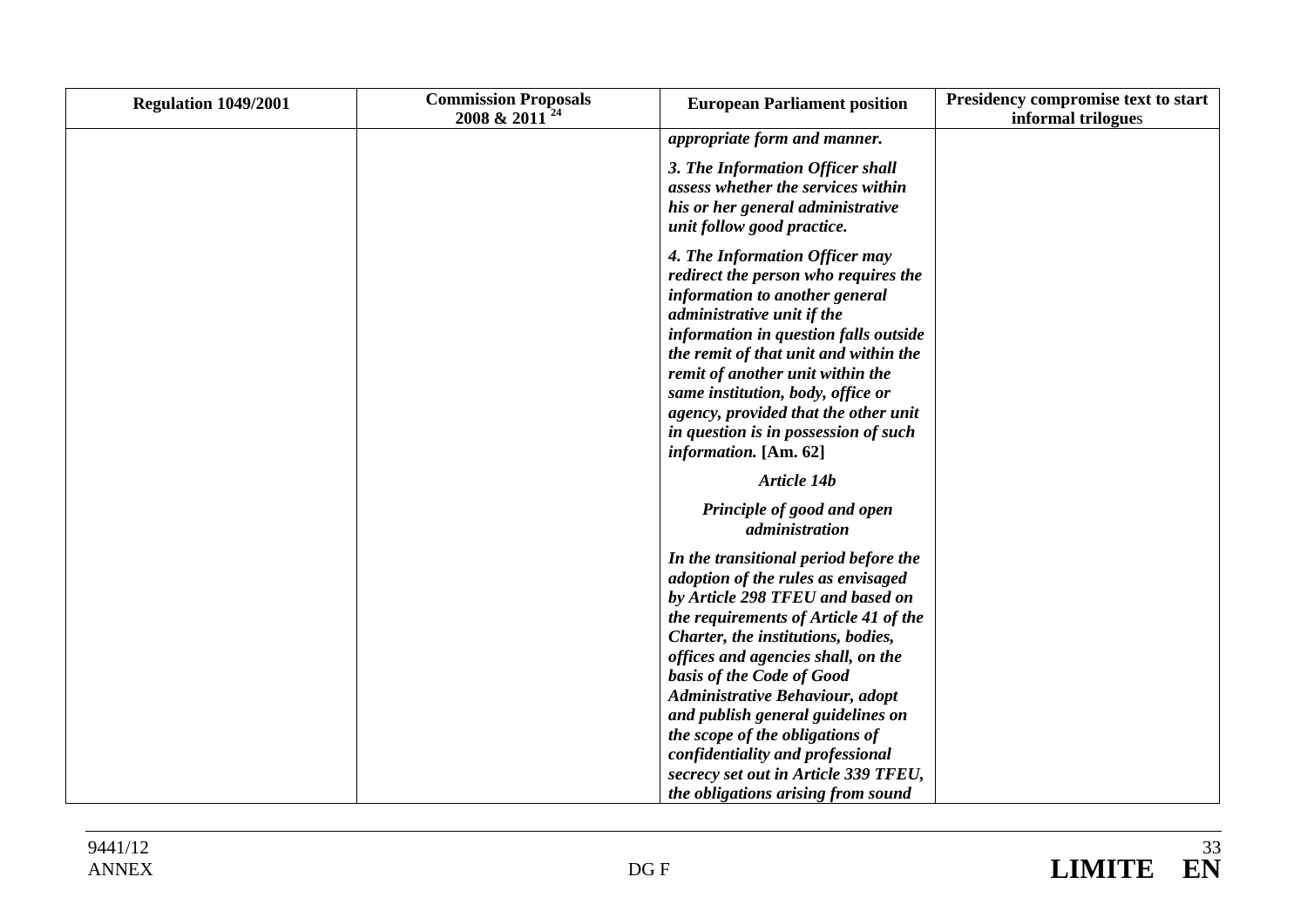| Regulation 1049/2001                                                                                                                                               | <b>Commission Proposals</b><br>2008 & 2011 <sup>24</sup>                                                                                                           | <b>European Parliament position</b>                                                                                                                                                                                                                                                                                                                                                                                                                                                                                                                                                                                                                                                                                                                                                                  | Presidency compromise text to start<br>informal trilogues                                                                                                          |
|--------------------------------------------------------------------------------------------------------------------------------------------------------------------|--------------------------------------------------------------------------------------------------------------------------------------------------------------------|------------------------------------------------------------------------------------------------------------------------------------------------------------------------------------------------------------------------------------------------------------------------------------------------------------------------------------------------------------------------------------------------------------------------------------------------------------------------------------------------------------------------------------------------------------------------------------------------------------------------------------------------------------------------------------------------------------------------------------------------------------------------------------------------------|--------------------------------------------------------------------------------------------------------------------------------------------------------------------|
|                                                                                                                                                                    |                                                                                                                                                                    | and transparent administration and<br>the protection of personal data in<br>$accordance$ with Regulation $(EC)$<br>No 45/2001 of the European<br><b>Parliament and of the Council of 18</b><br>December 2000 on the protection of<br>individuals with regard to the<br>processing of personal data by the<br><b>Community institutions and bodies</b><br>and on the free movement of such<br>$data^{26}$ . Those guidelines shall also<br>define the sanctions applicable in<br>the event of failure to comply with<br>this Regulation in accordance with<br>the Staff Regulations of Officials of<br>the European Union, the Conditions<br>of Employment of other servants of<br>the European Union and in the<br>internal rules of the institutions,<br>bodies, offices and agencies . [Am.<br>63] |                                                                                                                                                                    |
| Article 15                                                                                                                                                         | Article 15                                                                                                                                                         | Article 15                                                                                                                                                                                                                                                                                                                                                                                                                                                                                                                                                                                                                                                                                                                                                                                           | Article 15                                                                                                                                                         |
| Administrative practice in the<br>institutions                                                                                                                     | Administrative practice in the<br>institutions                                                                                                                     | Administrative <i>transparency</i> practice<br>in the institutions, bodies, offices and                                                                                                                                                                                                                                                                                                                                                                                                                                                                                                                                                                                                                                                                                                              | Administrative practice in the<br>institutions                                                                                                                     |
| 1. The institutions shall develop good<br>administrative practices in order to<br>facilitate the exercise of the right of<br>access guaranteed by this Regulation. | 1. The institutions shall develop good<br>administrative practices in order to<br>facilitate the exercise of the right of<br>access guaranteed by this Regulation. | [Am. 64]<br>agencies<br>1. The institutions, offices, bodies<br>and agencies shall develop good<br>administrative practices in order to                                                                                                                                                                                                                                                                                                                                                                                                                                                                                                                                                                                                                                                              | 1. The institutions shall develop good<br>administrative practices in order to<br>facilitate the exercise of the right of<br>access guaranteed by this Regulation. |
| 2. The institutions shall establish an<br>interinstitutional committee to examine<br>best practice, address possible conflicts                                     | 2. The institutions shall establish an<br>interinstitutional committee to examine<br>best practice, address possible conflicts                                     | facilitate the exercise of the right of<br>access guaranteed by this Regulation.<br>1a. The institutions, bodies, offices                                                                                                                                                                                                                                                                                                                                                                                                                                                                                                                                                                                                                                                                            | 1a. Institutions shall designate<br>access to documents officers to                                                                                                |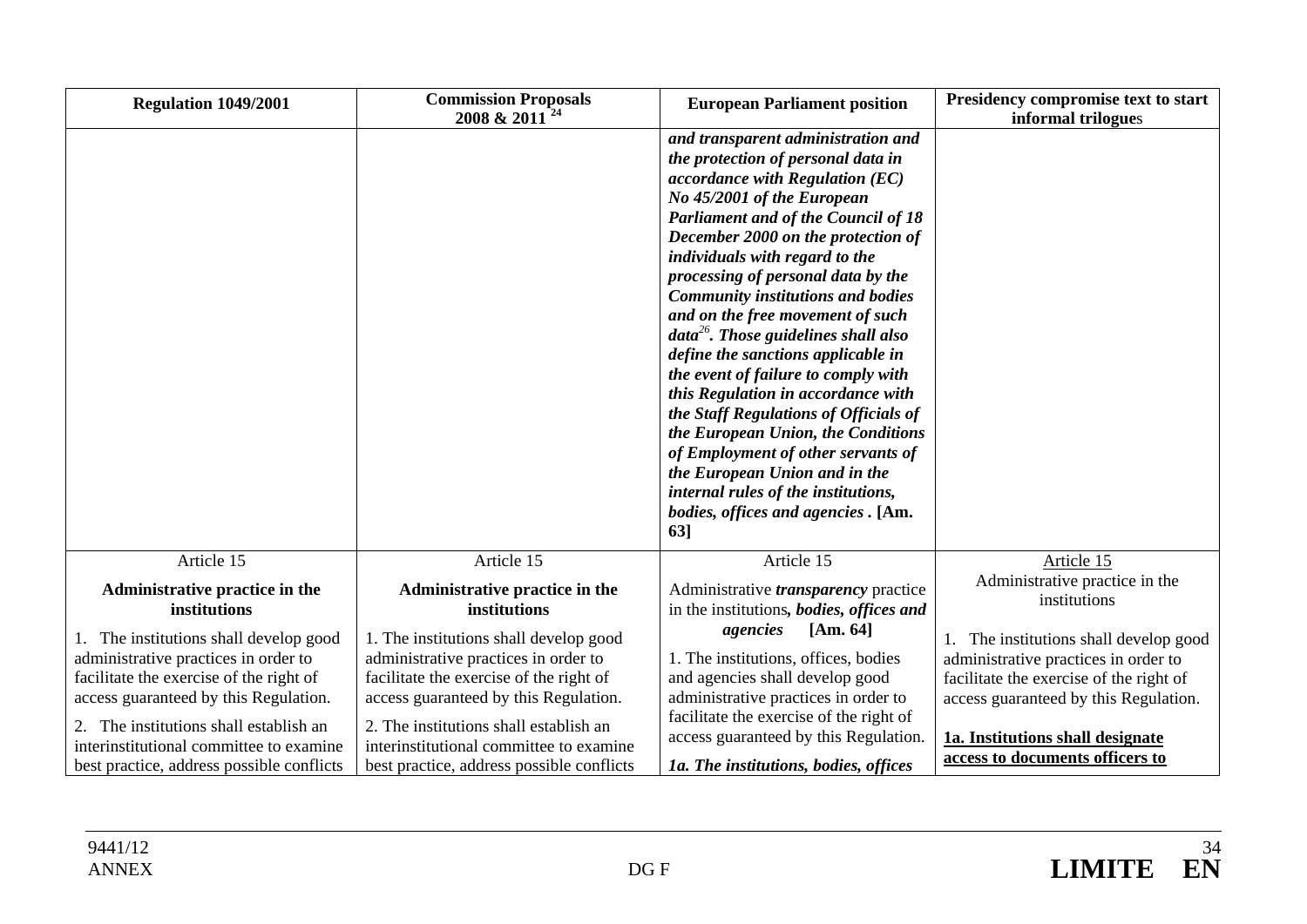| Regulation 1049/2001                                              | <b>Commission Proposals</b><br>2008 & 2011 <sup>24</sup>          | <b>European Parliament position</b>                                                                                                                                                                                                                                                                                                                                                             | Presidency compromise text to start<br>informal trilogues                                                                                                                                                                                                                |
|-------------------------------------------------------------------|-------------------------------------------------------------------|-------------------------------------------------------------------------------------------------------------------------------------------------------------------------------------------------------------------------------------------------------------------------------------------------------------------------------------------------------------------------------------------------|--------------------------------------------------------------------------------------------------------------------------------------------------------------------------------------------------------------------------------------------------------------------------|
| and discuss future developments on<br>public access to documents. | and discuss future developments on<br>public access to documents. | and agencies shall inform citizens,<br>in a fair and transparent way, about<br>their organisational chart by<br>indicating the remit of their internal<br>units, the internal workflow and<br>indicative deadlines of the<br>procedures falling within their<br>remit, and the services to which<br>citizens may refer to obtain support,<br>information or administrative<br>redress. [Am. 65] | manage the application of this<br>Regulation. <sup>27</sup><br>The institutions shall establish an<br>2.<br>interinstitutional committee to<br>examine best practice, address<br>possible conflicts and discuss future<br>developments on public access to<br>documents. |
|                                                                   |                                                                   | 2. The institutions, bodies, offices<br>and agencies shall establish an<br>interinstitutional committee to<br>examine best practice, address<br>possible conflicts and discuss future<br>developments on public access to<br>documents.                                                                                                                                                         |                                                                                                                                                                                                                                                                          |
|                                                                   |                                                                   | 2a. Documents relating to the<br><b>European Union budget, its</b><br>implementation and beneficiaries of<br>Union funds and grants shall be<br>public and accessible to citizens.                                                                                                                                                                                                              |                                                                                                                                                                                                                                                                          |
|                                                                   |                                                                   | Such documents shall also be<br>accessible via a specific website and<br>database, and on a database dealing<br>with financial transparency in the<br><i>Union.</i> [Am. 66]                                                                                                                                                                                                                    |                                                                                                                                                                                                                                                                          |

**<sup>27</sup>**[This proposed amendment is considered outside the scope of the recast proposal.]